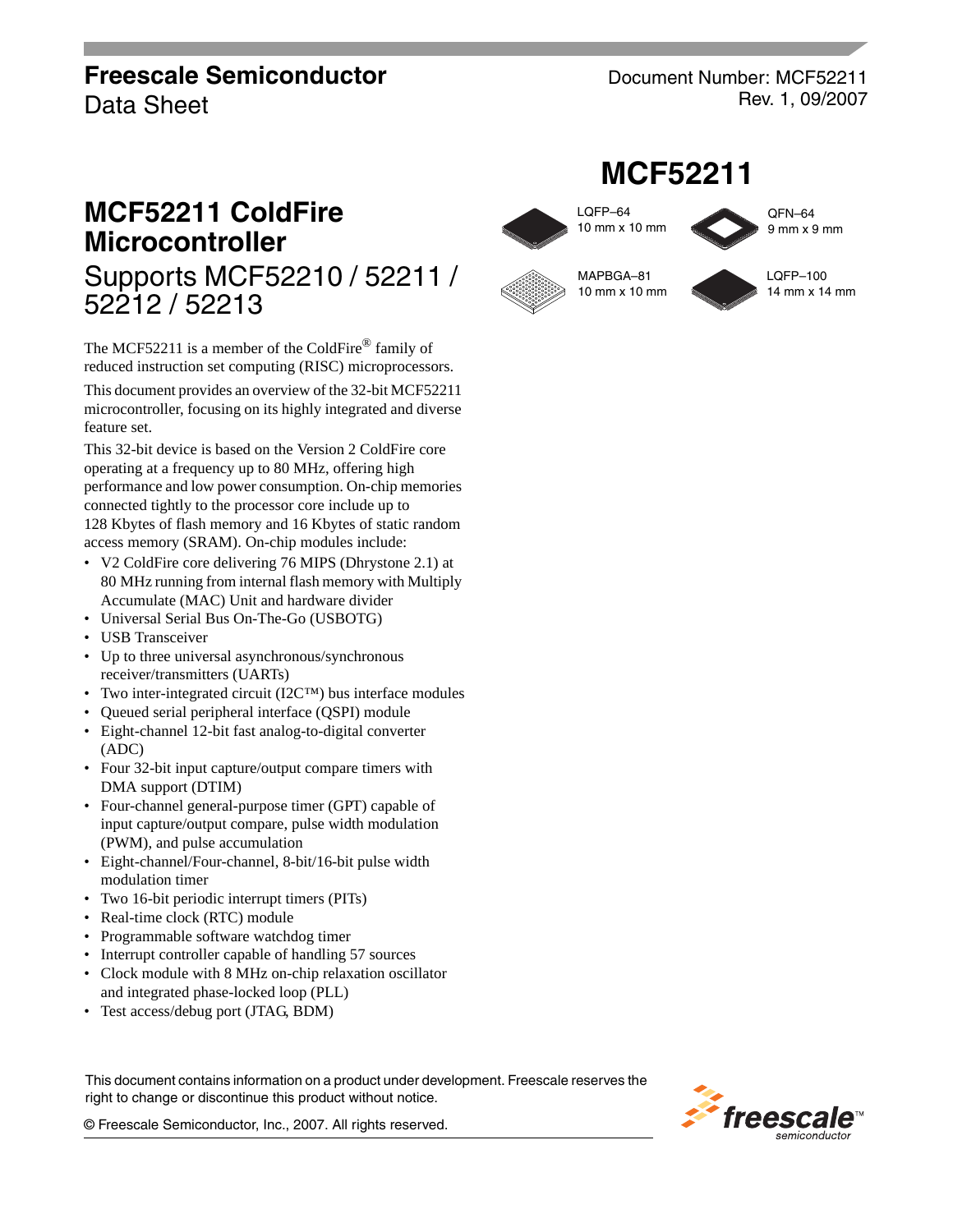# **Table of Contents**

| 1 |      | MCF52211 Family Configurations 3                       |
|---|------|--------------------------------------------------------|
|   | 1.1  |                                                        |
|   | 1.2  |                                                        |
|   | 1.3  |                                                        |
|   | 1.4  |                                                        |
|   | 1.5  |                                                        |
|   | 1.6  | Queued Serial Peripheral Interface (QSPI). 23          |
|   | 1.7  |                                                        |
|   | 1.8  |                                                        |
|   | 1.9  | UART Module Signals24                                  |
|   | 1.10 | DMA Timer Signals24                                    |
|   | 1.11 |                                                        |
|   | 1.12 | General Purpose Timer Signals 25                       |
|   | 1.13 | Pulse Width Modulator Signals25                        |
|   | 1.14 | Debug Support Signals25                                |
|   | 1.15 |                                                        |
|   | 1.16 |                                                        |
| 2 |      |                                                        |
|   | 2.1  |                                                        |
|   | 2.2  |                                                        |
|   | 2.3  | Thermal Characteristics 30                             |
|   | 2.4  | Flash Memory Characteristics 31                        |
|   | 2.5  |                                                        |
|   | 2.6  | DC Electrical Specifications 32                        |
|   | 2.7  | Clock Source Electrical Specifications 33              |
|   | 2.8  |                                                        |
|   | 2.9  | General Purpose I/O Timing34                           |
|   | 2.10 |                                                        |
|   | 2.11 | <sup>12</sup> C Input/Output Timing Specifications 36  |
|   | 2.12 | Analog-to-Digital Converter (ADC) Parameters 37        |
|   | 2.13 |                                                        |
|   | 2.14 | DMA Timers Timing Specifications39                     |
|   | 2.15 |                                                        |
|   | 2.16 | JTAG and Boundary Scan Timing40                        |
|   | 2.17 | Debug AC Timing Specifications. 42                     |
| 3 |      |                                                        |
|   | 3.1  | 64-pin LQFP Package44                                  |
|   | 3.2  |                                                        |
|   | 3.3  | 81 MAPBGA Package51                                    |
|   | 3.4  | 100-pin LQFP Package53                                 |
| 4 |      |                                                        |
|   |      |                                                        |
|   |      | <b>List of Figures</b>                                 |
|   |      | Figure 1.MCF52211 Block Diagram  4                     |
|   |      | Figure 2.100 LQFP Pin Assignments<br>14                |
|   |      |                                                        |
|   |      | Figure 4.64 LQFP and 64 QFN Pin Assignments 16         |
|   |      |                                                        |
|   |      | Figure 6. RSTI and Configuration Override Timing<br>35 |

[Figure 7.I](#page-36-1)2C Input/Output Timings . . . . . . . . . . . . . . . . . . . . . . 37

| Figure 11. Boundary Scan (JTAG) Timing  41                             |    |
|------------------------------------------------------------------------|----|
| Figure 12. Test Access Port Timing  41                                 |    |
|                                                                        |    |
| Figure 14. Real-Time Trace AC Timing 42                                |    |
|                                                                        |    |
|                                                                        |    |
| <b>List of Tables</b>                                                  |    |
| Table 1. MCF52211 Family Configurations 3                              |    |
| Table 2. Orderable Part Number Summary 12                              |    |
| Table 3. Pin Functions by Primary and Alternate Purpose 17             |    |
|                                                                        |    |
| Table 5. PLL and Clock Signals  22                                     |    |
| Table 6. Mode Selection Signals 22                                     |    |
|                                                                        |    |
| Table 8. External Interrupt Signals  23                                |    |
| Table 9. Queued Serial Peripheral Interface (QSPI) Signals. 23         |    |
|                                                                        |    |
|                                                                        |    |
|                                                                        |    |
|                                                                        |    |
|                                                                        |    |
|                                                                        |    |
|                                                                        |    |
| Table 17.EzPort Signal Descriptions  26                                |    |
|                                                                        |    |
| Table 19. Absolute Maximum Ratings,  28                                |    |
| Table 20. Current Consumption in Low-Power Mode 29                     |    |
| Table 21. Typical Active Current Consumption Specifications. 29        |    |
|                                                                        |    |
|                                                                        |    |
| Table 23.SGFM Flash Program and Erase Characteristics 31               |    |
| Table 24. SGFM Flash Module Life Characteristics 32                    |    |
| Table 25.ESD Protection Characteristics,  32                           |    |
| Table 26.DC Electrical Specifications  32                              |    |
|                                                                        |    |
|                                                                        |    |
|                                                                        |    |
| Table 30. Reset and Configuration Override Timing 35                   |    |
| Table 31.1 <sup>2</sup> C Input Timing Specifications between I2C_SCL  |    |
|                                                                        | 36 |
| Table 32.1 <sup>2</sup> C Output Timing Specifications between I2C_SCL |    |
|                                                                        |    |
|                                                                        |    |
| Table 34. Timer Module AC Timing Specifications 39                     |    |
| Table 35.QSPI Modules AC Timing Specifications. 39                     |    |
| Table 36.JTAG and Boundary Scan Timing 40                              |    |
| Table 37. Debug AC Timing Specification 42                             |    |
|                                                                        |    |
|                                                                        |    |

[Figure 8.Equivalent Circuit for A/D Loading. . . . . . . . . . . . . . . . 38](#page-37-1)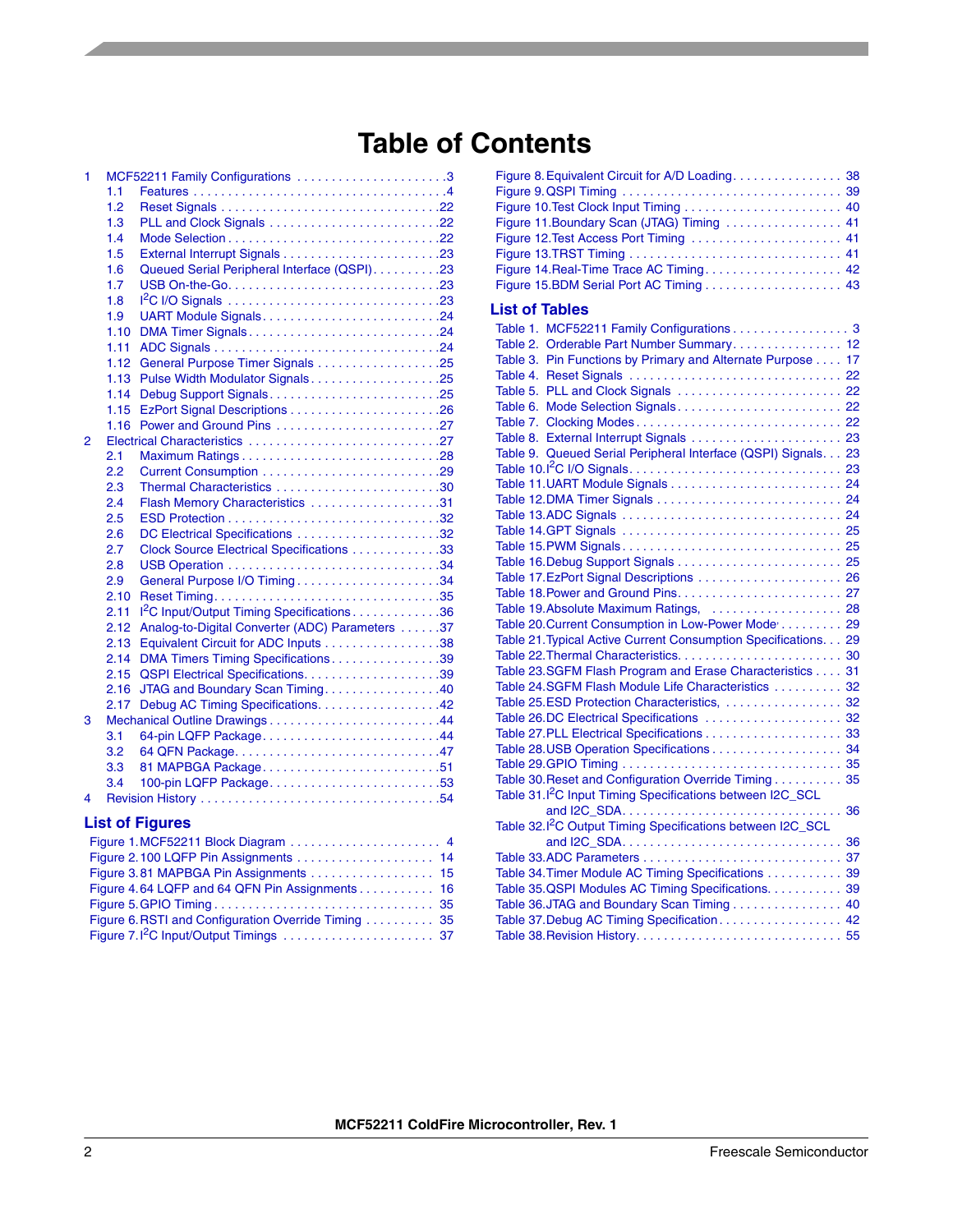<span id="page-2-1"></span><span id="page-2-0"></span>

| <b>Module</b>                                                  | 52210                    | 52211                                | 52212          | 52213          |
|----------------------------------------------------------------|--------------------------|--------------------------------------|----------------|----------------|
| Version 2 ColdFire Core with MAC (Multiply-Accumulate<br>Unit) |                          |                                      |                |                |
| System Clock                                                   |                          | 66, 80 MHz                           |                | 50 MHz         |
| Performance (Dhrystone 2.1 MIPS)                               |                          | up to 76                             |                | up to 46       |
| Flash / Static RAM (SRAM)                                      | 64/16 Kbytes             | 128/16 Kbytes                        | 64/8 Kbytes    | 128/8 Kbytes   |
| Interrupt Controller (INTC)                                    |                          |                                      |                |                |
| Fast Analog-to-Digital Converter (ADC)                         |                          |                                      |                |                |
| USB On-The-Go (USB OTG)                                        |                          |                                      |                |                |
| Four-channel Direct-Memory Access (DMA)                        |                          |                                      |                |                |
| Software Watchdog Timer (WDT)                                  | $\bullet$                |                                      | $\bullet$      |                |
| Secondary Watchdog Timer                                       | $\bullet$                |                                      |                |                |
| Two-channel Periodic Interrupt Timer (PIT)                     | $\mathbf{2}$             | $\overline{c}$                       | $\overline{2}$ | $\overline{c}$ |
| Four-Channel General Purpose Timer (GPT)                       | $\bullet$                |                                      |                |                |
| 32-bit DMA Timers                                              | $\overline{4}$           | 4                                    | 4              | 4              |
| <b>QSPI</b>                                                    | $\bullet$                | $\bullet$                            | $\bullet$      | $\bullet$      |
| UART(s)                                                        | $\mathbf{2}$             | 3                                    | $\overline{2}$ | $\overline{c}$ |
| $I^2C$                                                         | $\mathbf{2}$             | $\overline{c}$                       | $\overline{c}$ | $\overline{2}$ |
| Eight/Four-channel 8/16-bit PWM Timer                          |                          |                                      |                |                |
| General Purpose I/O Module (GPIO)                              |                          |                                      |                |                |
| Chip Configuration and Reset Controller Module                 |                          |                                      |                |                |
| Background Debug Mode (BDM)                                    |                          |                                      |                |                |
| JTAG - IEEE 1149.1 Test Access Port1                           |                          |                                      |                |                |
| Package                                                        | 64 LQFP/QFN<br>81 MAPBGA | 64 LQFP/QFN<br>81 MAPBGA<br>100 LQFP | 64 LQFP        | 64 LQFP        |

### **Table 1. MCF52211 Family Configurations**

 $\frac{1}{1}$  The full debug/trace interface is available only on the 100-pin packages. A reduced debug interface is bonded on smaller packages.

[Figure 1](#page-3-1) shows a top-level block diagram of the MCF52211. Package options for this family are described later in this document.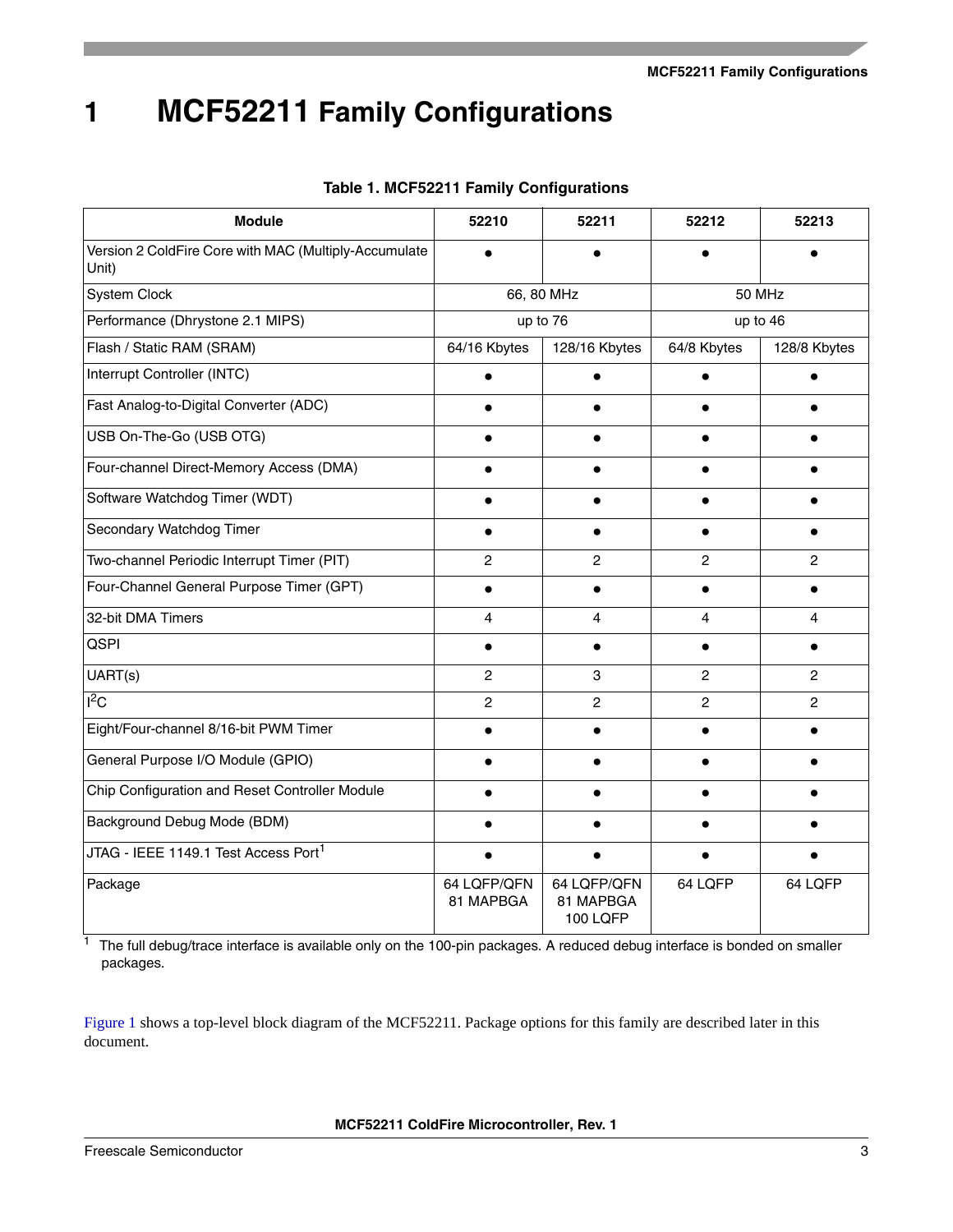



### <span id="page-3-1"></span><span id="page-3-0"></span>**1.1 Features**

This document contains information on a new product under development. Freescale reserves the right to change or discontinue this product without notice. Specifications and information herein are subject to change without notice.

### **1.1.1 Feature Overview**

The MCF52211 family includes the following features:

• Version 2 ColdFire variable-length RISC processor core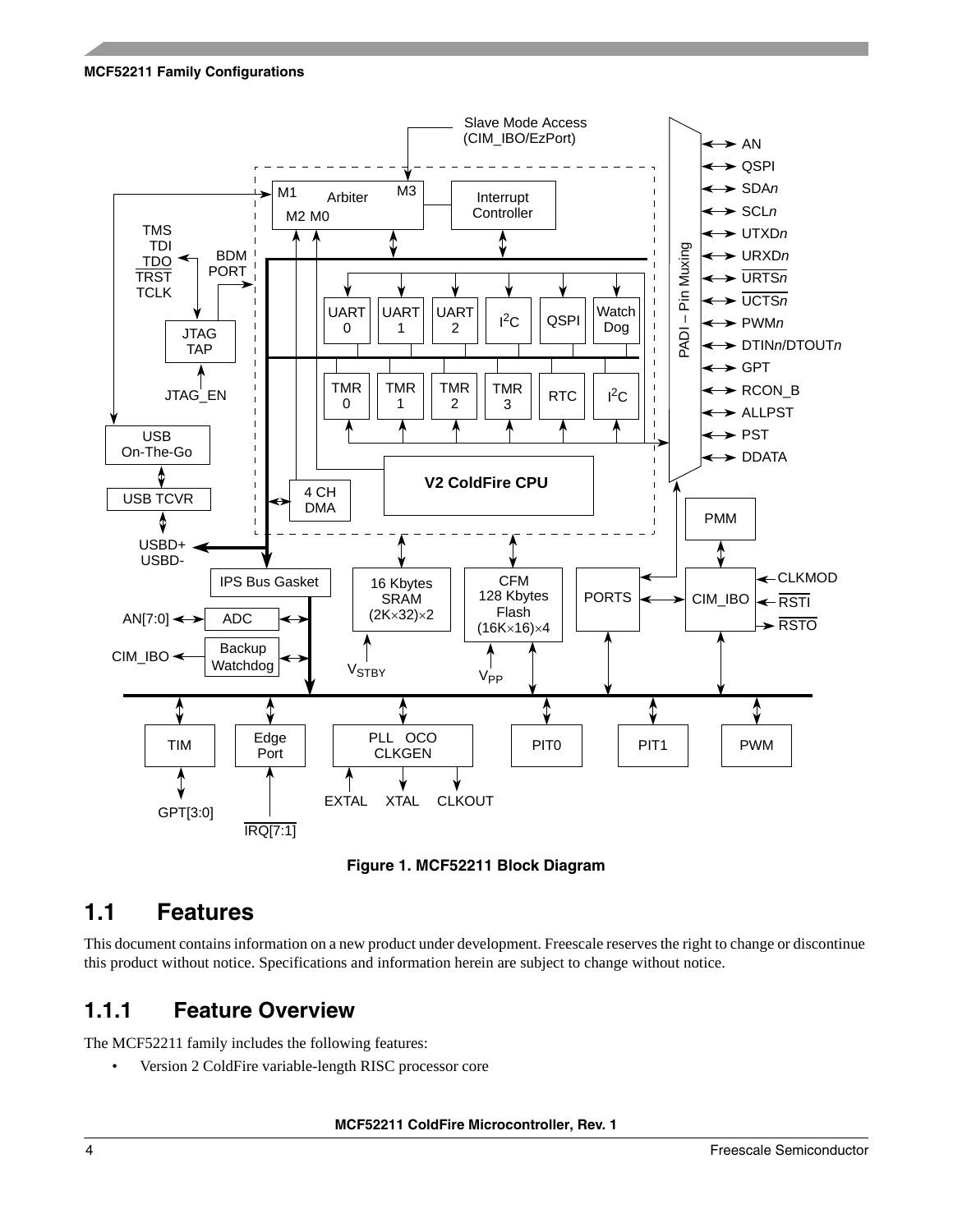- Static operation
- 32-bit address and data paths on-chip
- Up to 80 MHz processor core frequency
- 40 MHz and 33 MHz off-platform bus frequency
- Sixteen general-purpose, 32-bit data and address registers
- Implements ColdFire ISA\_A with extensions to support the user stack pointer register and four new instructions for improved bit processing (ISA\_A+)
- Multiply-Accumulate (MAC) unit with 32-bit accumulator to support  $16\times16 \rightarrow 32$  or  $32\times32 \rightarrow 32$  operations
- System debug support
	- Real-time trace for determining dynamic execution path
	- Background debug mode (BDM) for in-circuit debugging (DEBUG\_B+)
	- Real-time debug support, with six hardware breakpoints (4 PC, 1 address and 1 data) configurable into a 1- or 2-level trigger
- On-chip memories
	- Up to 16-Kbyte dual-ported SRAM on CPU internal bus, supporting core and DMA access with standby power supply support
	- Up to 128 Kbytes of interleaved flash memory supporting 2-1-1-1 accesses
- Power management
	- Fully static operation with processor sleep and whole chip stop modes
	- Rapid response to interrupts from the low-power sleep mode (wake-up feature)
	- Clock enable/disable for each peripheral when not used (except backup watchdog timer)
	- Software controlled disable of external clock output for low-power consumption
- Universal Serial Bus On-The-Go (USB OTG) dual-mode host and device controller
	- Full-speed / low-speed host controller
	- USB 1.1 and 2.0 compliant full-speed / low speed device controller
	- 16 bidirectional end points
	- DMA or FIFO data stream interfaces
	- Low power consumption
	- OTG protocol logic
- Three universal asynchronous/synchronous receiver transmitters (UARTs)
	- 16-bit divider for clock generation
	- Interrupt control logic with maskable interrupts
	- DMA support
	- Data formats can be 5, 6, 7 or 8 bits with even, odd, or no parity
	- Up to two stop bits in  $1/16$  increments
	- Error-detection capabilities
	- Modem support includes request-to-send (RTS) and clear-to-send (CTS) lines for two UARTs
	- Transmit and receive FIFO buffers
- Two  $I^2C$  modules
	- Interchip bus interface for EEPROMs, LCD controllers, A/D converters, and keypads
	- Fully compatible with industry-standard  $I<sup>2</sup>C$  bus
	- Master and slave modes support multiple masters
	- Automatic interrupt generation with programmable level
- Queued serial peripheral interface (QSPI)
	- Full-duplex, three-wire synchronous transfers
	- Up to four chip selects available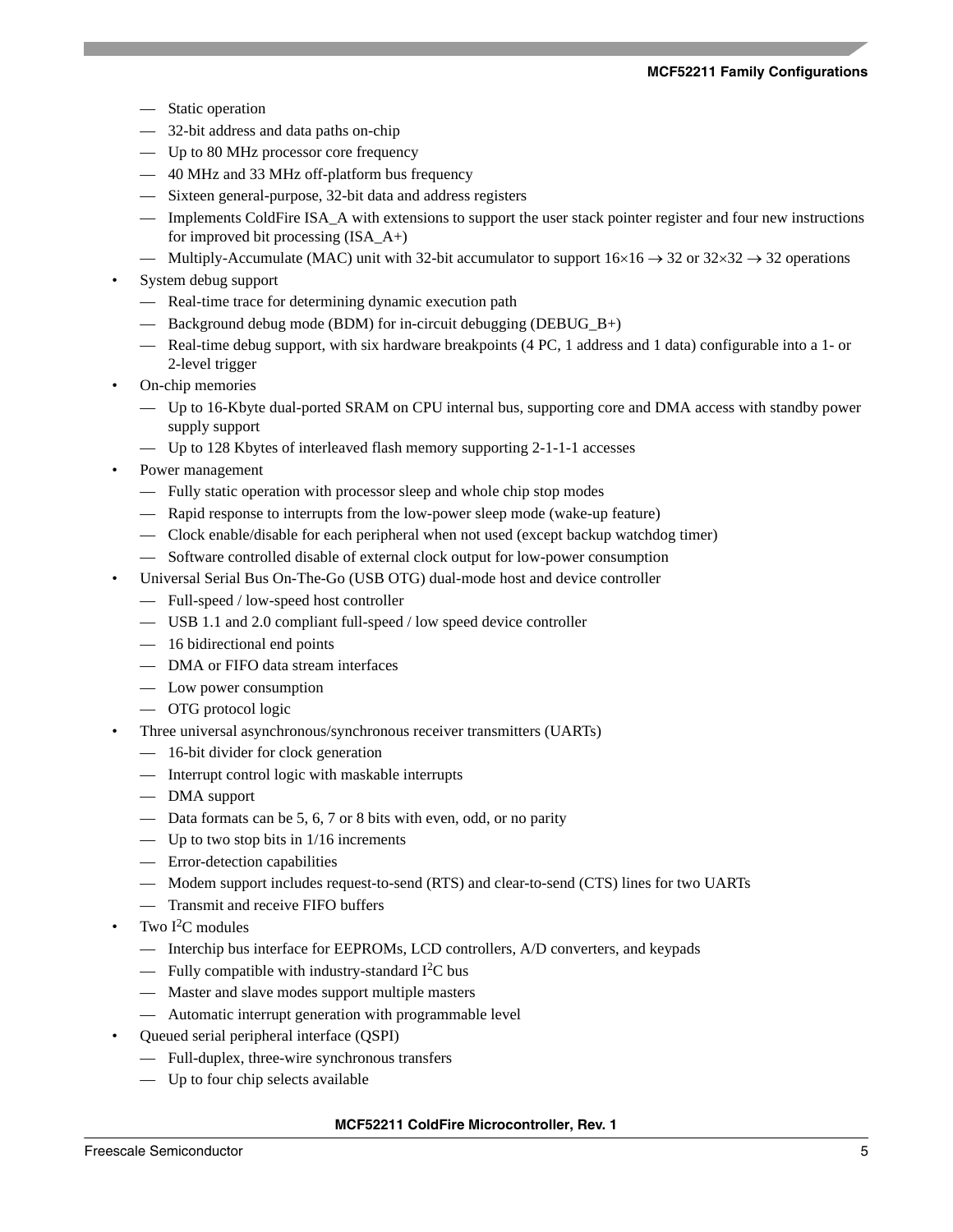- Master mode operation only
- Programmable bit rates up to half the CPU clock frequency
- Up to 16 pre-programmed transfers
- Fast analog-to-digital converter (ADC)
- Eight analog input channels
- 12-bit resolution
- $-$  Minimum 1.125 μs conversion time
- Simultaneous sampling of two channels for motor control applications
- Single-scan or continuous operation
- Optional interrupts on conversion complete, zero crossing (sign change), or under/over low/high limit
- Unused analog channels can be used as digital I/O
- Four 32-bit timers with DMA support
	- 12.5 ns resolution at 80 MHz
	- Programmable sources for clock input, including an external clock option
	- Programmable prescaler
	- Input capture capability with programmable trigger edge on input pin
	- Output compare with programmable mode for the output pin
	- Free run and restart modes
	- Maskable interrupts on input capture or output compare
	- DMA trigger capability on input capture or output compare
- Four-channel general purpose timer
	- 16-bit architecture
	- Programmable prescaler
	- Output pulse-widths variable from microseconds to seconds
	- Single 16-bit input pulse accumulator
	- Toggle-on-overflow feature for pulse-width modulator (PWM) generation
	- One dual-mode pulse accumulation channel
- Pulse-width modulation timer
	- Support for PCM mode (resulting in superior signal quality compared to conventional PWM)
	- Operates as eight channels with 8-bit resolution or four channels with 16-bit resolution
	- Programmable period and duty cycle
	- Programmable enable/disable for each channel
	- Software selectable polarity for each channel
	- Period and duty cycle are double buffered. Change takes effect when the end of the current period is reached (PWM counter reaches zero) or when the channel is disabled.
	- Programmable center or left aligned outputs on individual channels
	- Four clock sources (A, B, SA, and SB) provide for a wide range of frequencies
	- Emergency shutdown
- Two periodic interrupt timers (PITs)
	- 16-bit counter
	- Selectable as free running or count down
- Real-Time Clock (RTC)
	- Maintains system time-of-day clock
	- Provides stopwatch and alarm interrupt functions
- Software watchdog timer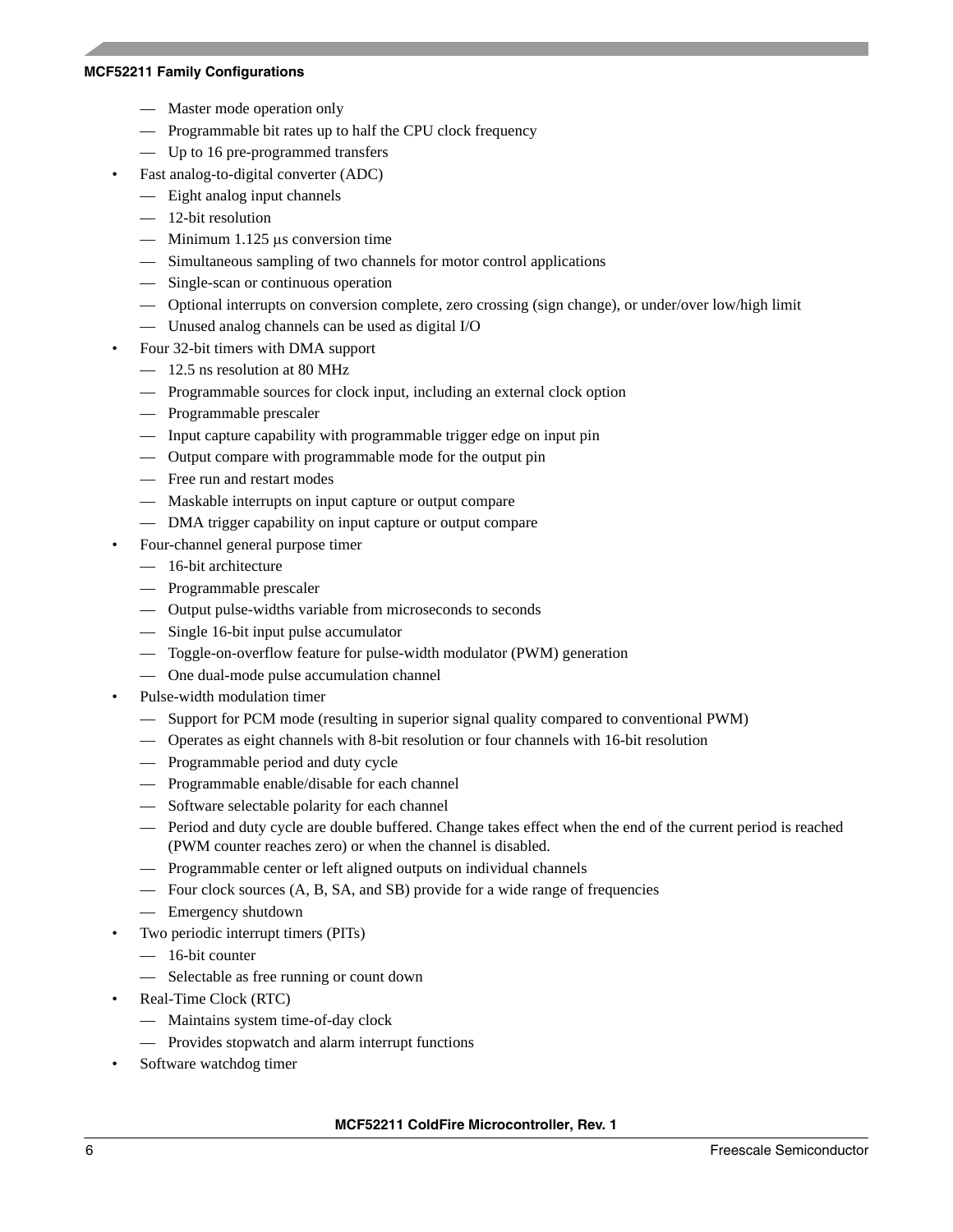- 32-bit counter
- Low-power mode support
- Backup watchdog timer (BWT)
	- Independent timer that can be used to help software recover from runaway code
	- 16-bit counter
	- Low-power mode support
- Clock generation features
	- One to 48 MHz crystal, 8 MHz on-chip relaxation oscillator, or external oscillator reference options
	- Trimmed relaxation oscillator
	- Two to 10 MHz reference frequency for normal PLL mode with a pre-divider programmable from 1 to 8
	- System can be clocked from PLL or directly from crystal oscillator or relaxation oscillator
	- Low power modes supported
	- $-2^{n}$  (n  $\leq$  0  $\leq$  15) low-power divider for extremely low frequency operation
- Interrupt controller
	- Uniquely programmable vectors for all interrupt sources
	- Fully programmable level and priority for all peripheral interrupt sources
	- Seven external interrupt signals with fixed level and priority
	- Unique vector number for each interrupt source
	- Ability to mask any individual interrupt source or all interrupt sources (global mask-all)
	- Support for hardware and software interrupt acknowledge (IACK) cycles
	- Combinatorial path to provide wake-up from low-power modes
- DMA controller
	- Four fully programmable channels
	- Dual-address transfer support with 8-, 16-, and 32-bit data capability, along with support for 16-byte (4×32-bit) burst transfers
	- Source/destination address pointers that can increment or remain constant
	- 24-bit byte transfer counter per channel
	- Auto-alignment transfers supported for efficient block movement
	- Bursting and cycle steal support
	- Software-programmable DMA requesters for the UARTs (3) and 32-bit timers (4)
- Reset
	- Separate reset in and reset out signals
	- Seven sources of reset:
		- Power-on reset (POR)
		- External
		- Software
		- Watchdog
		- Loss of clock / loss of lock
		- Low-voltage detection (LVD)
		- JTAG
	- Status flag indication of source of last reset
- Chip integration module (CIM)
	- System configuration during reset
	- Selects one of six clock modes
	- Configures output pad drive strength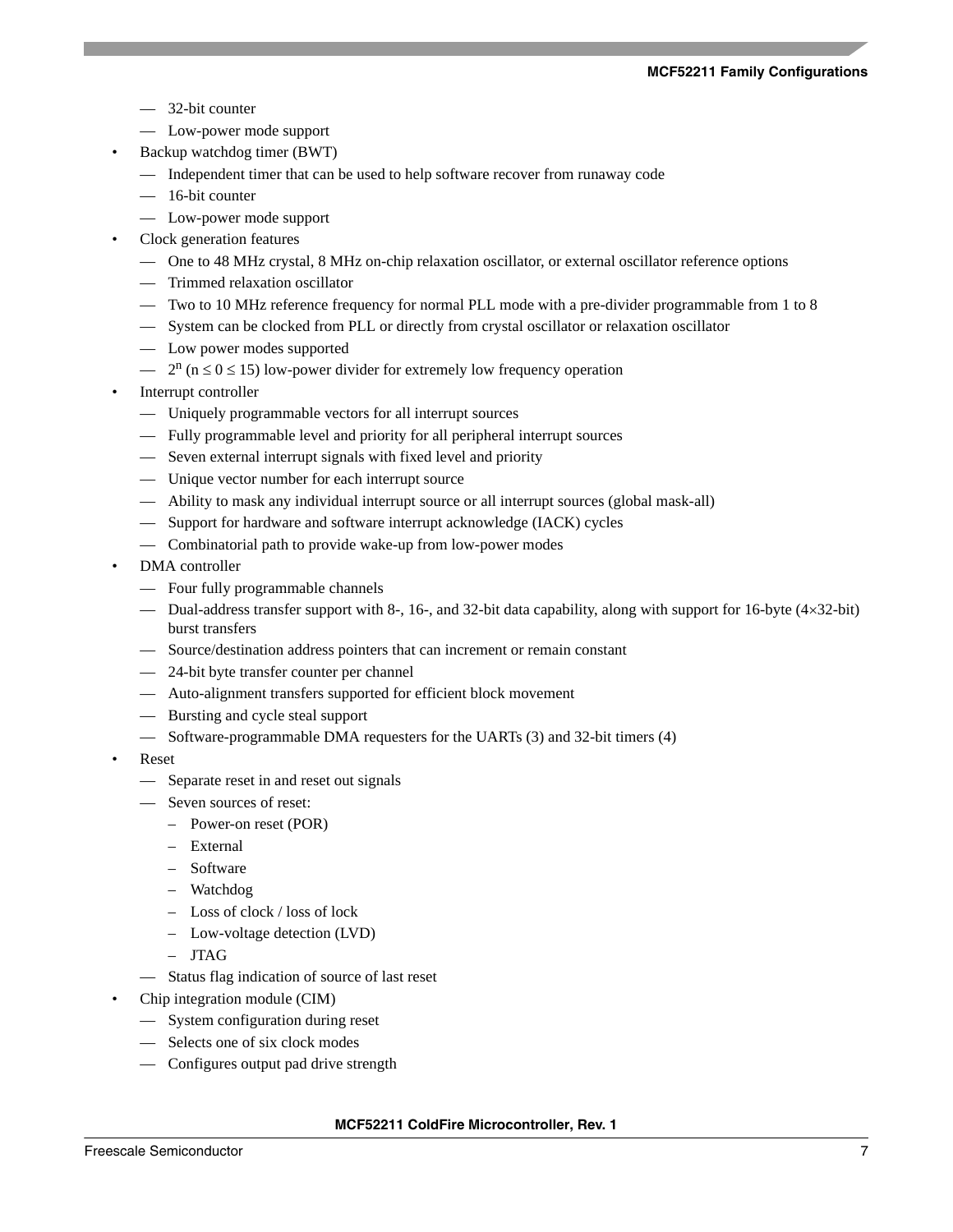- Unique part identification number and part revision number
- General purpose I/O interface
	- Up to 56 bits of general purpose I/O
	- Bit manipulation supported via set/clear functions
	- Programmable drive strengths
	- Unused peripheral pins may be used as extra GPIO
- JTAG support for system level board testing

### **1.1.2 V2 Core Overview**

The version 2 ColdFire processor core is comprised of two separate pipelines decoupled by an instruction buffer. The two-stage instruction fetch pipeline (IFP) is responsible for instruction-address generation and instruction fetch. The instruction buffer is a first-in-first-out (FIFO) buffer that holds prefetched instructions awaiting execution in the operand execution pipeline (OEP). The OEP includes two pipeline stages. The first stage decodes instructions and selects operands (DSOC); the second stage (AGEX) performs instruction execution and calculates operand effective addresses, if needed.

The V2 core implements the ColdFire instruction set architecture revision A+ with added support for a separate user stack pointer register and four new instructions to assist in bit processing. Additionally, the core includes the multiply-accumulate (MAC) unit for improved signal processing capabilities. The MAC implements a three-stage arithmetic pipeline, optimized for 16×16 bit operations, with support for one 32-bit accumulator. Supported operands include 16- and 32-bit signed and unsigned integers, signed fractional operands, and a complete set of instructions to process these data types. The MAC provides support for execution of DSP operations within the context of a single processor at a minimal hardware cost.

### **1.1.3 Integrated Debug Module**

The ColdFire processor core debug interface is provided to support system debugging with low-cost debug and emulator development tools. Through a standard debug interface, access to debug information and real-time tracing capability is provided on 100-lead packages. This allows the processor and system to be debugged at full speed without the need for costly in-circuit emulators.

The on-chip breakpoint resources include a total of nine programmable 32-bit registers: an address and an address mask register, a data and a data mask register, four PC registers, and one PC mask register. These registers can be accessed through the dedicated debug serial communication channel or from the processor's supervisor mode programming model. The breakpoint registers can be configured to generate triggers by combining the address, data, and PC conditions in a variety of single- or dual-level definitions. The trigger event can be programmed to generate a processor halt or initiate a debug interrupt exception. The MCF52211 implements revision B+ of the ColdFire Debug Architecture.

The MCF52211's interrupt servicing options during emulator mode allow real-time critical interrupt service routines to be serviced while processing a debug interr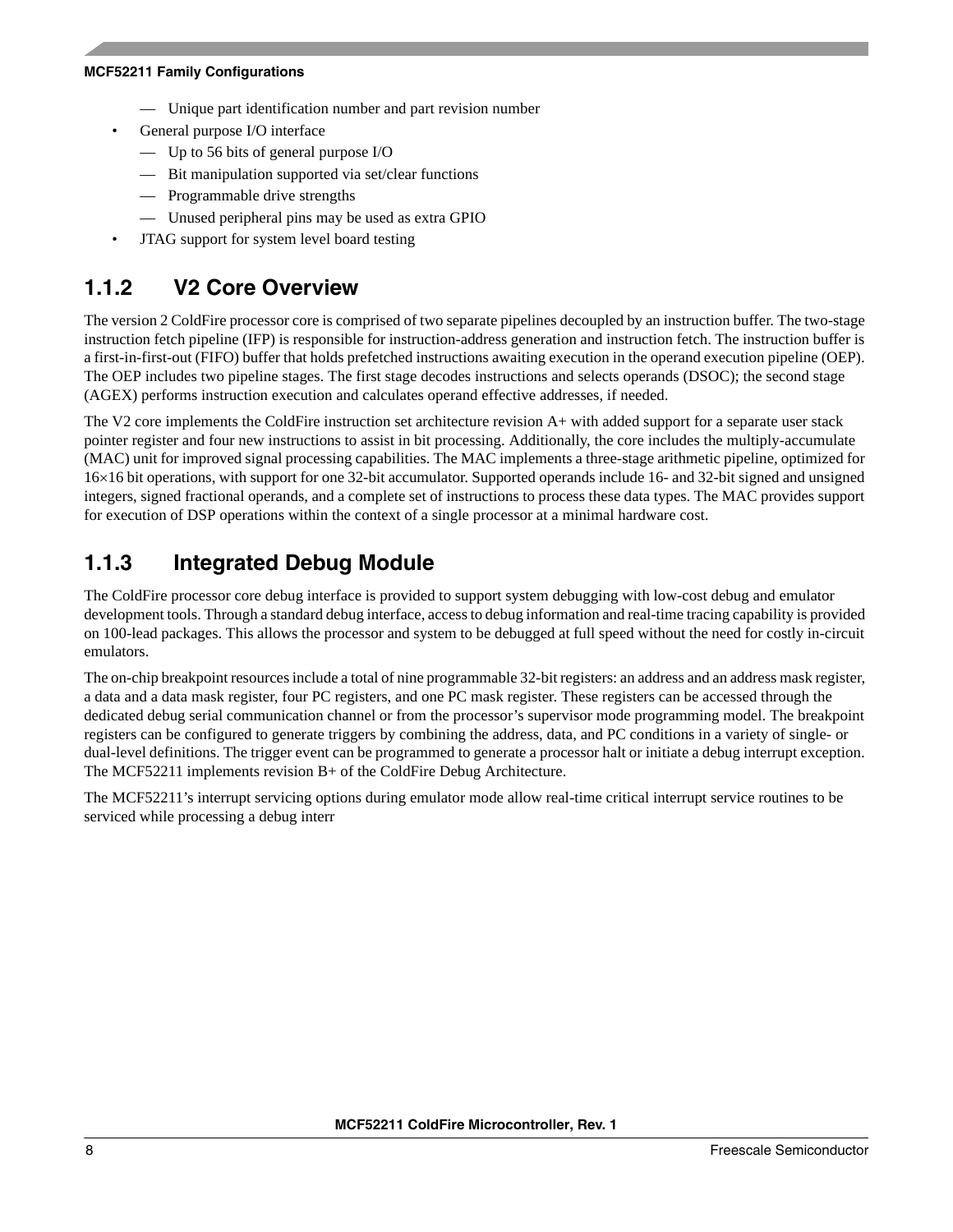links the device's pins into one shift register. Test logic, implemented using static logic design, is independent of the device system logic.

The MCF52211 implementation can:

- Perform boundary-scan operations to test circuit board electrical continuity
- Sample MCF52211 system pins during operation and transparently shift out the result in the boundary scan register
- Bypass the MCF52211 for a given circuit board test by effectively reducing the boundary-scan register to a single bit
- Disable the output drive to pins during circuit-board testing
- Drive output pins to stable levels

### **1.1.5 On-Chip Memories**

### **1.1.5.1 SRAM**

The dual-ported SRAM module provides a general-purpose 8- or 16-Kbyte memory block that the ColdFire core can access in a single cycle. The location of the memory block can be set to any 8- or 16-Kbyte boundary within the 4-Gbyte address space. This memory is ideal for storing critical code or data structures and for use as the system stack. Because the SRAM module is physically connected to the processor's high-speed local bus, it can quickly service core-initiated accesses or memory-referencing commands from the debug module.

The SRAM module is also accessible by the DMA. The dual-ported nature of the SRAM makes it ideal for implementing applications with double-buffer schemes, where the processor and a DMA device operate in alternate regions of the SRAM to maximize system performance.

### **1.1.5.2 Flash Memory**

The ColdFire flash module (CFM) is a non-volatile memory (NVM) module that connects to the processor's high-speed local bus. The CFM is constructed with up to four banks of 16-Kbyte×16-bit flash memory arrays to generate up to 128 Kbytes of 32-bit flash memory. These electrically erasable and programmable arrays serve as non-volatile program and data memory. The flash memory is ideal for program and data storage for single-chip applications, allowing for field reprogramming without requiring an external high voltage source. The CFM interfaces to the ColdFire core through an optimized read-only memory controller that supports interleaved accesses from the 2-cycle flash memory arrays. A backdoor mapping of the flash memory is used for all program, erase, and verify operations, as well as providing a read datapath for the DMA. Flash memory may also be programmed via the EzPort, which is a serial flash memory programming interface that allows the flash memory to be read, erased and programmed by an external controller in a format compatible with most SPI bus flash memory chips.

### **1.1.6 Power Management**

The MCF52211 incorporates several low-power modes of operation entered under program control and exited by several external trigger events. An integrated power-on reset (POR) circuit monitors the input supply and forces an MCU reset as the supply voltage rises. The low voltage detector (LVD) monitors the supply voltage and is configurable to force a reset or interrupt condition if it falls below the LVD trip point. The RAM standby switch provides power to RAM when the supply voltage to the chip falls below the standby battery voltage.

### **1.1.7 USB On-The-Go Controller**

The MCF52211 includes a Universal Serial Bus On-The-Go (USB OTG) dual-mode controller. USB is a popular standard for connecting peripherals and portable consumer electronic devices such as digital cameras and handheld computers to host PCs. The OTG supplement to the USB specification extends USB to peer-to-peer application, enabling devices to connect directly to each other without the need for a PC. The dual-mode controller on the MCF52211 can act as a USB OTG host and as a USB device. It also supports full-speed and low-speed modes.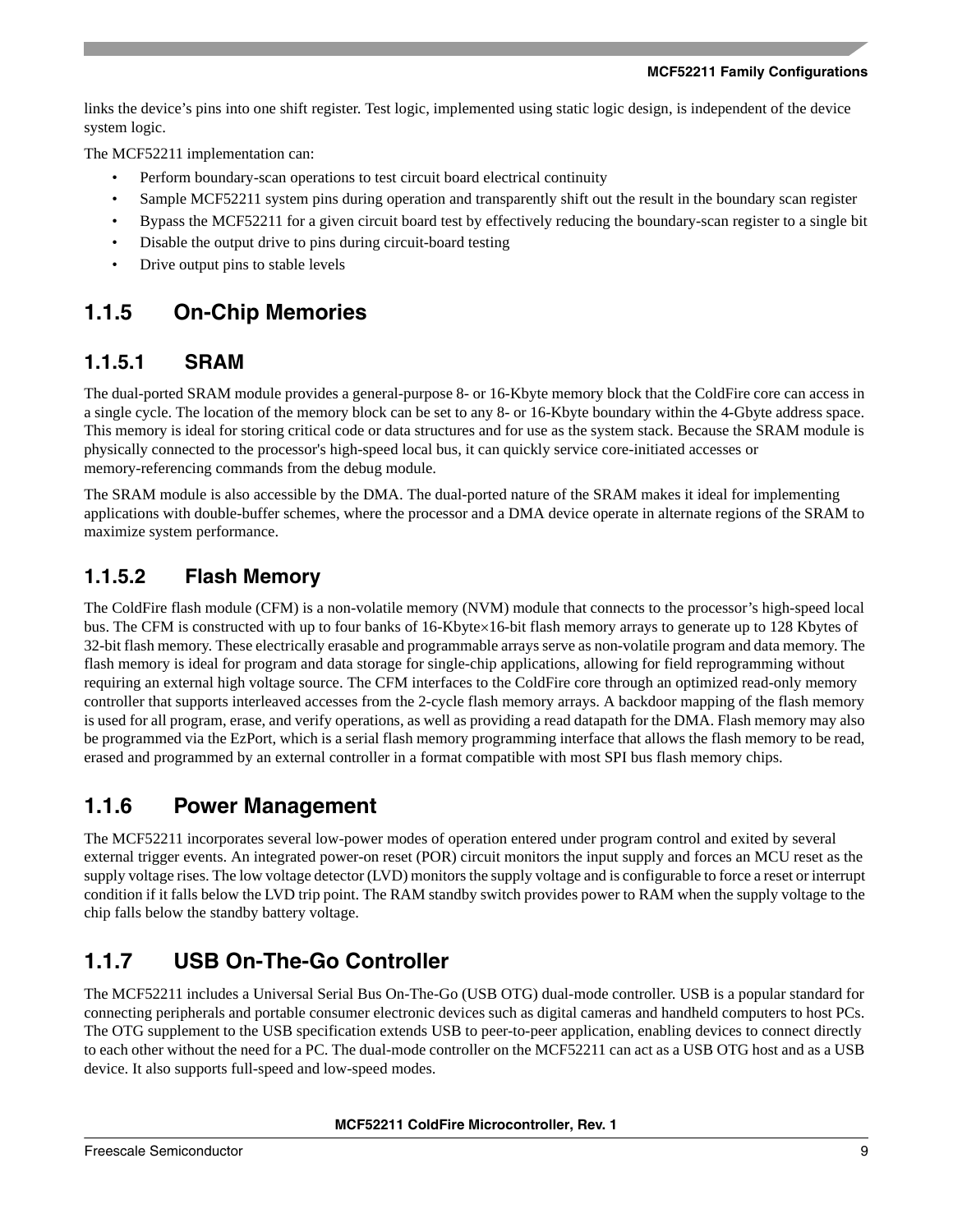### **1.1.8 UARTs**

The MCF52211 has three full-duplex UARTs that function independently. The three UARTs can be clocked by the system bus clock, eliminating the need for an external clock source. On smaller packages, the third UART is multiplexed with other digital I/O functions.

# **1.1.9 I2C Bus**

The MCF52211 includes two  $I^2C$  modules. The  $I^2C$  bus is a two-wire, bidirectional serial bus that provides a simple, efficient method of data exchange and minimizes the interconnection between devices. This bus is suitable for applications requiring occasional communications over a short distance between many devices.

### **1.1.10 QSPI**

The queued serial peripheral interface (QSPI) provides a synchronous serial peripheral interface with queued transfer capability. It allows up to 16 transfers to be queued at once, minimizing the need for CPU intervention between transfers.

### **1.1.11 Fast ADC**

The fast ADC consists of an eight-channel input select multiplexer and two independent sample and hold (S/H) circuits feeding separate 12-bit ADCs. The two separate converters store their results in accessible buffers for further processing.

The ADC can be configured to perform a single scan and halt, a scan when triggered, or a programmed scan sequence repeatedly until manually stopped.

The ADC can be configured for sequential or simultaneous conversion. When configured for sequential conversions, up to eight channels can be sampled and stored in any order specified by the channel list register. Both ADCs may be required during a scan, depending on the inputs to be sampled.

During a simultaneous conversion, both S/H circuits are used to capture two different channels at the same time. This configuration requires that a single channel may not be sampled by both S/H circuits simultaneously.

Optional interrupts can be generated at the end of the scan sequence if a channel is out of range (measures below the low threshold limit or above the high threshold limit set in the limit registers) or at several different zero crossing conditions.

### **1.1.12 DMA Timers (DTIM0–DTIM3)**

There are four independent, DMA transfer capable 32-bit timers (DTIM0, DTIM1, DTIM2, and DTIM3) on the MCF52211. Each module incorporates a 32-bit timer with a separate register set for configuration and control. The timers can be configured to operate from the system clock or from an external clock source using one of the DTIN*n* signals. If the system clock is selected, it can be divided by 16 or 1. The input clock is further divided by a user-programmable 8-bit prescaler that clocks the actual timer counter register (TCR*n*). Each of these timers can be configured for input capture or reference (output) compare mode. Timer events may optionally cause interrupt requests or DMA transfers.

### **1.1.13 General Purpose Timer (GPT)**

The general purpose timer (GPT) is a four-channel timer module consisting of a 16-bit programmable counter driven by a seven-stage programmable prescaler. Each of the four channels can be configured for input capture or output compare. Additionally, channel three, can be configured as a pulse accumulator.

A timer overflow function allows software to extend the timing capability of the system beyond the 16-bit range of the counter. The input capture and output compare functions allow simultaneous input waveform measurements and output waveform generation. The input capture function can capture the time of a selected transition edge. The output compare function can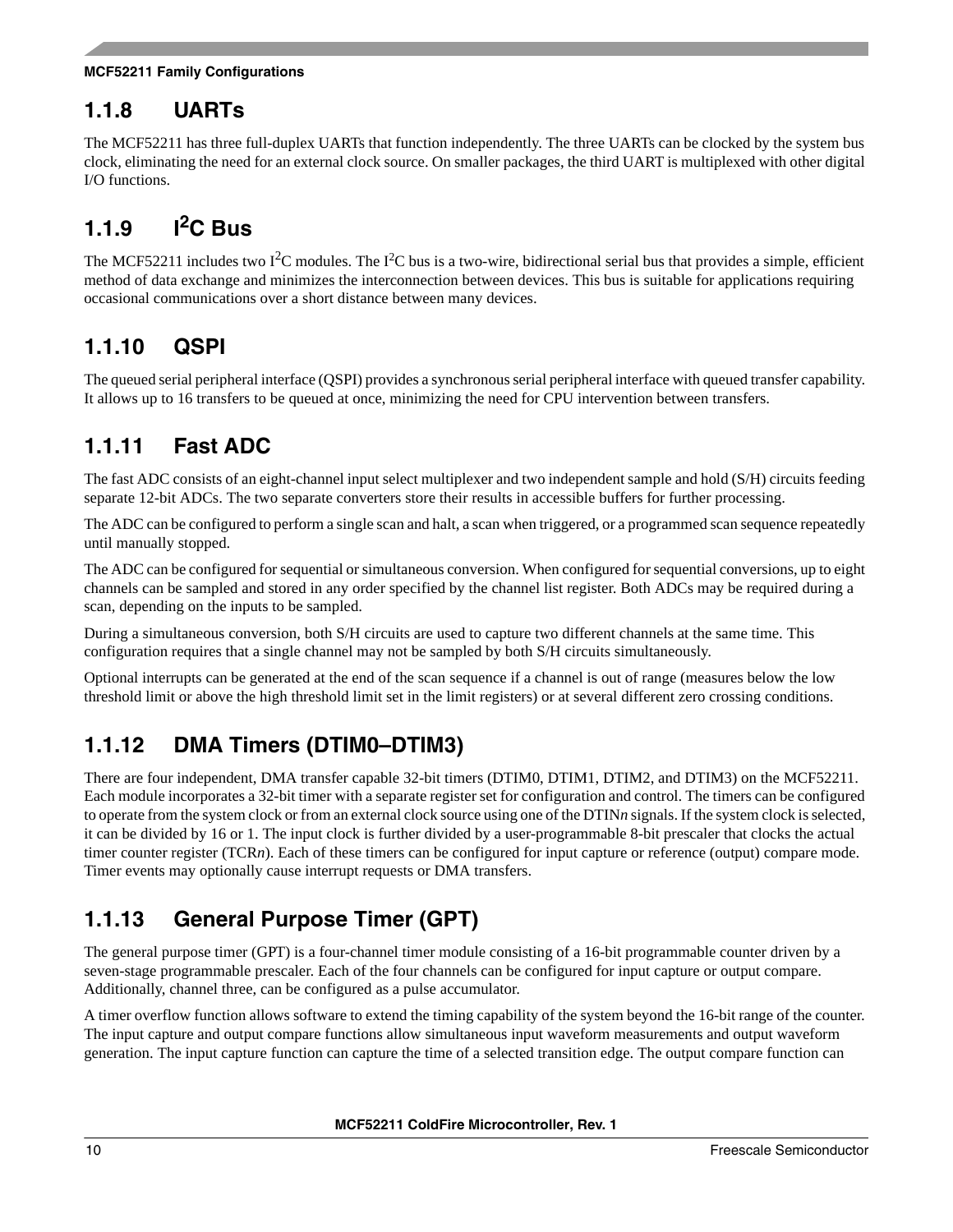generate output waveforms and timer software delays. The 16-bit pulse accumulator can operate as a simple event counter or a gated time accumulator.

### **1.1.14 Periodic Interrupt Timers (PIT0 and PIT1)**

The two periodic interrupt timers (PIT0 and PIT1) are 16-bit timers that provide interrupts at regular intervals with minimal processor intervention. Each timer can count down from the value written in its PIT modulus register or it can be a free-running down-counter.

# **1.1.15 Real-Time Clock (RTC)**

The Real-Time Clock (RTC) module maintains the system (time-of-day) clock and provides stopwatch, alarm, and interrupt functions. It includes full clock features: seconds, minutes, hours, days and supports a host of time-of-day interrupt functions along with an alarm interrupt.

### **1.1.16 Pulse-Width Modulation (PWM) Timers**

The MCF52211 has an 8-channel, 8-bit PWM timer. Each channel has a programmable period and duty cycle as well as a dedicated counter. Each of the modulators can create independent continuous waveforms with software-selectable duty rates from 0% to 100%. The timer supports PCM mode, which results in superior signal quality when compared to that of a conventional PWM. The PWM outputs have programmable polarity, and can be programmed as left aligned outputs or center aligned outputs. For higher period and duty cycle resolution, each pair of adjacent channels ([7:6], [5:4], [3:2], and [1:0]) can be concatenated to form a single 16-bit channel. The module can, therefore, be configured to support 8/0, 6/1, 4/2, 2/3, or 0/4 8-/16-bit channels.

### **1.1.17 Software Watchdog Timer**

The watchdog timer is a 32-bit timer that facilitates recovery from runaway code. The watchdog counter is a free-running down-counter that generates a reset on underflow. To prevent a reset, software must periodically restart the countdown.

### **1.1.18 Backup Watchdog Timer**

The backup watchdog timer is an independent 16-bit timer that, like the software watchdog timer, facilitates recovery from runaway code. This timer is a free-running down-counter that generate(res)-4.8uuend. 7.4(uuen5.36(ter)5endw)63.1(g dend)-4.8(nr-o)-5(o).c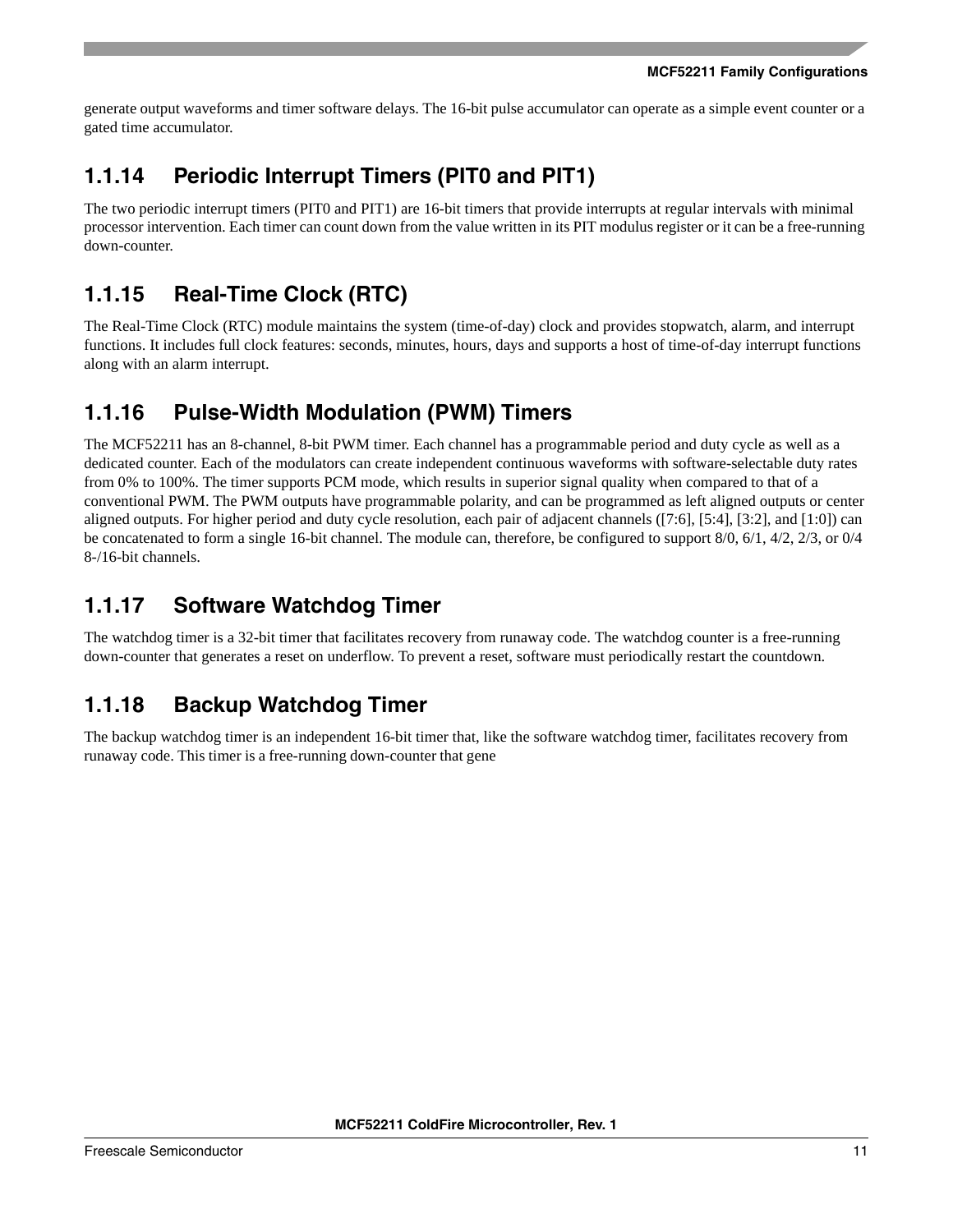### **1.1.21 DMA Controller**

The direct memory access (DMA) controller provides an efficient way to move blocks of data with minimal processor intervention. It has four channels that allow byte, word, longword, or 16-byte burst line transfers. These transfers are triggered by software explicitly setting a DCR*n*[START] bit or by the occurrence of certain UART or DMA timer events.

### **1.1.22 Reset**

The reset controller determines the source of reset, asserts the appropriate reset signals to the system, and keeps track of what caused the last reset. There are seven sources of reset:

- External reset input
- Power-on reset (POR)
- Watchdog timer
- Phase locked-loop (PLL) loss of lock / loss of clock
- **Software**
- Low-voltage detector (LVD)
- JTAG

Control of the LVD and its associated reset and interrupt are managed by the reset controller. Other registers provide status flags indicating the last source of reset and a control bit for software assertion of the RSTO pin.

### **1.1.23 GPIO**

Nearly all pins on the MCF52211 have general purpose I/O capability and are grouped into 8-bit ports. Some ports do not use all eight bits. Each port has registers that configure, monitor, and control the port pins.

### **1.1.24 Part Numbers and Packaging**

This product is RoHS-compliant. Refer to the product page at [freescale.com](http://www.freescale.com) or contact your sales office for up-to-date RoHS information.

<span id="page-11-0"></span>

| <b>Freescale Part</b><br><b>Number</b> | <b>Description</b>                | <b>Speed</b><br>(MHz) | <b>Flash/SRAM</b><br>(Kbytes) | Package   | Temp range<br>$(^{\circ}C)$ |
|----------------------------------------|-----------------------------------|-----------------------|-------------------------------|-----------|-----------------------------|
| MCF52210CAE66                          | MCF52210 Microcontroller, 2 UARTs | 66                    | 64/16                         | 64 LQFP   | $-40$ to $+85$              |
| MCF52210CEP66                          | MCF52210 Microcontroller, 2 UARTs | 66                    | 64/16                         | 64 OFN    | $-40$ to $+85$              |
| MCF52210CVM66                          | MCF52210 Microcontroller, 2 UARTs | 66                    | 64/16                         | 81 MAPBGA | $-40$ to $+85$              |
| MCF52210CVM80                          | MCF52210 Microcontroller, 2 UARTs | 80                    | 64/16                         | 81 MAPBGA | $-40$ to $+85$              |
| MCF52211CAE66                          | MCF52211 Microcontroller, 3 UARTs | 66                    | 128/16                        | 64 LQFP   | $-40$ to $+85$              |
| MCF52211CAF80                          | MCF52211 Microcontroller, 3 UARTs | 80                    | 128/16                        | 100 LOFP  | $-40$ to $+85$              |
| MCF52211CEP66                          | MCF52211 Microcontroller, 3 UARTs | 66                    | 128 / 16                      | 64 OFN    | $-40$ to $+85$              |
| MCF52211CVM66                          | MCF52211 Microcontroller, 3 UARTs | 66                    | 128/16                        | 81 MAPBGA | $-40$ to $+85$              |
| MCF52211CVM80                          | MCF52211 Microcontroller, 3 UARTs | 80                    | 128/16                        | 81 MAPBGA | $-40$ to $+85$              |

### **Table 2. Orderable Part Number Summary**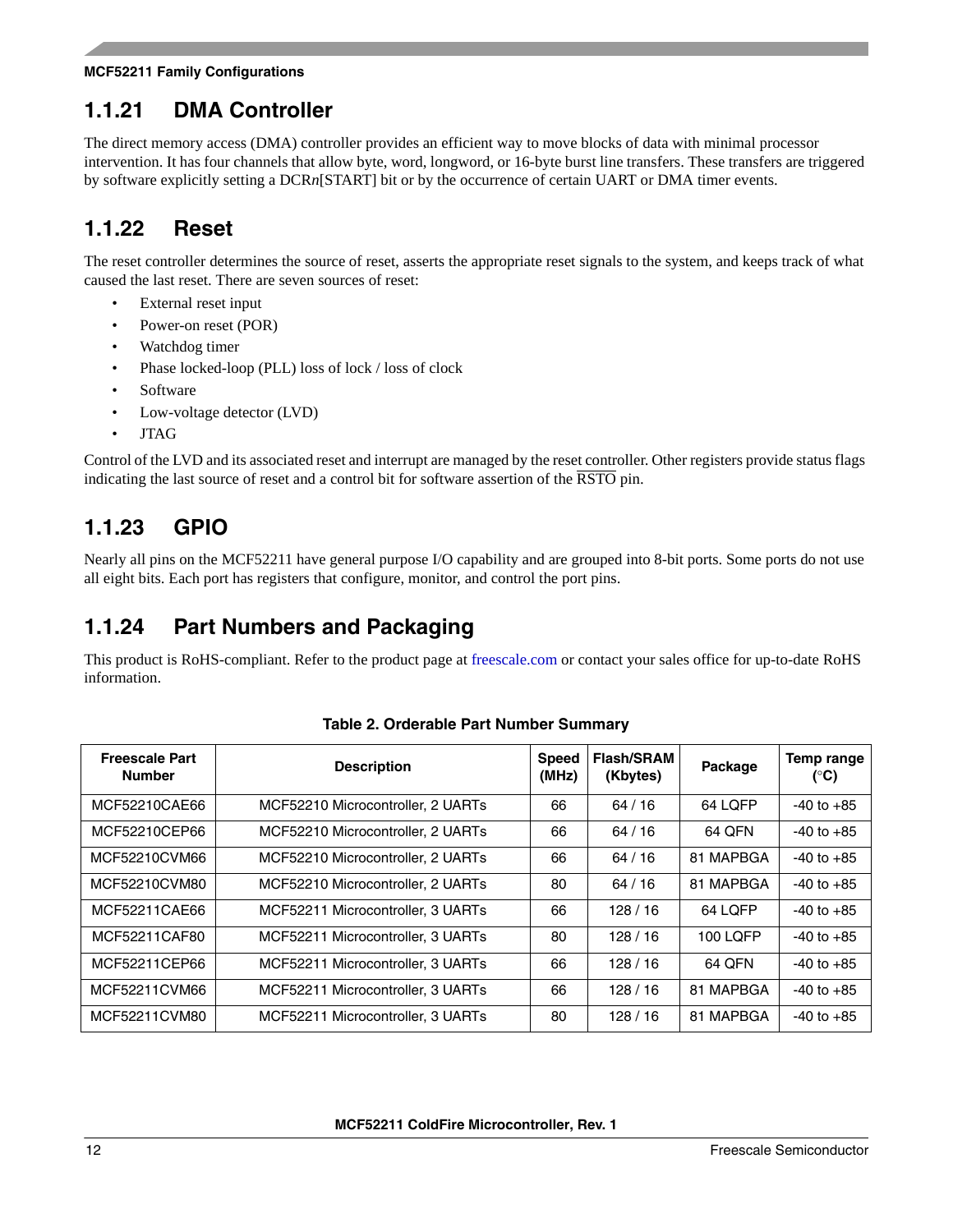| <b>Freescale Part</b><br><b>Number</b> | <b>Description</b>                | <b>Speed</b><br>(MHz) | <b>Flash/SRAM</b><br>(Kbytes) | Package | Temp range<br>$(^\circ \mathsf{C})$ |
|----------------------------------------|-----------------------------------|-----------------------|-------------------------------|---------|-------------------------------------|
| MCF52212CAE50                          | MCF52212 Microcontroller, 2 UARTs | 50                    | 64/8                          | 64 LOFP | $-40$ to $+85$                      |
| MCF52212AE50                           | MCF52212 Microcontroller, 2 UARTs | 50                    | 64/8                          | 64 LOFP | 0 to $+70$                          |
| MCF52213CAE50                          | MCF52213 Microcontroller, 2 UARTs | 50                    | 128/8                         | 64 LOFP | $-40$ to $+85$                      |
| MCF52213AE50                           | MCF52213 Microcontroller, 2 UARTs | 50                    | 128/8                         | 64 LOFP | 0 to $+70$                          |

**Table 2. Orderable Part Number Summary (continued)**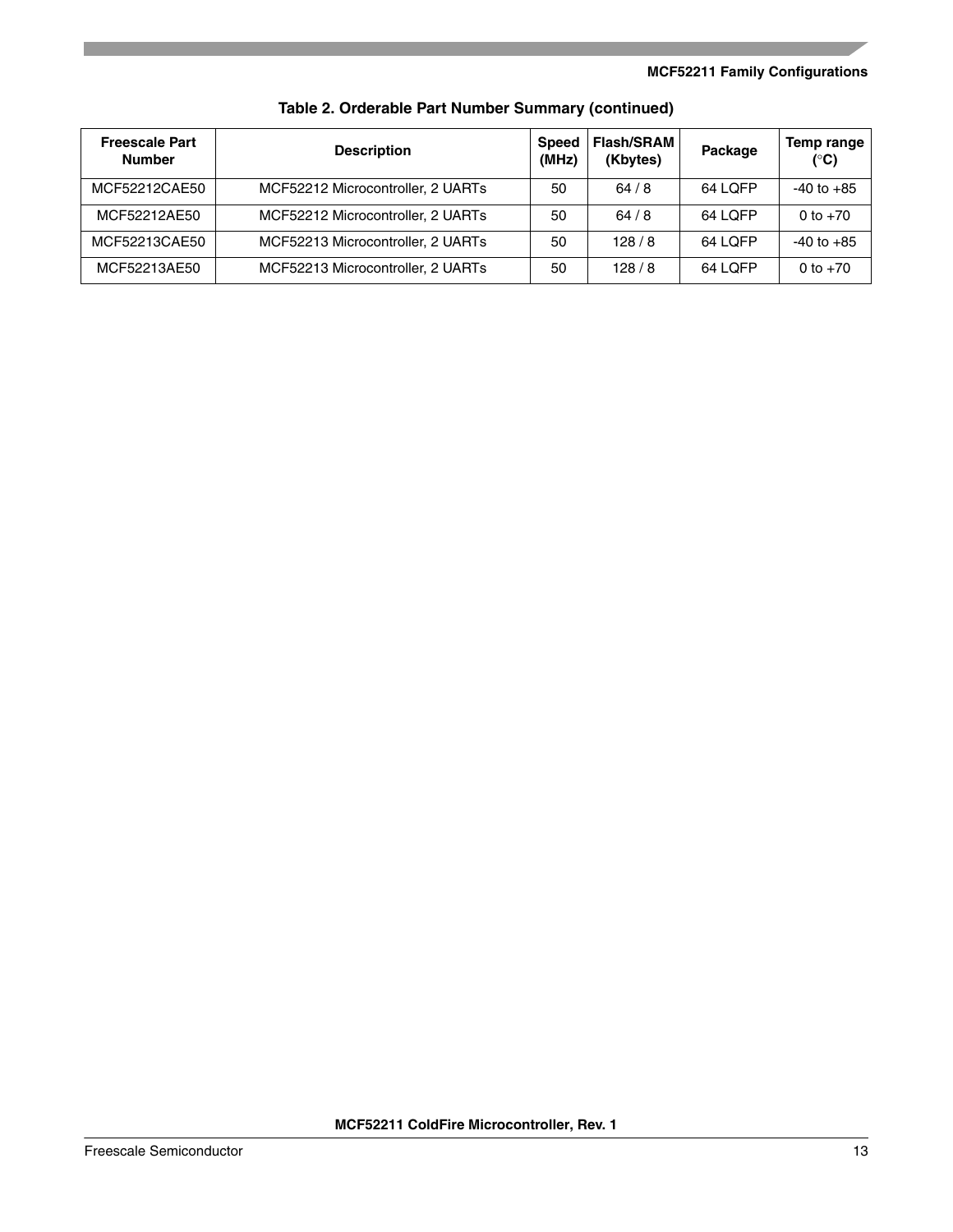<span id="page-13-0"></span>[Figure 2](#page-13-0) shows the pinout configuration for the 100 LQFP.



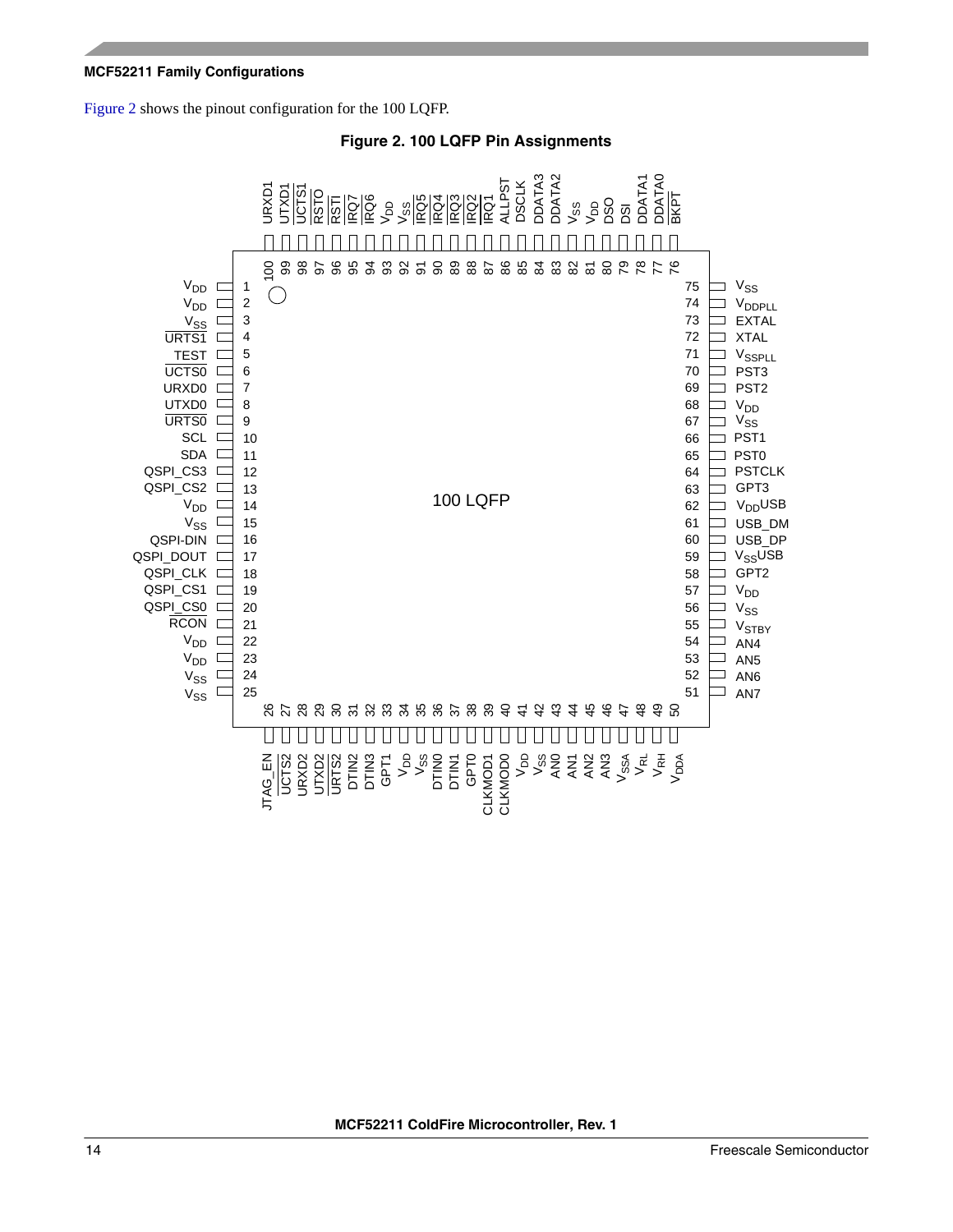[Figure 3](#page-14-0) shows the pinout configuration for the 81 MAPBGA.

<span id="page-14-0"></span>

|             |                   |             |                   |                   | <b>Figure 3. 01 MAPBOA FIII ASSIGNMENTS</b> |                 |                     |                          |                 |
|-------------|-------------------|-------------|-------------------|-------------------|---------------------------------------------|-----------------|---------------------|--------------------------|-----------------|
|             | $\mathbf{1}$      | 2           | 3                 | $\overline{4}$    | 5                                           | 6               | $\overline{7}$      | 8                        | 9               |
| A           | $V_{SS}$          | UTXD1       | <b>RSTI</b>       | IRQ5              | IRQ3                                        | <b>ALLPST</b>   | <b>TDO</b>          | <b>TMS</b>               | $V_{SS}$        |
| B           | URTS1             | URXD1       | <b>RSTO</b>       | IRQ <sub>6</sub>  | IRQ <sub>2</sub>                            | <b>TRST</b>     | TDI                 | <b>V<sub>DD</sub>PLL</b> | <b>EXTAL</b>    |
| $\mathbf C$ | UCTS <sub>0</sub> | <b>TEST</b> | UCTS1             | IRQ7              | IRQ4                                        | IRQ1            | <b>TCLK</b>         | V <sub>SS</sub> PLL      | <b>XTAL</b>     |
| D           | URXD0             | UTXD0       | URT <sub>S0</sub> | $V_{SS}$          | V <sub>DD</sub>                             | $V_{SS}$        | GPT3                | $VDD$ USB                | USB DM          |
| E           | SCL               | <b>SDA</b>  | $V_{DD}$          | $V_{DD}$          | $V_{DD}$                                    | $V_{DD}$        | $V_{DD}$            | GPT <sub>2</sub>         | USB_DP          |
| F           | QSPI_CS3          | QSPI_CS2    | QSPI_DIN          | $V_{SS}$          | $V_{DD}$                                    | $V_{SS}$        | V <sub>SS</sub> USB | <b>V<sub>STBY</sub></b>  | AN4             |
| G           | QSPI_DOUT         | QSPI_CLK    | <b>RCON</b>       | DTIN1             | CLKMOD0                                     | AN <sub>2</sub> | AN <sub>3</sub>     | AN <sub>5</sub>          | AN <sub>6</sub> |
| H           | QSPI_CS0          | QSPI_CS1    | DTIN3             | DTIN <sub>0</sub> | CLKMOD1                                     | AN <sub>1</sub> | V <sub>SSA</sub>    | V <sub>DDA</sub>         | AN7             |
| J           | $V_{SS}$          | JTAG EN     | DTIN <sub>2</sub> | GPT1              | GPT0                                        | AN <sub>0</sub> | $V_{RL}$            | $V_{RH}$                 | $V_{SSA}$       |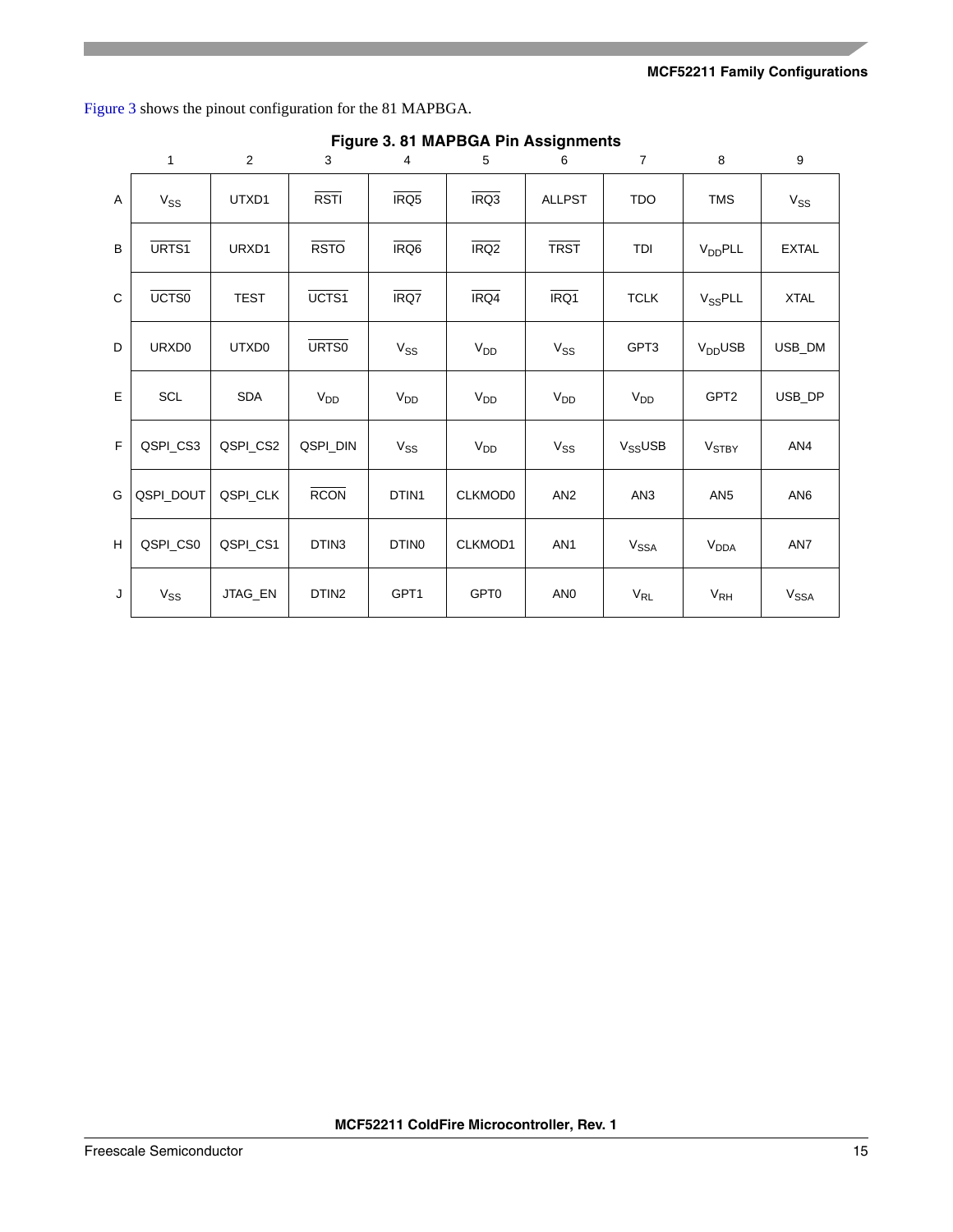<span id="page-15-0"></span>[Figure 4](#page-15-0) shows the pinout configuration for the 64 LQFP and 64 QFN.

### **Figure 4. 64 LQFP and 64 QFN Pin Assignments**

 $\qquad \qquad \Box$  $\qquad \qquad \Box$  $\Box$  $\qquad \qquad \Box$  $\Box$  $\Box$  $\Box$  $\qquad \qquad \Box$  $\Box$  $\Box$  $\qquad \qquad \Box$  $\qquad \qquad \Box$  $\Box$  $\qquad \qquad \Box$ 

> $\qquad \qquad \Box$  $\Box$

[Table 3](#page-16-0) shows the pin functions by primary and alternate purpose, and illustrates which packages contain each pin.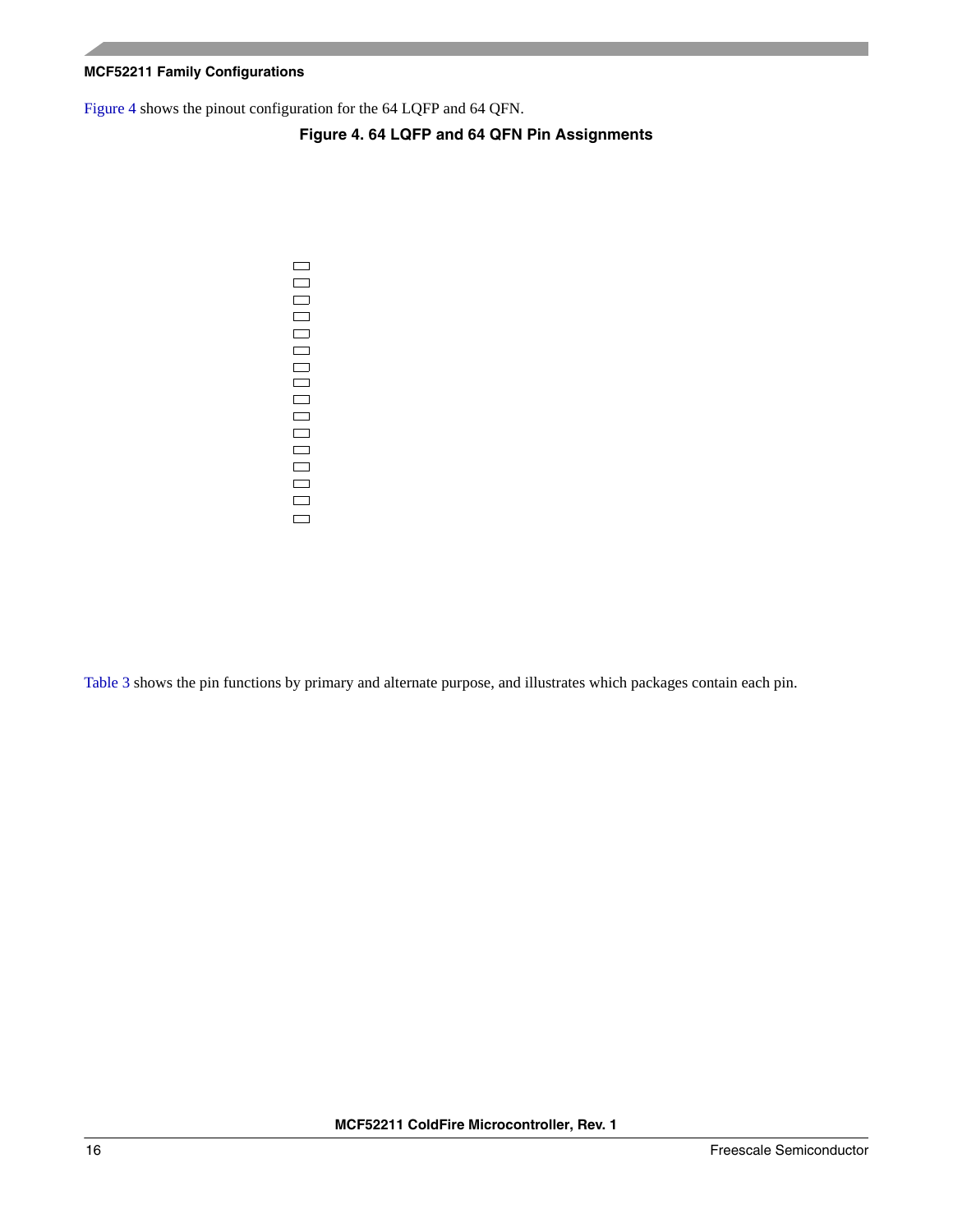| Pin<br>Group | Primary<br><b>Function</b> | <b>Secondary</b><br><b>Function</b> | <b>Tertiary</b><br><b>Function</b> | Quaternary<br><b>Function</b> | <b>Drive</b><br>Strength /<br>Control <sup>1</sup> | Slew Rate /<br>Control <sup>1</sup> | Pull-up /<br>Pull-down <sup>2</sup> | Pin on<br><b>100 LQFP</b> | Pin on 81<br><b>MAPBGA</b>     | Pin on 64<br><b>LQFP/QFN</b>   |
|--------------|----------------------------|-------------------------------------|------------------------------------|-------------------------------|----------------------------------------------------|-------------------------------------|-------------------------------------|---------------------------|--------------------------------|--------------------------------|
| <b>ADC</b>   | AN7                        | $\overbrace{\phantom{12322111}}$    |                                    | <b>GPIO</b>                   | Low                                                | <b>FAST</b>                         | $\overline{\phantom{m}}$            | 51                        | H <sub>9</sub>                 | 33                             |
|              | AN <sub>6</sub>            | $\overline{\phantom{m}}$            | $\overline{\phantom{m}}$           | <b>GPIO</b>                   | Low                                                | <b>FAST</b>                         | $\overline{\phantom{m}}$            | 52                        | G9                             | 34                             |
|              | AN <sub>5</sub>            |                                     | $\overbrace{\phantom{123221111}}$  | <b>GPIO</b>                   | Low                                                | <b>FAST</b>                         | $\overbrace{\phantom{12322111}}$    | 53                        | G8                             | 35                             |
|              | AN4                        | $\overline{\phantom{0}}$            | $\qquad \qquad$                    | <b>GPIO</b>                   | Low                                                | <b>FAST</b>                         |                                     | 54                        | F <sub>9</sub>                 | 36                             |
|              | AN <sub>3</sub>            |                                     | $\qquad \qquad \longleftarrow$     | <b>GPIO</b>                   | Low                                                | <b>FAST</b>                         |                                     | 46                        | G7                             | 28                             |
|              | AN <sub>2</sub>            |                                     | $\qquad \qquad -$                  | <b>GPIO</b>                   | Low                                                | <b>FAST</b>                         | $\overline{\phantom{m}}$            | 45                        | G <sub>6</sub>                 | 27                             |
|              | AN1                        |                                     | $\qquad \qquad \longleftarrow$     | <b>GPIO</b>                   | Low                                                | <b>FAST</b>                         | $\overbrace{\phantom{12322111}}$    | 44                        | H <sub>6</sub>                 | 26                             |
|              | AN <sub>0</sub>            | $\qquad \qquad -$                   | $\overbrace{\phantom{123221111}}$  | <b>GPIO</b>                   | Low                                                | <b>FAST</b>                         | $\overline{\phantom{0}}$            | 43                        | J6                             | 25                             |
|              | SYNCA <sup>3</sup>         | $\qquad \qquad \longleftarrow$      | $\qquad \qquad \longleftarrow$     |                               | N/A                                                | N/A                                 | $\qquad \qquad -$                   | $\qquad \qquad -$         | $\qquad \qquad$                | $\overline{\phantom{m}}$       |
|              | SYNCB <sup>3</sup>         |                                     | $\qquad \qquad$                    |                               | N/A                                                | N/A                                 | $\overline{\phantom{m}}$            |                           | $\qquad \qquad \longleftarrow$ | $\qquad \qquad \longleftarrow$ |
|              | <b>VDDA</b>                | $\qquad \qquad \longleftarrow$      | $\overline{\phantom{0}}$           | $\overline{\phantom{0}}$      | N/A                                                | N/A                                 | $\overline{\phantom{0}}$            | 50                        | H <sub>8</sub>                 | 32                             |
|              | <b>VSSA</b>                | $\overline{\phantom{0}}$            | $\overline{\phantom{0}}$           |                               | N/A                                                | N/A                                 | $\overline{\phantom{m}}$            | 47                        | H7, J9                         | 29                             |
|              | <b>VRH</b>                 | $\overline{\phantom{m}}$            | $\overline{\phantom{m}}$           |                               | N/A                                                | N/A                                 | $\overline{\phantom{0}}$            | 49                        | $\mathsf{J}8$                  | 31                             |
|              | <b>VRL</b>                 | $\overline{\phantom{0}}$            |                                    | $\overline{\phantom{0}}$      | N/A                                                | N/A                                 |                                     | 48                        | J7                             | 30                             |
| Clock        | <b>EXTAL</b>               | $\qquad \qquad$                     | $\qquad \qquad$                    | $\overline{\phantom{0}}$      | N/A                                                | N/A                                 | $\overline{\phantom{0}}$            | 73                        | B <sub>9</sub>                 | 47                             |
| Generation   | <b>XTAL</b>                | $\qquad \qquad$                     |                                    | $\overline{\phantom{0}}$      | N/A                                                | N/A                                 | $\overline{\phantom{0}}$            | 72                        | C9                             | 46                             |
|              | <b>VDDPLL</b>              | $\overbrace{\phantom{123221111}}$   | $\qquad \qquad$                    |                               | N/A                                                | N/A                                 | $\qquad \qquad -$                   | 74                        | B <sub>8</sub>                 | 48                             |
|              | <b>VSSPLL</b>              |                                     | $\qquad \qquad$                    | $\overline{\phantom{0}}$      | N/A                                                | N/A                                 | $\overline{\phantom{m}}$            | $71$                      | $_{\rm C8}$                    | 45                             |
| Debug Data   | <b>ALLPST</b>              |                                     | $\qquad \qquad$                    | $\overline{\phantom{0}}$      | High                                               | <b>FAST</b>                         | $\overline{\phantom{m}}$            | 86                        | A <sub>6</sub>                 | 55                             |
|              | DDATA[3:0]                 | $\qquad \qquad$                     | $\qquad \qquad -$                  | <b>GPIO</b>                   | High                                               | <b>FAST</b>                         | $\overline{\phantom{0}}$            | 84, 83, 78, 77            | $\overline{\phantom{0}}$       | $\qquad \qquad$                |
|              | PST[3:0]                   |                                     | $\overline{\phantom{m}}$           | <b>GPIO</b>                   | High                                               | <b>FAST</b>                         | $\overline{\phantom{m}}$            | 70,69,66,65               | $\overline{\phantom{m}}$       | $\overline{\phantom{m}}$       |
| $I^2C$       | <b>SCL</b>                 | USB_DMI                             | UTXD2                              | <b>GPIO</b>                   | PDSR[0]                                            | PSRR[0]                             | pull-up <sup>4</sup>                | $10$                      | E <sub>1</sub>                 | 8                              |
|              | <b>SDA</b>                 | USB_DPI                             | URXD <sub>2</sub>                  | <b>GPIO</b>                   | PDSR[0]                                            | PSRR[0]                             | pull-up <sup>4</sup>                | 11                        | E2                             | 9                              |

MCF52211 Family Configurations **MCF52211 Family Configurations**

<span id="page-16-0"></span>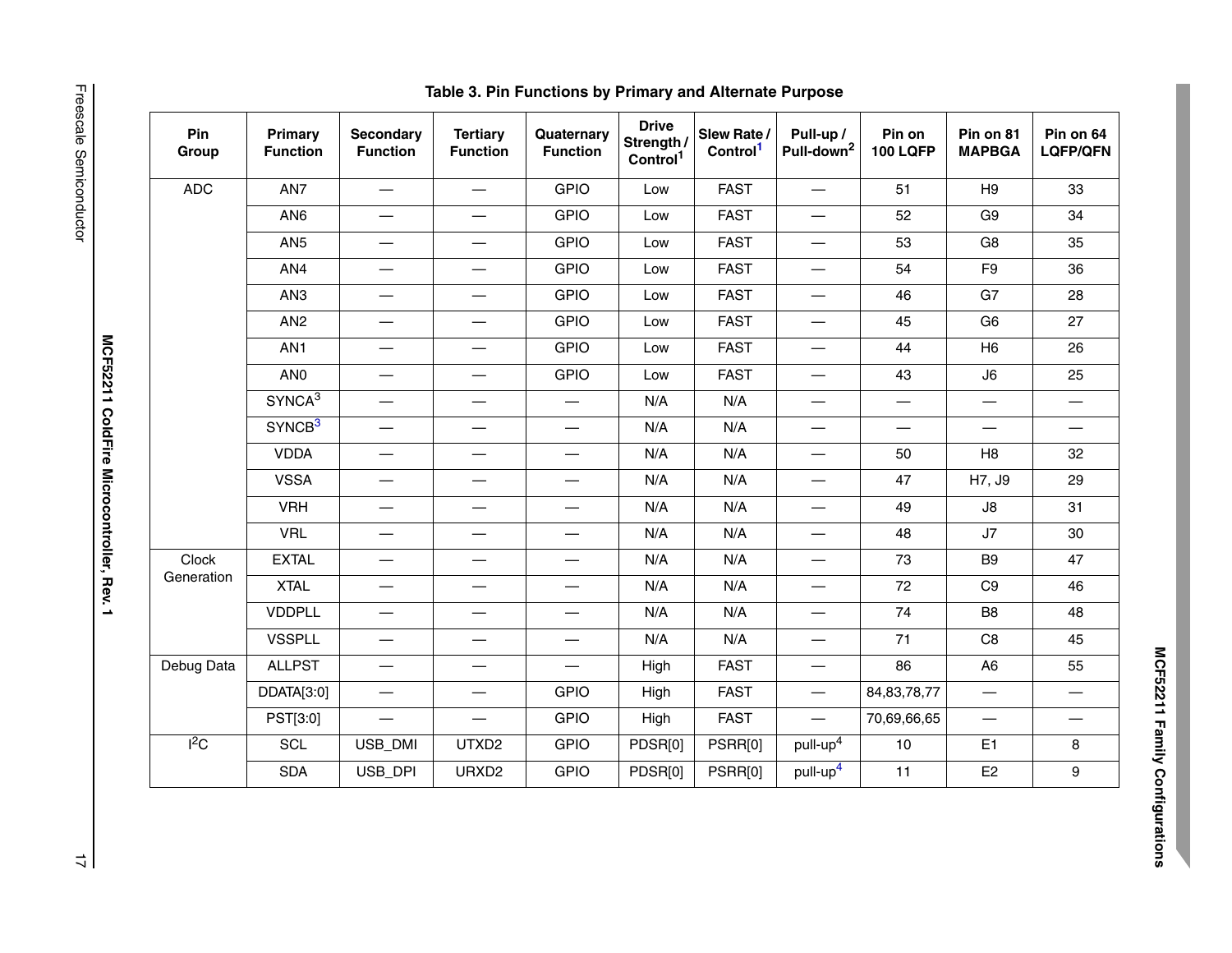| IRQ7<br><b>GPIO</b><br>C <sub>4</sub><br><b>FAST</b><br>95<br>Low<br>$\overline{\phantom{0}}$<br>$\overbrace{\phantom{123331}}$<br>IRQ <sub>6</sub><br><b>GPIO</b><br><b>FAST</b><br><b>B4</b><br>94<br>Low<br>—<br>IRQ <sub>5</sub><br><b>GPIO</b><br><b>FAST</b><br>91<br>A4<br>Low<br>$\overline{\phantom{0}}$<br>IRQ4<br><b>GPIO</b><br><b>FAST</b><br>C <sub>5</sub><br>90<br>Low<br>$\overline{\phantom{0}}$<br>$\overbrace{\phantom{12333}}$<br>IRQ3<br><b>GPIO</b><br><b>FAST</b><br>89<br>A <sub>5</sub><br>Low<br>$\qquad \qquad -$<br>$\qquad \qquad$<br>IRQ <sub>2</sub><br><b>GPIO</b><br><b>FAST</b><br>88<br>B <sub>5</sub><br>Low<br>$\overline{\phantom{0}}$<br>$\overline{\phantom{0}}$<br>IRQ1<br>pull-up <sup>4</sup><br><b>SYNCA</b><br>USB_ALT_CL<br><b>GPIO</b><br><b>FAST</b><br>C <sub>6</sub><br>High<br>87<br>Κ<br>JTAG_EN<br>N/A<br>26<br>N/A<br>pull-down<br>J2<br>pull-up <sup>5</sup><br>C7<br>TCLK/<br><b>CLKOUT</b><br>64<br><b>FAST</b><br>High<br><b>PSTCLK</b><br>pull-up <sup>5</sup><br>N/A<br><b>B7</b><br><b>TDI/DSI</b><br>N/A<br>79<br>$\overline{\phantom{0}}$<br>$\overline{\phantom{0}}$<br>TDO/DSO<br><b>FAST</b><br>80<br>A7<br>High<br>$\overline{\phantom{0}}$<br>pull-up <sup>5</sup><br><b>TMS</b><br>N/A<br>N/A<br>76<br>A <sub>8</sub><br>/BKPT<br>pull-up <sup>5</sup><br><b>TRST</b><br>N/A<br>N/A<br><b>B6</b><br>85<br>/DSCLK<br>pull-down <sup>6</sup><br>Mode<br>CLKMOD0<br>N/A<br>N/A<br>40<br>G <sub>5</sub><br>pull-down <sup>6</sup><br>CLKMOD1<br>N/A<br>N/A<br>39<br>H <sub>5</sub><br>$\overline{\phantom{0}}$<br>RCON/<br>N/A<br>21<br>G <sub>3</sub><br>N/A<br>pull-up<br>$\overline{\phantom{0}}$<br>$\overline{\phantom{0}}$ | Pin<br>Group | Primary<br><b>Function</b> | <b>Secondary</b><br><b>Function</b> | <b>Tertiary</b><br><b>Function</b> | Quaternary<br><b>Function</b> | <b>Drive</b><br>Strength /<br>Control <sup>1</sup> | Slew Rate /<br>Control <sup>1</sup> | Pull-up /<br>Pull-down <sup>2</sup> | Pin on<br><b>100 LQFP</b> | Pin on 81<br><b>MAPBGA</b> | Pin on 64<br><b>LQFP/QFN</b> |
|----------------------------------------------------------------------------------------------------------------------------------------------------------------------------------------------------------------------------------------------------------------------------------------------------------------------------------------------------------------------------------------------------------------------------------------------------------------------------------------------------------------------------------------------------------------------------------------------------------------------------------------------------------------------------------------------------------------------------------------------------------------------------------------------------------------------------------------------------------------------------------------------------------------------------------------------------------------------------------------------------------------------------------------------------------------------------------------------------------------------------------------------------------------------------------------------------------------------------------------------------------------------------------------------------------------------------------------------------------------------------------------------------------------------------------------------------------------------------------------------------------------------------------------------------------------------------------------------------------------------------------------------------------------------------------------------------|--------------|----------------------------|-------------------------------------|------------------------------------|-------------------------------|----------------------------------------------------|-------------------------------------|-------------------------------------|---------------------------|----------------------------|------------------------------|
|                                                                                                                                                                                                                                                                                                                                                                                                                                                                                                                                                                                                                                                                                                                                                                                                                                                                                                                                                                                                                                                                                                                                                                                                                                                                                                                                                                                                                                                                                                                                                                                                                                                                                                    | Interrupts   |                            |                                     |                                    |                               |                                                    |                                     |                                     |                           |                            | 58                           |
| Selection <sup>6</sup>                                                                                                                                                                                                                                                                                                                                                                                                                                                                                                                                                                                                                                                                                                                                                                                                                                                                                                                                                                                                                                                                                                                                                                                                                                                                                                                                                                                                                                                                                                                                                                                                                                                                             |              |                            |                                     |                                    |                               |                                                    |                                     |                                     |                           |                            |                              |
|                                                                                                                                                                                                                                                                                                                                                                                                                                                                                                                                                                                                                                                                                                                                                                                                                                                                                                                                                                                                                                                                                                                                                                                                                                                                                                                                                                                                                                                                                                                                                                                                                                                                                                    |              |                            |                                     |                                    |                               |                                                    |                                     |                                     |                           |                            | —                            |
|                                                                                                                                                                                                                                                                                                                                                                                                                                                                                                                                                                                                                                                                                                                                                                                                                                                                                                                                                                                                                                                                                                                                                                                                                                                                                                                                                                                                                                                                                                                                                                                                                                                                                                    |              |                            |                                     |                                    |                               |                                                    |                                     |                                     |                           |                            | 57                           |
|                                                                                                                                                                                                                                                                                                                                                                                                                                                                                                                                                                                                                                                                                                                                                                                                                                                                                                                                                                                                                                                                                                                                                                                                                                                                                                                                                                                                                                                                                                                                                                                                                                                                                                    |              |                            |                                     |                                    |                               |                                                    |                                     |                                     |                           |                            | —                            |
|                                                                                                                                                                                                                                                                                                                                                                                                                                                                                                                                                                                                                                                                                                                                                                                                                                                                                                                                                                                                                                                                                                                                                                                                                                                                                                                                                                                                                                                                                                                                                                                                                                                                                                    |              |                            |                                     |                                    |                               |                                                    |                                     |                                     |                           |                            | —                            |
|                                                                                                                                                                                                                                                                                                                                                                                                                                                                                                                                                                                                                                                                                                                                                                                                                                                                                                                                                                                                                                                                                                                                                                                                                                                                                                                                                                                                                                                                                                                                                                                                                                                                                                    |              |                            |                                     |                                    |                               |                                                    |                                     |                                     |                           |                            | 56                           |
|                                                                                                                                                                                                                                                                                                                                                                                                                                                                                                                                                                                                                                                                                                                                                                                                                                                                                                                                                                                                                                                                                                                                                                                                                                                                                                                                                                                                                                                                                                                                                                                                                                                                                                    | JTAG/BDM     |                            |                                     |                                    |                               |                                                    |                                     |                                     |                           |                            | 17                           |
|                                                                                                                                                                                                                                                                                                                                                                                                                                                                                                                                                                                                                                                                                                                                                                                                                                                                                                                                                                                                                                                                                                                                                                                                                                                                                                                                                                                                                                                                                                                                                                                                                                                                                                    |              |                            |                                     |                                    |                               |                                                    |                                     |                                     |                           |                            | 44                           |
|                                                                                                                                                                                                                                                                                                                                                                                                                                                                                                                                                                                                                                                                                                                                                                                                                                                                                                                                                                                                                                                                                                                                                                                                                                                                                                                                                                                                                                                                                                                                                                                                                                                                                                    |              |                            |                                     |                                    |                               |                                                    |                                     |                                     |                           |                            | 50                           |
|                                                                                                                                                                                                                                                                                                                                                                                                                                                                                                                                                                                                                                                                                                                                                                                                                                                                                                                                                                                                                                                                                                                                                                                                                                                                                                                                                                                                                                                                                                                                                                                                                                                                                                    |              |                            |                                     |                                    |                               |                                                    |                                     |                                     |                           |                            | 51                           |
|                                                                                                                                                                                                                                                                                                                                                                                                                                                                                                                                                                                                                                                                                                                                                                                                                                                                                                                                                                                                                                                                                                                                                                                                                                                                                                                                                                                                                                                                                                                                                                                                                                                                                                    |              |                            |                                     |                                    |                               |                                                    |                                     |                                     |                           |                            | 49                           |
|                                                                                                                                                                                                                                                                                                                                                                                                                                                                                                                                                                                                                                                                                                                                                                                                                                                                                                                                                                                                                                                                                                                                                                                                                                                                                                                                                                                                                                                                                                                                                                                                                                                                                                    |              |                            |                                     |                                    |                               |                                                    |                                     |                                     |                           |                            | 54                           |
|                                                                                                                                                                                                                                                                                                                                                                                                                                                                                                                                                                                                                                                                                                                                                                                                                                                                                                                                                                                                                                                                                                                                                                                                                                                                                                                                                                                                                                                                                                                                                                                                                                                                                                    |              |                            |                                     |                                    |                               |                                                    |                                     |                                     |                           |                            | 24                           |
|                                                                                                                                                                                                                                                                                                                                                                                                                                                                                                                                                                                                                                                                                                                                                                                                                                                                                                                                                                                                                                                                                                                                                                                                                                                                                                                                                                                                                                                                                                                                                                                                                                                                                                    |              |                            |                                     |                                    |                               |                                                    |                                     |                                     |                           |                            |                              |
|                                                                                                                                                                                                                                                                                                                                                                                                                                                                                                                                                                                                                                                                                                                                                                                                                                                                                                                                                                                                                                                                                                                                                                                                                                                                                                                                                                                                                                                                                                                                                                                                                                                                                                    |              | <b>EZPCS</b>               |                                     |                                    |                               |                                                    |                                     |                                     |                           |                            | 16                           |

**Table 3. Pin Functions by Primary and Alternate Purpose (continued)**

MCF52211 ColdFire Microcontroller, Rev. 1 **MCF52211 ColdFire Microcontroller, Rev. 1**

Freescale Semiconductor 18 Freescale Semiconductor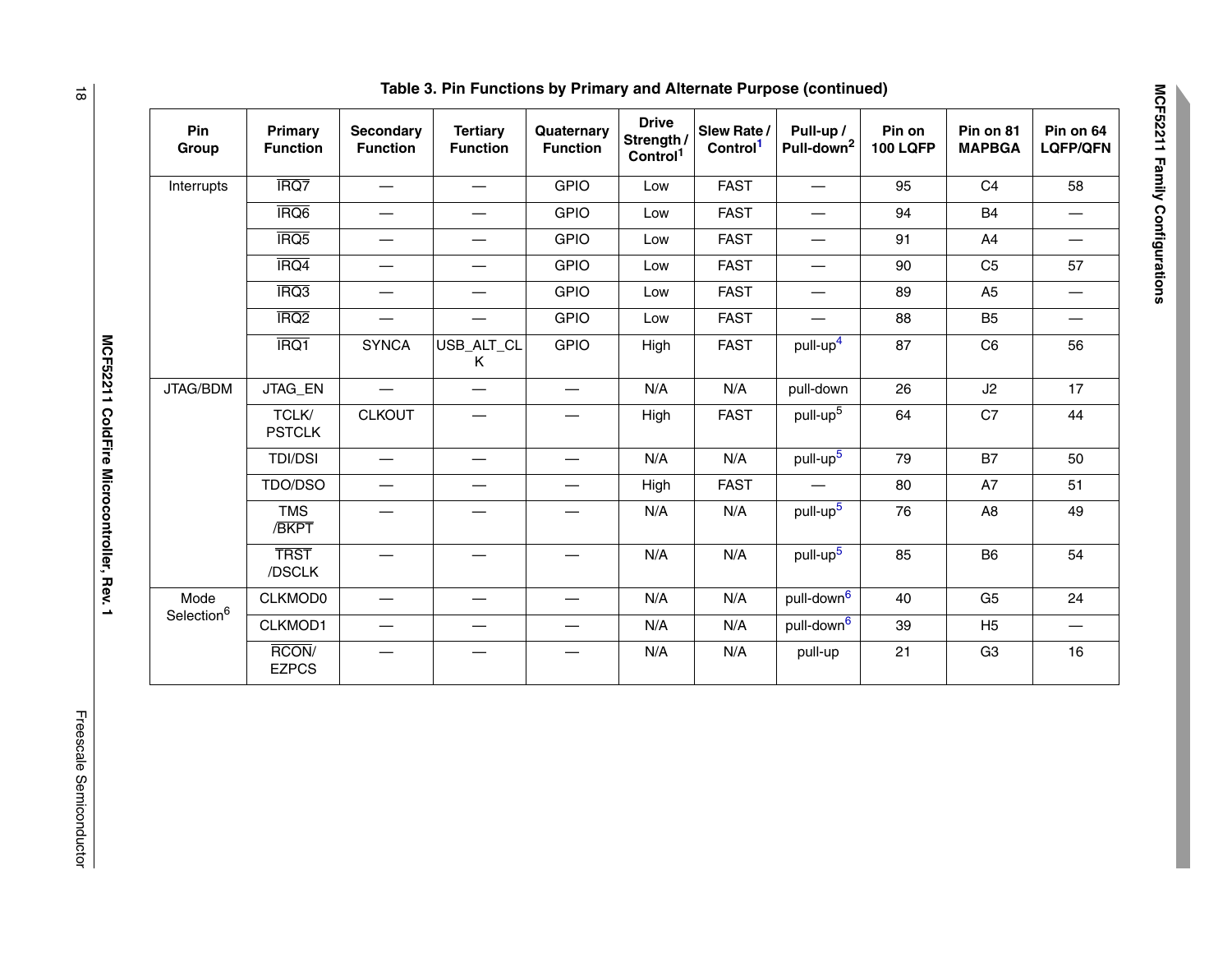| Pin<br>Group         | <b>Primary</b><br><b>Function</b> | <b>Secondary</b><br><b>Function</b> | <b>Tertiary</b><br><b>Function</b> | Quaternary<br><b>Function</b> | <b>Drive</b><br>Strength /<br>Control <sup>1</sup> | Slew Rate /<br>Control <sup>1</sup> | Pull-up /<br>Pull-down <sup>2</sup> | Pin on<br><b>100 LQFP</b> | Pin on 81<br><b>MAPBGA</b> | Pin on 64<br><b>LQFP/QFN</b>     |
|----------------------|-----------------------------------|-------------------------------------|------------------------------------|-------------------------------|----------------------------------------------------|-------------------------------------|-------------------------------------|---------------------------|----------------------------|----------------------------------|
| QSPI                 | QSPI_DIN/<br><b>EZPD</b>          |                                     | URXD1                              | <b>GPIO</b>                   | PDSR[2]                                            | PSRR[2]                             | $\overline{\phantom{0}}$            | 16                        | F <sub>3</sub>             | 12                               |
|                      | QSPI_DOUT/<br><b>EZPQ</b>         |                                     | UTXD1                              | <b>GPIO</b>                   | PDSR[1]                                            | PSRR[1]                             |                                     | 17                        | G <sub>1</sub>             | 13                               |
|                      | QSPI_CLK/<br><b>EZPCK</b>         | <b>SCL</b>                          | URTS1                              | <b>GPIO</b>                   | PDSR[3]                                            | PSRR[3]                             | pull-up <sup>8</sup>                | 18                        | G <sub>2</sub>             | 14                               |
|                      | QSPI_CS3                          | <b>SYNCA</b>                        |                                    | <b>GPIO</b>                   | PDSR[7]                                            | PSRR[7]                             | pull-up/pull-<br>down <sup>7</sup>  | 12                        | F1                         |                                  |
|                      | QSPI_CS2                          |                                     |                                    | <b>GPIO</b>                   | PDSR[6]                                            | PSRR[6]                             | pull-up/pull-<br>down <sup>7</sup>  | 13                        | F <sub>2</sub>             |                                  |
|                      | QSPI_CS1                          | $\overline{\phantom{0}}$            | $\overline{\phantom{0}}$           | <b>GPIO</b>                   | PDSR[5]                                            | PSRR[5]                             | $\overline{\phantom{0}}$            | 19                        | H2                         | $\overline{\phantom{0}}$         |
|                      | QSPI_CS0                          | <b>SDA</b>                          | UCTS1                              | <b>GPIO</b>                   | PDSR[4]                                            | PSRR[4]                             | pull-up <sup>8</sup>                | 20                        | H1                         | 15                               |
| Reset $\overline{9}$ | <b>RSTI</b>                       |                                     |                                    |                               | N/A                                                | N/A                                 | pull-up <sup>9</sup>                | 96                        | A <sub>3</sub>             | 59                               |
|                      | <b>RSTO</b>                       | $\overbrace{\phantom{12322111}}$    |                                    |                               | high                                               | <b>FAST</b>                         | $\overline{\phantom{0}}$            | 97                        | B <sub>3</sub>             | 60                               |
| <b>Test</b>          | <b>TEST</b>                       | $\overbrace{\phantom{12322111}}$    | $\overline{\phantom{0}}$           |                               | N/A                                                | N/A                                 | pull-down                           | 5                         | C <sub>2</sub>             | 3                                |
| Timers, 16-bit       | GPT3                              | $\qquad \qquad$                     | PWM7                               | <b>GPIO</b>                   | <b>PDSR[23]</b>                                    | <b>PSRR[23]</b>                     | pull-up <sup>10</sup>               | 63                        | D7                         | $\overline{\phantom{0}}$         |
|                      | GPT <sub>2</sub>                  | $\overline{\phantom{m}}$            | PWM <sub>5</sub>                   | <b>GPIO</b>                   | <b>PDSR[22]</b>                                    | <b>PSRR[22]</b>                     | pull-up <sup>10</sup>               | 58                        | E <sub>8</sub>             | $\overbrace{\phantom{12322111}}$ |
|                      | GPT1                              | $\overline{\phantom{m}}$            | PWM3                               | <b>GPIO</b>                   | <b>PDSR[21]</b>                                    | <b>PSRR[21]</b>                     | pull-up <sup>10</sup>               | 33                        | J4                         | $\overline{\phantom{0}}$         |
|                      | GPT0                              |                                     | PWM1                               | <b>GPIO</b>                   | <b>PDSR[20]</b>                                    | <b>PSRR[20]</b>                     | pull-up <sup>10</sup>               | 38                        | J5                         | $\overline{\phantom{0}}$         |
| Timers, 32-bit       | DTIN3                             | DTOUT3                              | PWM6                               | <b>GPIO</b>                   | <b>PDSR[19]</b>                                    | <b>PSRR[19]</b>                     | $\overline{\phantom{0}}$            | 32                        | H3                         | 19                               |
|                      | DTIN2                             | DTOUT2                              | PWM4                               | <b>GPIO</b>                   | PDSR[18]                                           | <b>PSRR[18]</b>                     | $\qquad \qquad -$                   | 31                        | J3                         | 18                               |
|                      | DTIN1                             | DTOUT1                              | PWM <sub>2</sub>                   | <b>GPIO</b>                   | <b>PDSR[17]</b>                                    | <b>PSRR[17]</b>                     |                                     | 37                        | G <sub>4</sub>             | 23                               |
|                      | DTIN0                             | DTOUT0                              | PWM0                               | <b>GPIO</b>                   | PDSR[16]                                           | <b>PSRR[16]</b>                     | $\overline{\phantom{0}}$            | 36                        | H4                         | 22                               |
| UART 0               | UCTS <sub>0</sub>                 |                                     |                                    | <b>GPIO</b>                   | PDSR[11]                                           | <b>PSRR[11]</b>                     |                                     | 6                         | C1                         | 4                                |
|                      | URT <sub>S0</sub>                 |                                     |                                    | <b>GPIO</b>                   | <b>PDSR[10]</b>                                    | <b>PSRR[10]</b>                     | $\overline{\phantom{0}}$            | 9                         | D <sub>3</sub>             | $\overline{7}$                   |
|                      | URXD0                             | RTC_EXTAL                           | $\overbrace{\phantom{123221111}}$  | <b>GPIO</b>                   | PDSR[9]                                            | PSRR[9]                             |                                     | $\overline{7}$            | D <sub>1</sub>             | $\mathbf 5$                      |
|                      | UTXD0                             | RTC_XTAL                            | $\overline{\phantom{0}}$           | <b>GPIO</b>                   | PDSR[8]                                            | PSRR[8]                             |                                     | 8                         | D <sub>2</sub>             | $\,6\,$                          |

Freescale Semiconductor

MCF52211 Family Configurations **MCF52211 Family Configurations**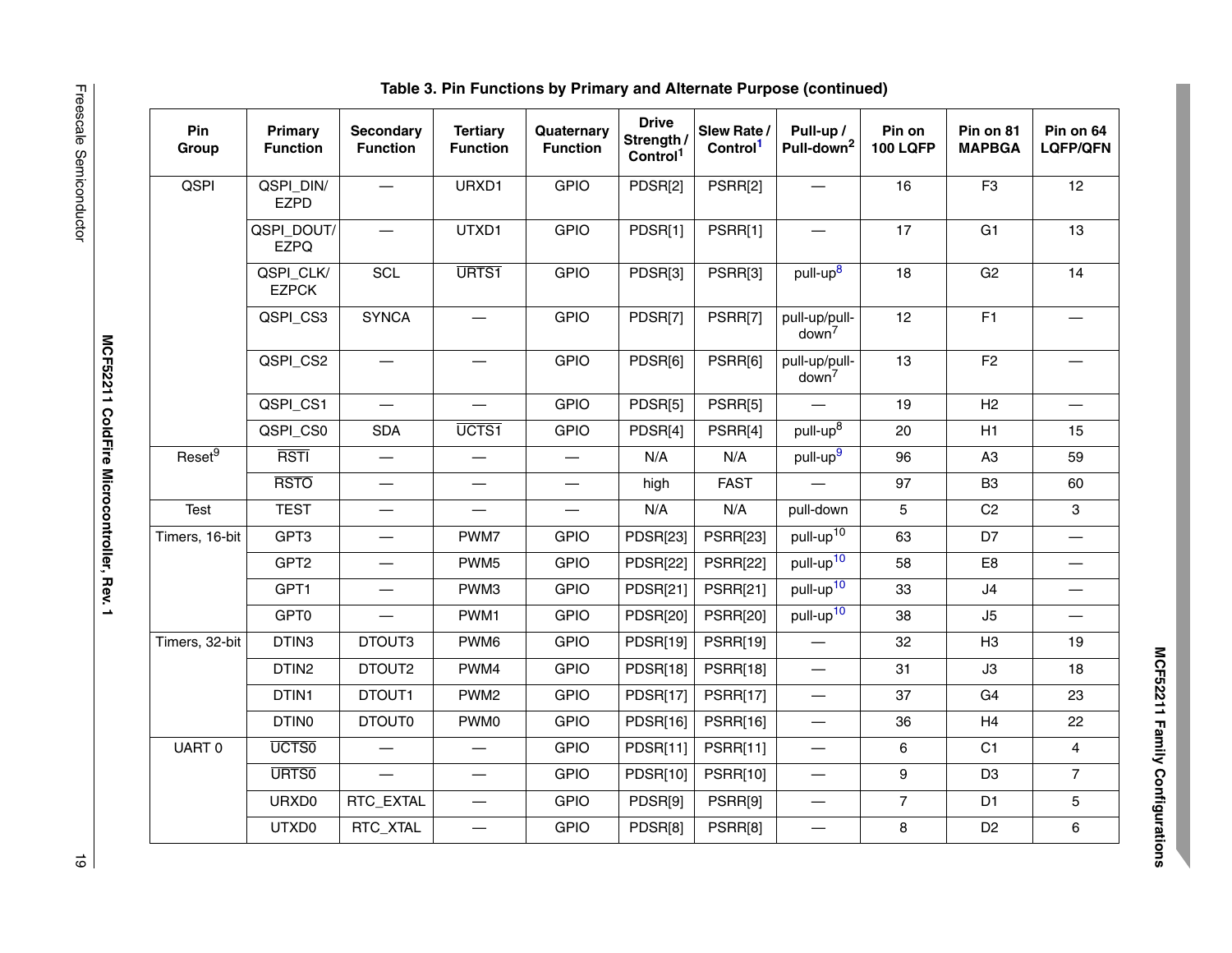| Pin<br>Group      | Primary<br><b>Function</b> | Secondary<br><b>Function</b>    | <b>Tertiary</b><br><b>Function</b> | Quaternary<br><b>Function</b> | <b>Drive</b><br>Strength /<br>Control <sup>1</sup> | Slew Rate/<br>Control <sup>1</sup> | Pull-up /<br>Pull-down <sup>2</sup> | Pin on<br><b>100 LQFP</b>                               | Pin on 81<br><b>MAPBGA</b>  | Pin on 64<br><b>LQFP/QFN</b>    |
|-------------------|----------------------------|---------------------------------|------------------------------------|-------------------------------|----------------------------------------------------|------------------------------------|-------------------------------------|---------------------------------------------------------|-----------------------------|---------------------------------|
| UART <sub>1</sub> | UCTS1                      | <b>SYNCA</b>                    | URXD <sub>2</sub>                  | <b>GPIO</b>                   | <b>PDSR[15]</b>                                    | <b>PSRR[15]</b>                    |                                     | 98                                                      | C <sub>3</sub>              | 61                              |
|                   | URTS1                      | <b>SYNCB</b>                    | UTXD2                              | <b>GPIO</b>                   | PDSR[14]                                           | PSRR[14]                           | $\overbrace{\phantom{13333}}$       | $\overline{4}$                                          | <b>B1</b>                   | $\overline{2}$                  |
|                   | URXD1                      |                                 |                                    | <b>GPIO</b>                   | <b>PDSR[13]</b>                                    | <b>PSRR[13]</b>                    | $\qquad \qquad -$                   | 100                                                     | <b>B2</b>                   | 63                              |
|                   | UTXD1                      | —                               | —                                  | <b>GPIO</b>                   | PDSR[12]                                           | <b>PSRR[12]</b>                    | $\qquad \qquad$                     | 99                                                      | A2                          | 62                              |
| <b>UART 2</b>     | UCTS <sub>2</sub>          | $\overline{\phantom{0}}$        |                                    | <b>GPIO</b>                   | <b>PDSR[27]</b>                                    | <b>PSRR[27]</b>                    | $\overbrace{\phantom{12322111}}$    | 27                                                      |                             | —                               |
|                   | URTS <sub>2</sub>          |                                 | —                                  | <b>GPIO</b>                   | <b>PDSR[26]</b>                                    | <b>PSRR[26]</b>                    | $\overline{\phantom{0}}$            | 30                                                      |                             |                                 |
|                   | URXD <sub>2</sub>          |                                 |                                    | <b>GPIO</b>                   | <b>PDSR[25]</b>                                    | <b>PSRR[25]</b>                    | $\qquad \qquad \longleftarrow$      | 28                                                      |                             |                                 |
|                   | UTXD2                      | $\overbrace{\phantom{12333}}$   | $\overline{\phantom{0}}$           | <b>GPIO</b>                   | PDSR[24]                                           | PSRR[24]                           | $\overline{\phantom{m}}$            | 29                                                      | $\overline{\phantom{0}}$    | $\hspace{0.1mm}-\hspace{0.1mm}$ |
| <b>VSTBY</b>      | <b>VSTBY</b>               |                                 | —                                  | $\overline{\phantom{0}}$      | N/A                                                | N/A                                | $\overline{\phantom{0}}$            | 55                                                      | F8                          | 37                              |
| <b>USB</b>        | <b>VDDUSB</b>              |                                 |                                    | —                             | N/A                                                | N/A                                | $\overline{\phantom{0}}$            | 62                                                      | D <sub>8</sub>              | 43                              |
|                   | <b>VSSUSB</b>              | $\hspace{0.1mm}-\hspace{0.1mm}$ |                                    |                               | N/A                                                | N/A                                |                                     | 59                                                      | F7                          | 40                              |
|                   | USB_DM                     | —                               |                                    | $\overline{\phantom{0}}$      | N/A                                                | N/A                                | $\overbrace{\phantom{12333}}$       | 61                                                      | D <sub>9</sub>              | 42                              |
|                   | USB_DP                     |                                 |                                    | $\overbrace{\phantom{12333}}$ | N/A                                                | N/A                                |                                     | 60                                                      | E9                          | 41                              |
| <b>VDD</b>        | <b>VDD</b>                 |                                 |                                    |                               | N/A                                                | N/A                                |                                     | 1,2,14,22,<br>23,34,41,<br>57,68,81,93                  | D5,E3-E7,<br>F <sub>5</sub> | 1,10,20,39,5<br>$\overline{2}$  |
| <b>VSS</b>        | <b>VSS</b>                 |                                 |                                    |                               | N/A                                                | N/A                                |                                     | $3,15,24,25,3$ A1, A9, D4, D<br>5,42,56,<br>67,75,82,92 | 6, F4, F6, J1               | 11,21,38,<br>53,64              |

 $1$  The PDSR and PSSR registers are described in the General Purpose I/O chapter. All programmable signals default to 2 mA drive and FAST slew rate in normal (single-chip) mode.

 $^2\,$  All signals have a pull-up in GPIO mode.<br> $^3\,$  These signals are multiplexed on other pins.

 $^4$  For primary and GPIO functions only.<br> $^5$  Only when JTAG mode is enabled.

6CLKMOD0 and CLKMOD1 have internal pull-down resistors; however, the use of external resistors is very strongly recommended.

 $^7$  When these pins are configured for USB signals, they should use the USB transceiver's internal pull-up/pull-down resistors (see the description of the OTG\_CTRL register). If these pins are not configured for USB signals, each pin should be pulled down externally using a 10 kΩ resistor.

<sup>8</sup> For secondary and GPIO functions only.<br><sup>9</sup> RSTI has an internal pull-up resistor; however, the use of an external resistor is very strongly recommended.

<sup>10</sup> For GPIO function. Primary Function has pull-up control within the GPT module.

**SO**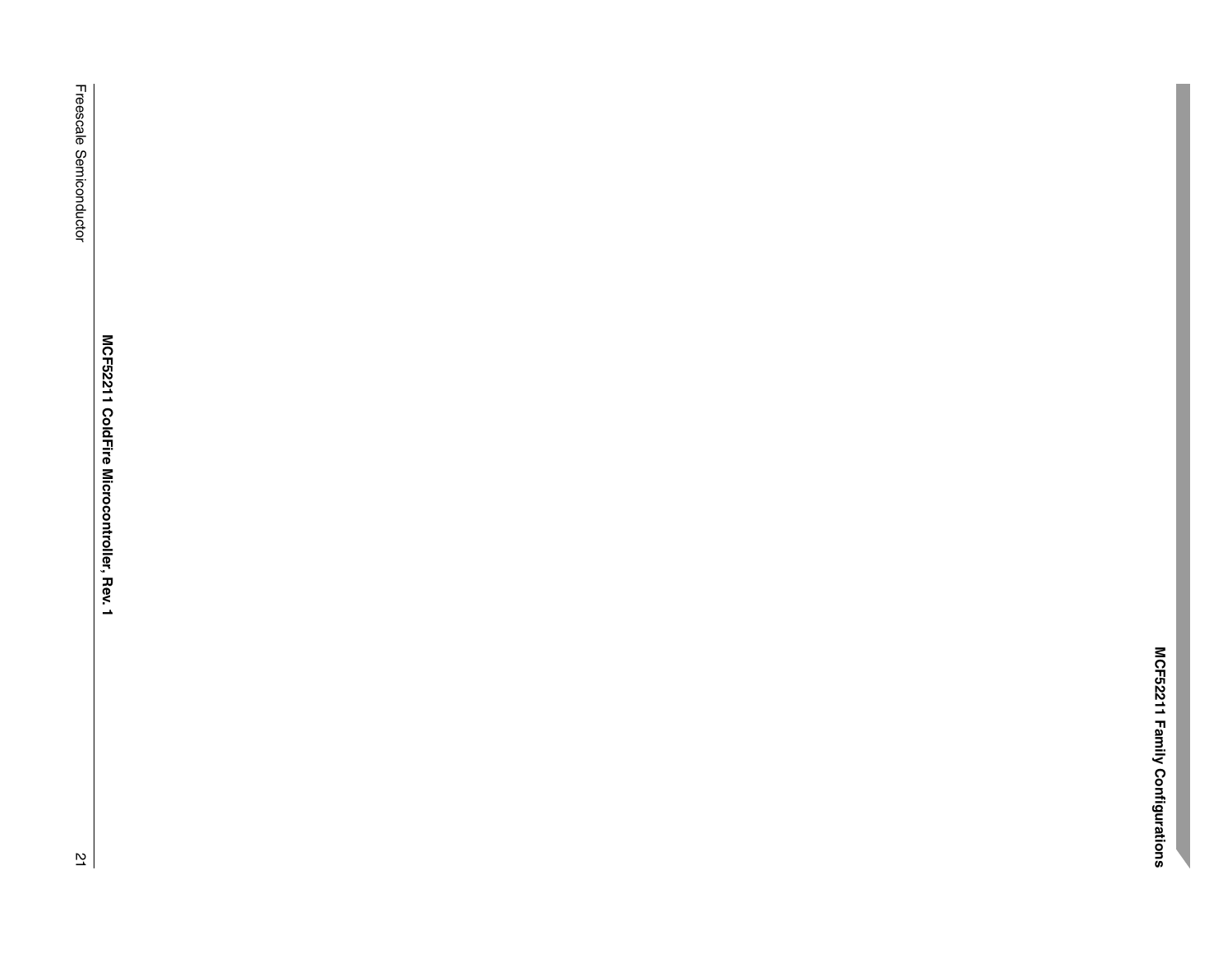# <span id="page-21-0"></span>**1.2 Reset Signals**

<span id="page-21-3"></span>[Table 4](#page-21-3) describes signals used to reset the chip or as a reset indication.

**Table 4. Reset Signals**

| <b>Signal Name</b> | <b>Abbreviation</b> | <b>Function</b>                                                                                                                  | <b>VO</b> |
|--------------------|---------------------|----------------------------------------------------------------------------------------------------------------------------------|-----------|
| Reset In           | <b>RSTI</b>         | Primary reset input to the device. Asserting RSTI for at least 8 CPU<br>clock cycles immediately resets the CPU and peripherals. |           |
| Reset Out          | <b>RSTO</b>         | Driven low for 1024 CPU clocks after the reset source has deasserted.                                                            |           |

# <span id="page-21-1"></span>**1.3 PLL and Clock Signals**

<span id="page-21-4"></span>[Table 5](#page-21-4) describes signals used to support the on-chip clock generation circuitry.

### **Table 5. PLL and Clock Signals**

| <b>Signal Name</b> | <b>Abbreviation</b> | <b>Function</b>                                                                                                 | I/O |
|--------------------|---------------------|-----------------------------------------------------------------------------------------------------------------|-----|
| External Clock In  | <b>EXTAL</b>        | Crystal oscillator or external clock input except when the on-chip<br>relaxation oscillator is used.            |     |
| Crystal            | <b>XTAL</b>         | Crystal oscillator output except when CLKMOD1=1, then sampled as<br>part of the clock mode selection mechanism. | Ω   |
| Clock Out          | <b>CLKOUT</b>       | This output signal reflects the internal system clock.                                                          |     |

### <span id="page-21-2"></span>**1.4 Mode Selection**

<span id="page-21-5"></span>[Table 6](#page-21-5) describes signals used in mode selection; [Table 7](#page-21-6) describes the particular clocking modes.

**Table 6. Mode Selection Signals**

| <b>Signal Name</b>         | <b>Abbreviation</b> | <b>Function</b>                                                                                                                                                                                                                                          | I/O |
|----------------------------|---------------------|----------------------------------------------------------------------------------------------------------------------------------------------------------------------------------------------------------------------------------------------------------|-----|
| Clock Mode Selection       | CLKMOD[1:0]         | Selects the clock boot mode.                                                                                                                                                                                                                             |     |
| <b>Reset Configuration</b> | <b>RCON</b>         | The Serial Flash Programming mode is entered by asserting the<br>RCON pin (with the TEST pin negated) as the chip comes out of<br>reset. During this mode, the EzPort has access to the flash memory<br>which can be programmed from an external device. |     |
| Test                       | <b>TEST</b>         | Reserved for factory testing only and in normal modes of operation<br>should be connected to VSS to prevent unintentional activation of<br>test functions.                                                                                               |     |

### **Table 7. Clocking Modes**

<span id="page-21-6"></span>

| CLKMOD[1:0] | <b>XTAL</b> | Configure the clock mode.                               |
|-------------|-------------|---------------------------------------------------------|
| 00          | 0           | PLL disabled, clock driven by external oscillator       |
| 00          |             | PLL disabled, clock driven by on-chip oscillator        |
| 01          | N/A         | PLL disabled, clock driven by crystal                   |
| 10          | 0           | PLL in normal mode, clock driven by external oscillator |
| 10          | 1           | PLL in normal mode, clock driven by on-chip oscillator  |
|             | N/A         | PLL in normal mode, clock driven by crystal             |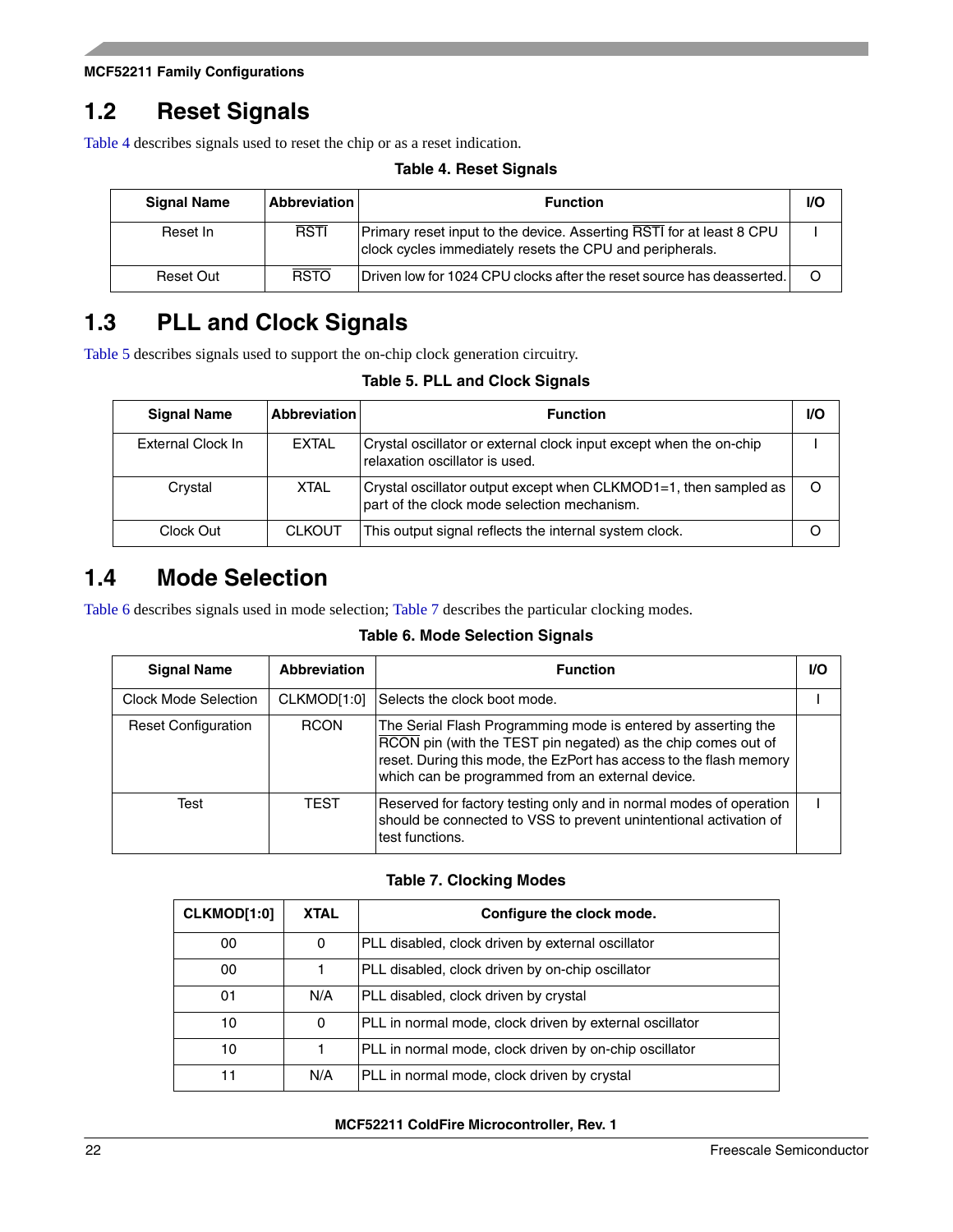# <span id="page-22-0"></span>**1.5 External Interrupt Signals**

<span id="page-22-4"></span>[Table 8](#page-22-4) describes the external interrupt signals.

**Table 8. External Interrupt Signals**

| <b>Signal Name</b>         | <b>Abbreviation</b> | Function                    | <b>I/C</b> |
|----------------------------|---------------------|-----------------------------|------------|
| <b>External Interrupts</b> | IRQ[7:1]            | External interrupt sources. |            |

# <span id="page-22-1"></span>**1.6 Queued Serial Peripheral Interface (QSPI)**

<span id="page-22-5"></span>[Table 9](#page-22-5) describes the QSPI signals.

| <b>Signal Name</b>                              | <b>Abbreviation</b> | <b>Function</b>                                                                                                         | <b>VO</b> |
|-------------------------------------------------|---------------------|-------------------------------------------------------------------------------------------------------------------------|-----------|
| <b>QSPI Synchronous</b><br><b>Serial Output</b> | QSPI DOUT           | Provides the serial data from the QSPI and can be programmed to be<br>driven on the rising or falling edge of QSPI_CLK. | Ω         |
| <b>QSPI Synchronous</b><br>Serial Data Input    | QSPI DIN            | Provides the serial data to the QSPI and can be programmed to be<br>sampled on the rising or falling edge of QSPI_CLK.  |           |
| <b>OSPI Serial Clock</b>                        | QSPI CLK            | Provides the serial clock from the QSPI. The polarity and phase of<br>QSPI_CLK are programmable.                        | Ω         |
| Synchronous Peripheral<br><b>Chip Selects</b>   |                     | QSPI_CS[3:0] QSPI peripheral chip select; can be programmed to be active high or<br>low.                                | Ω         |

# <span id="page-22-2"></span>**1.7 USB On-the-Go**

This device is compliant with industry standard USB 2.0 specification.

# <span id="page-22-3"></span>**1.8 I2C I/O Signals**

<span id="page-22-6"></span>[Table 10](#page-22-6) describes the  $I^2C$  serial interface module signals.

**Table 10. I2C I/O Signals**

| <b>Signal Name</b> | <b>Abbreviation</b> | <b>Function</b>                                                                                                                                                                                              | VO    |
|--------------------|---------------------|--------------------------------------------------------------------------------------------------------------------------------------------------------------------------------------------------------------|-------|
| Serial Clock       | <b>SCL</b>          | Open-drain clock signal for the for the $I^2C$ interface. When the bus is<br>In master mode, this clock is driven by the $12C$ module; when the bus<br>is in slave mode, this clock becomes the clock input. | 1/O   |
| Serial Data        | <b>SDA</b>          | Open-drain signal that serves as the data input/output for the $I^2C$<br>interface.                                                                                                                          | $U$ O |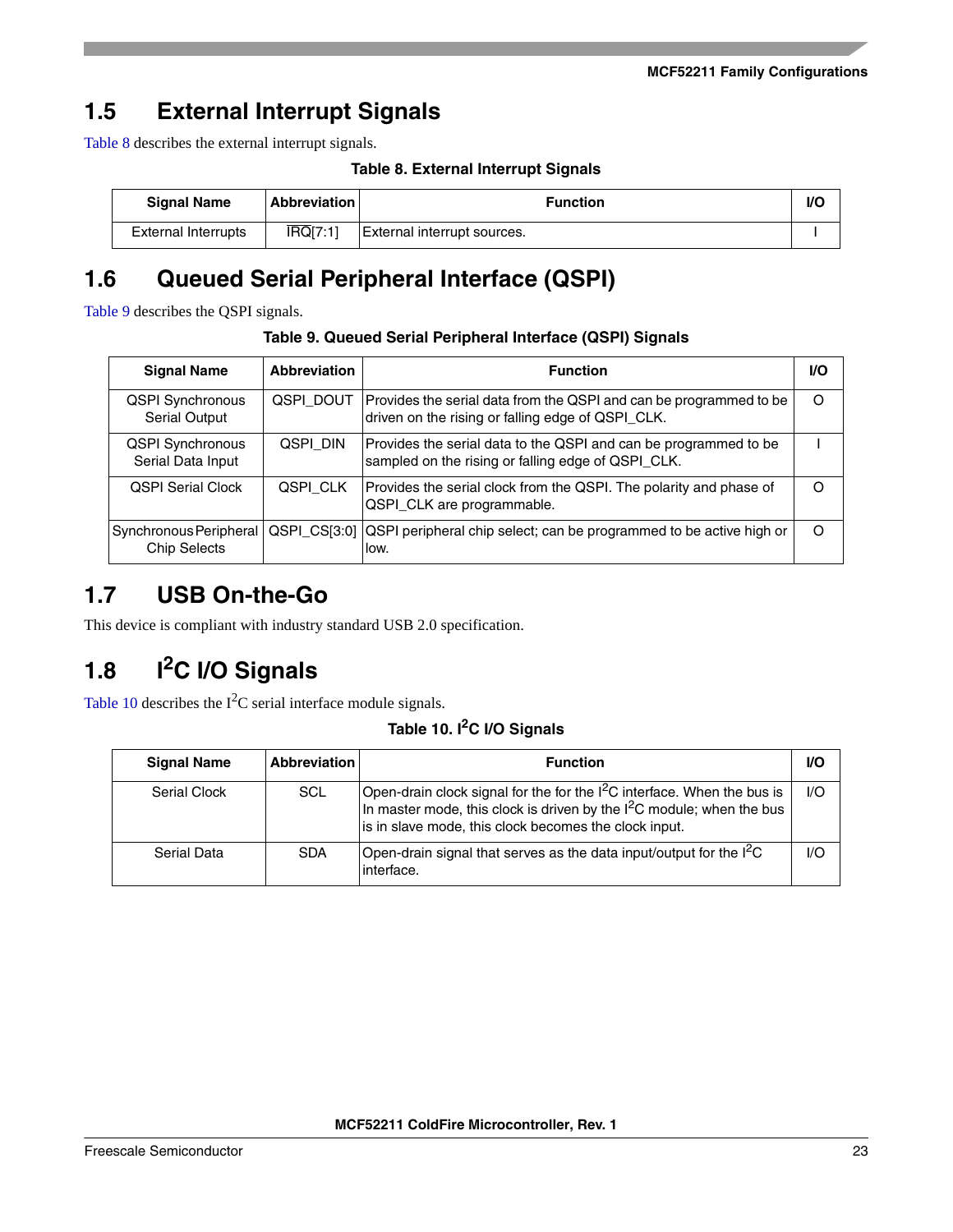# <span id="page-23-0"></span>**1.9 UART Module Signals**

<span id="page-23-3"></span>[Table 11](#page-23-3) describes the UART module signals.

| <b>Table 11. UART Module Signals</b> |  |  |  |
|--------------------------------------|--|--|--|
|--------------------------------------|--|--|--|

| <b>Signal Name</b>             | <b>Abbreviation</b> | <b>Function</b>                                                                                                                                                                                                                                                            | VO. |
|--------------------------------|---------------------|----------------------------------------------------------------------------------------------------------------------------------------------------------------------------------------------------------------------------------------------------------------------------|-----|
| Transmit Serial Data<br>Output | UTXDn               | Transmitter serial data outputs for the UART modules. The output is<br>held high (mark condition) when the transmitter is disabled, idle, or in<br>the local loopback mode. Data is shifted out, LSB first, on this pin at<br>the falling edge of the serial clock source. | O   |
| Receive Serial Data<br>Input   | URXDn               | Receiver serial data inputs for the UART modules. Data is received on<br>this pin LSB first. When the UART clock is stopped for power-down<br>mode, any transition on this pin restarts the clock.                                                                         |     |
| Clear-to-Send                  | $\overline{UCTSn}$  | Indication to the UART modules that they can begin data<br>transmission.                                                                                                                                                                                                   |     |
| Request-to-Send                | $\overline{URTS}n$  | Automatic request-to-send outputs from the UART modules. This<br>signal can also be configured to be asserted and negated as a<br>function of the RxFIFO level.                                                                                                            | ∩   |

# <span id="page-23-1"></span>**1.10 DMA Timer Signals**

<span id="page-23-4"></span>[Table 12](#page-23-4) describes the signals of the four DMA timer modules.

### **Table 12. DMA Timer Signals**

| <b>Signal Name</b>      | Abbreviation | <b>Function</b>                                 | <b>VO</b> |
|-------------------------|--------------|-------------------------------------------------|-----------|
| DMA Timer Input         | <b>DTIN</b>  | Event input to the DMA timer modules.           |           |
| <b>DMA Timer Output</b> | <b>DTOUT</b> | Programmable output from the DMA timer modules. |           |

# <span id="page-23-2"></span>**1.11 ADC Signals**

<span id="page-23-5"></span>[Table 13](#page-23-5) describes the signals of the Analog-to-Digital Converter.

### **Table 13. ADC Signals**

| <b>Signal Name</b> | <b>Abbreviation</b>    | <b>Function</b>                                                        | VO. |
|--------------------|------------------------|------------------------------------------------------------------------|-----|
| Analog Inputs      | AN[7:0]                | Inputs to the analog-to-digital converter.                             |     |
| Analog Reference   | V <sub>RH</sub>        | Reference voltage high and low inputs.                                 |     |
|                    | $V_{RL}$               |                                                                        |     |
| Analog Supply      | <b>V<sub>DDA</sub></b> | Isolate the ADC circuitry from power supply noise.                     |     |
|                    | V <sub>SSA</sub>       |                                                                        |     |
| ADC Sync Inputs    | SYNCA/<br><b>SYNCB</b> | These signals can initiate an analog-to-digital conversion<br>process. |     |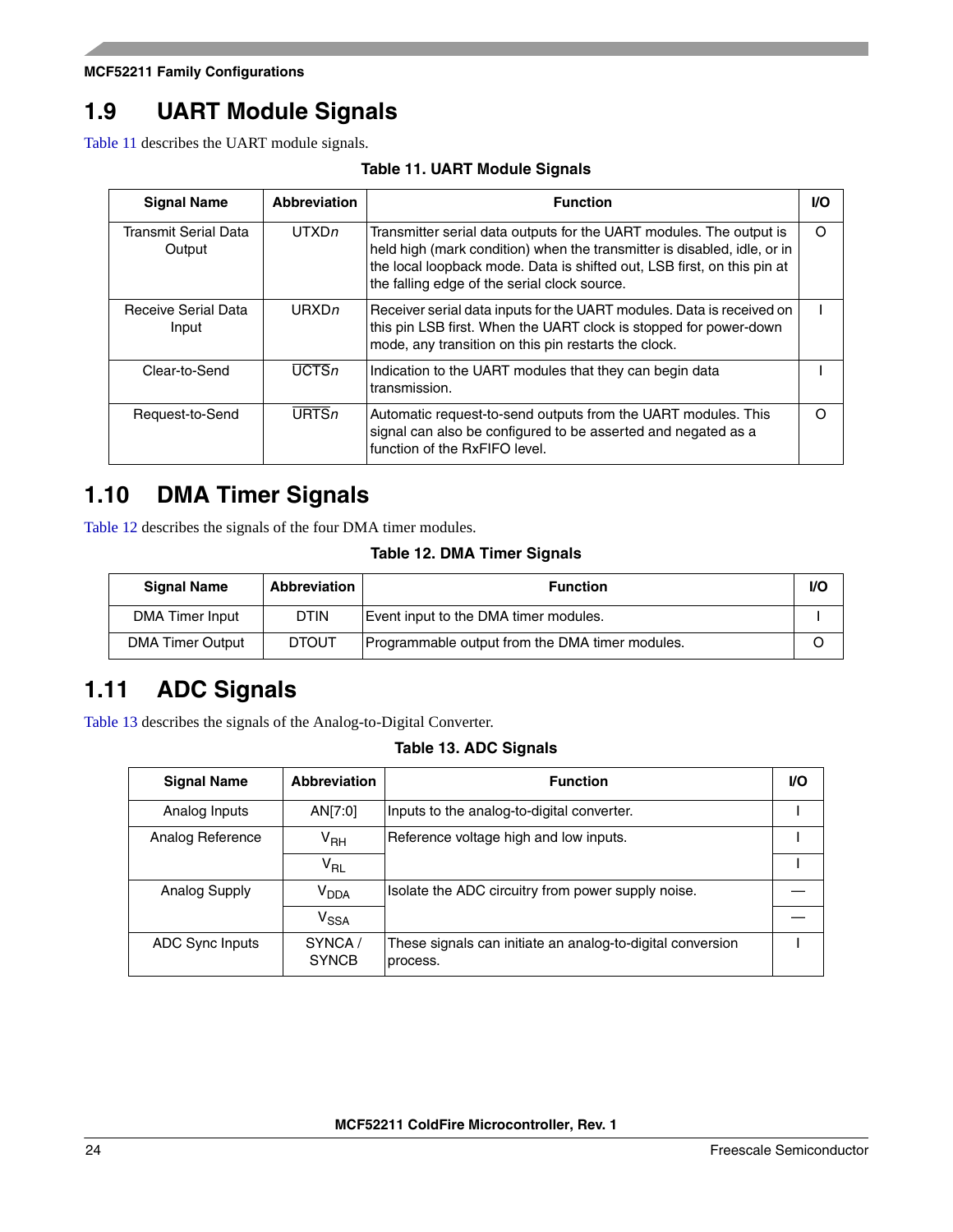# <span id="page-24-0"></span>**1.12 General Purpose Timer Signals**

<span id="page-24-3"></span>[Table 14](#page-24-3) describes the general purpose timer signals.

**Table 14. GPT Signals**

| <b>Signal Name</b>                    | <b>Abbreviation</b> | <b>Function</b>                                             | I/C |
|---------------------------------------|---------------------|-------------------------------------------------------------|-----|
| General Purpose Timer<br>Input/Output | GPT[3:0]            | Inputs to or outputs from the general purpose timer module. | I/C |

# <span id="page-24-1"></span>**1.13 Pulse Width Modulator Signals**

<span id="page-24-4"></span>[Table 15](#page-24-4) describes the PWM signals.

**Table 15. PWM Signals**

| <b>Signal Name</b>    | <b>Abbreviation</b> | <b>Function</b>                                | I/С |
|-----------------------|---------------------|------------------------------------------------|-----|
| PWM Output Channels I | <b>PWM[7:0]</b>     | Pulse width modulated output for PWM channels. |     |

# <span id="page-24-2"></span>**1.14 Debug Support Signals**

<span id="page-24-5"></span>These signals are used as the interface to the on-chip JTAG controller and the BDM logic.

| <b>Signal Name</b>          | <b>Abbreviation</b> | <b>Function</b>                                                                                                                                                                                                                                                                                                                                                                                                                    |          |  |  |
|-----------------------------|---------------------|------------------------------------------------------------------------------------------------------------------------------------------------------------------------------------------------------------------------------------------------------------------------------------------------------------------------------------------------------------------------------------------------------------------------------------|----------|--|--|
| <b>JTAG Enable</b>          | JTAG_EN             | Select between debug module and JTAG signals at reset.                                                                                                                                                                                                                                                                                                                                                                             |          |  |  |
| <b>Test Reset</b>           | <b>TRST</b>         | This active-low signal is used to initialize the JTAG logic<br>asynchronously.                                                                                                                                                                                                                                                                                                                                                     |          |  |  |
| <b>Test Clock</b>           | <b>TCLK</b>         | Used to synchronize the JTAG logic.                                                                                                                                                                                                                                                                                                                                                                                                |          |  |  |
| Test Mode Select            | <b>TMS</b>          | Used to sequence the JTAG state machine. TMS is sampled on the<br>rising edge of TCLK.                                                                                                                                                                                                                                                                                                                                             |          |  |  |
| Test Data Input             | TDI                 | Serial input for test instructions and data. TDI is sampled on the rising<br>edge of TCLK.                                                                                                                                                                                                                                                                                                                                         |          |  |  |
| <b>Test Data Output</b>     | <b>TDO</b>          | Serial output for test instructions and data. TDO is tri-stateable and is<br>actively driven in the shift-IR and shift-DR controller states. TDO<br>changes on the falling edge of TCLK.                                                                                                                                                                                                                                           | $\Omega$ |  |  |
| Development Serial<br>Clock | <b>DSCLK</b>        | Development Serial Clock - Internally synchronized input. (The logic<br>level on DSCLK is validated if it has the same value on two<br>consecutive rising bus clock edges.) Clocks the serial communication<br>port to the debug module during packet transfers. Maximum frequency<br>is PSTCLK/5. At the synchronized rising edge of DSCLK, the data<br>input on DSI is sampled and DSO changes state.                            |          |  |  |
| <b>Breakpoint</b>           | <b>BKPT</b>         | Breakpoint - Input used to request a manual breakpoint. Assertion of<br><b>BKPT</b> puts the processor into a halted state after the current<br>instruction completes. Halt status is reflected on processor<br>status/debug data signals (PST[3:0] and PSTDDATA[7:0]) as the<br>value 0xF. If CSR[BKD] is set (disabling normal BKPT functionality),<br>asserting BKPT generates a debug interrupt exception in the<br>processor. |          |  |  |

**Table 16. Debug Support Signals**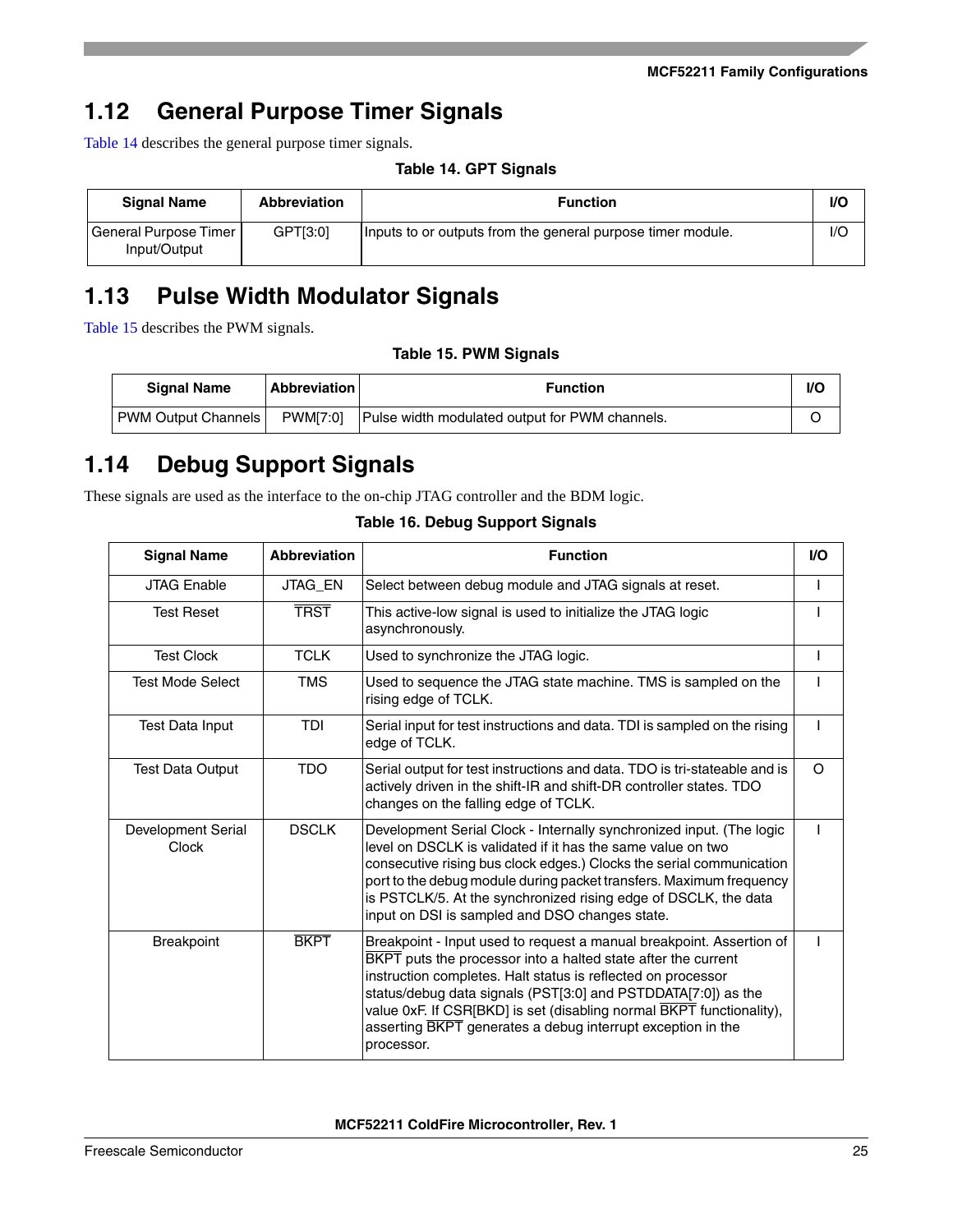| <b>Signal Name</b>                     | <b>Abbreviation</b> | <b>Function</b>                                                                                                                                                                                                                                                                                                                                                                                                                                                                                                                                                                                                                                                                       | <b>I/O</b> |
|----------------------------------------|---------------------|---------------------------------------------------------------------------------------------------------------------------------------------------------------------------------------------------------------------------------------------------------------------------------------------------------------------------------------------------------------------------------------------------------------------------------------------------------------------------------------------------------------------------------------------------------------------------------------------------------------------------------------------------------------------------------------|------------|
| Development Serial<br>Input            | <b>DSI</b>          | Development Serial Input - Internally synchronized input that provides<br>data input for the serial communication port to the debug module, after<br>the DSCLK has been seen as high (logic 1).                                                                                                                                                                                                                                                                                                                                                                                                                                                                                       |            |
| Development Serial<br>Output           | <b>DSO</b>          | Development Serial Output - Provides serial output communication for<br>debug module responses. DSO is registered internally. The output is<br>delayed from the validation of DSCLK high.                                                                                                                                                                                                                                                                                                                                                                                                                                                                                             | $\circ$    |
| Debug Data                             | DDATA[3:0]          | Display captured processor data and breakpoint status. The CLKOUT<br>signal can be used by the development system to know when to<br>sample DDATA[3:0].                                                                                                                                                                                                                                                                                                                                                                                                                                                                                                                               | $\Omega$   |
| <b>Processor Status Clock</b>          | <b>PSTCLK</b>       | Processor Status Clock - Delayed version of the processor clock. Its<br>rising edge appears in the center of valid PST and DDATA output.<br>PSTCLK indicates when the development system should sample PST<br>and DDATA values.<br>If real-time trace is not used, setting CSR[PCD] keeps PSTCLK, and<br>PST and DDATA outputs from toggling without disabling triggers.<br>Non-quiescent operation can be reenabled by clearing CSR[PCD],<br>although the external development systems must resynchronize with<br>the PST and DDATA outputs.<br>PSTCLK starts clocking only when the first non-zero PST value (0xC,<br>0xD, or 0xF) occurs during system reset exception processing. | $\Omega$   |
| <b>Processor Status</b><br>Outputs     | PST[3:0]            | Indicate core status. Debug mode timing is synchronous with the<br>processor clock; status is unrelated to the current bus transfer. The<br>CLKOUT signal can be used by the development system to know<br>when to sample PST[3:0].                                                                                                                                                                                                                                                                                                                                                                                                                                                   | $\circ$    |
| <b>All Processor Status</b><br>Outputs | <b>ALLPST</b>       | Logical AND of PST[3:0]. The CLKOUT signal can be used by the<br>development system to know when to sample ALLPST.                                                                                                                                                                                                                                                                                                                                                                                                                                                                                                                                                                    | $\circ$    |

| Table 16. Debug Support Signals (continued) |  |
|---------------------------------------------|--|
|---------------------------------------------|--|

# <span id="page-25-0"></span>**1.15 EzPort Signal Descriptions**

<span id="page-25-2"></span><span id="page-25-1"></span>[Table](#page-25-2) contains a list of EzPort external signals.

|  |  |  |  | <b>Table 17. EzPort Signal Descriptions</b> |
|--|--|--|--|---------------------------------------------|
|--|--|--|--|---------------------------------------------|

| <b>Signal Name</b>        | Abbreviation | <b>Function</b>                                                      | VO. |
|---------------------------|--------------|----------------------------------------------------------------------|-----|
| <b>EzPort Clock</b>       | <b>EZPCK</b> | Shift clock for EzPort transfers.                                    |     |
| <b>EzPort Chip Select</b> | <b>EZPCS</b> | Chip select for signalling the start and end of<br>serial transfers. |     |
| EzPort Serial Data In     | <b>FZPD</b>  | EZPD is sampled on the rising edge of<br>EZPCK.                      |     |
| EzPort Serial Data Out    | <b>EZPO</b>  | EZPQ transitions on the falling edge of<br>EZPCK.                    |     |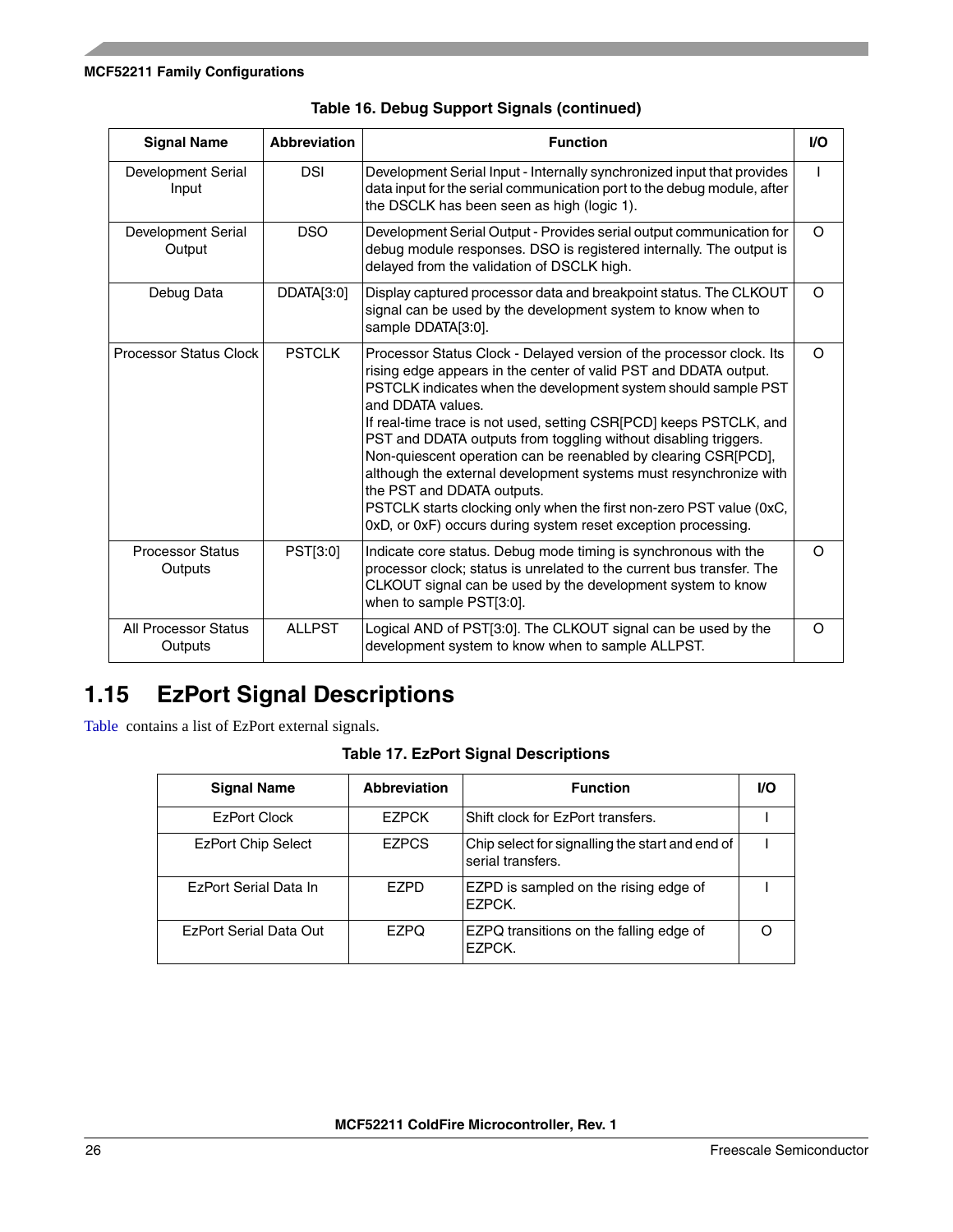# <span id="page-26-0"></span>**1.16 Power and Ground Pins**

<span id="page-26-2"></span>The pins described in [Table 18](#page-26-2) provide system power and ground to the chip. Multiple pins are provided for adequate current capability. All power supply pins must have adequate bypass capacitance for high-frequency noise suppression.

| Table 18. Power and Ground Pins |  |
|---------------------------------|--|
|---------------------------------|--|

| <b>Signal Name</b>       | Abbreviation             | <b>Function</b>                                                                                                                                         |
|--------------------------|--------------------------|---------------------------------------------------------------------------------------------------------------------------------------------------------|
| <b>PLL Analog Supply</b> | VDDPLL,<br><b>VSSPLL</b> | Dedicated power supply signals to isolate the sensitive PLL analog<br>circuitry from the normal levels of noise present on the digital power<br>supply. |
| Positive Supply          | VDD                      | These pins supply positive power to the core logic.                                                                                                     |
| Ground                   | VSS.                     | This pin is the negative supply (ground) to the chip.                                                                                                   |

# <span id="page-26-1"></span>**2 Electrical Characteristics**

This section contains electrical specification tables and reference timing diagrams for the MCF52211 microcontroller unit, including detailed information on power considerations, DC/AC electrical characteristics, and AC timing specifications.

The electrical specifications are preliminary and are from previous designs or design simulations. These specifications may not be fully tested or guaranteed at this early stage of the product life cycle. These specifications will, however, be met for production silicon. Finalized specifications will be published after complete characterization and device qualifications have been completed.

### **NOTE**

The parameters specified in this data sheet supersede any values found in the module specifications.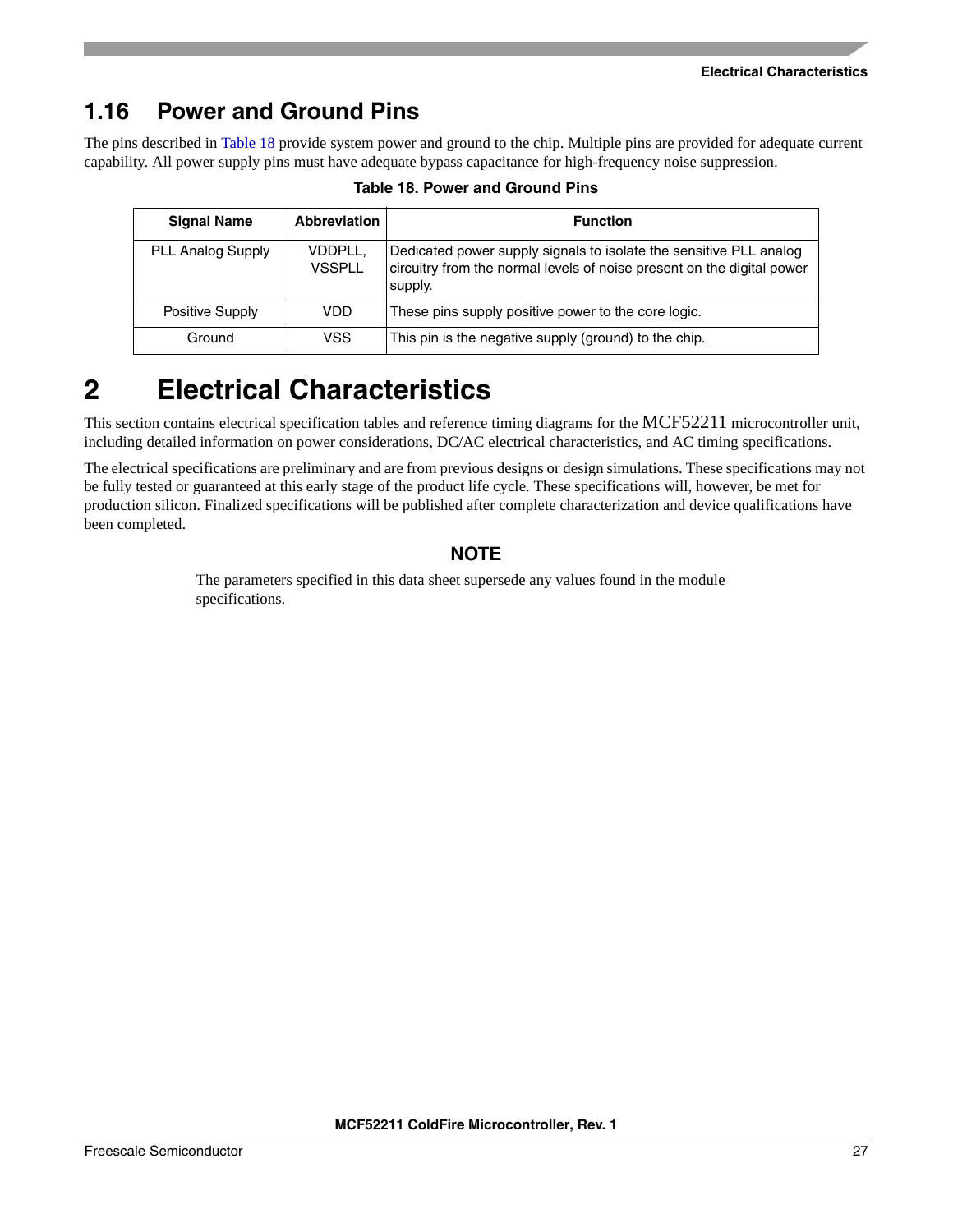# <span id="page-27-1"></span><span id="page-27-0"></span>**2.1 Maximum Ratings**

| Rating                                                                                  | Symbol                          | <b>Value</b>                  | Unit        |
|-----------------------------------------------------------------------------------------|---------------------------------|-------------------------------|-------------|
| Supply voltage                                                                          | $V_{DD}$                        | $-0.3$ to $+4.0$              | v           |
| Clock synthesizer supply voltage                                                        | V <sub>DDPLL</sub>              | $-0.3$ to $+4.0$              | v           |
| RAM standby supply voltage                                                              | V <sub>STBY</sub>               | $+1.8$ to 3.5                 | v           |
| USB standby supply voltage                                                              | <b>V</b> <sub>DDUSB</sub>       | $-0.3$ to $+4.0$              | v           |
| Digital input voltage 3                                                                 | $V_{IN}$                        | $-0.3$ to $+4.0$              | $\vee$      |
| EXTAL pin voltage                                                                       | <b>VEXTAL</b>                   | $0$ to $3.3$                  | $\vee$      |
| XTAL pin voltage                                                                        | V <sub>XTAL</sub>               | $0$ to $3.3$                  | v           |
| Instantaneous maximum current<br>Single pin limit (applies to all pins) <sup>4, 5</sup> | l <sub>DD</sub>                 | 25                            | mA          |
| Operating temperature range (packaged)                                                  | T <sub>A</sub><br>$(T_L - T_H)$ | $-40$ to 85 or<br>0 to $70^6$ | $^{\circ}C$ |
| Storage temperature range                                                               | $\mathsf{T}_{\mathsf{stg}}$     | $-65$ to 150                  | $^{\circ}C$ |

**Table 19. Absolute Maximum Ratings1, <sup>2</sup>**

<sup>1</sup> Functional operating conditions are given in DC Electrical Specifications. Absolute Maximum Ratings are stress ratings only, and functional operation at the maxima is not guaranteed. Stress beyond those listed may affect device reliability or cause permanent damage to the device.

 $2$  This device contains circuitry protecting against damage due to high static voltage or electrical fields; however, it is advised that normal precautions be taken to avoid application of any voltages higher than maximum-rated voltages to this high-impedance circuit. Reliability of operation is enhanced if unused inputs are tied to an appropriate logic voltage level ( $V_{SS}$  or  $V_{DD}$ ).

- <sup>3</sup> Input must be current limited to the  $I_{DD}$  value specified. To determine the value of the required current-limiting resistor, calculate resistance values for positive and negative clamp voltages, then use the larger of the two values.
- <sup>4</sup> All functional non-supply pins are internally clamped to  $V_{SS}$  and  $V_{DD}$ .<br><sup>5</sup> The nower supply must maintain requlation within operating  $V_{DD}$  range
- The power supply must maintain regulation within operating  $V_{DD}$  range during instantaneous and operating maximum current conditions. If positive injection current ( $V_{in} > V_{DD}$ ) is greater than  $I_{DD}$ , the injection current may flow out of  $V_{DD}$  and could result in the external power supply going out of regulation. Ensure that the external V<sub>DD</sub> load shunts current greater than maximum injection current. This is the greatest risk when the MCU is not consuming power (e.g., no clock).

 $6$  Depending on the packaging; see the orderable part number summary.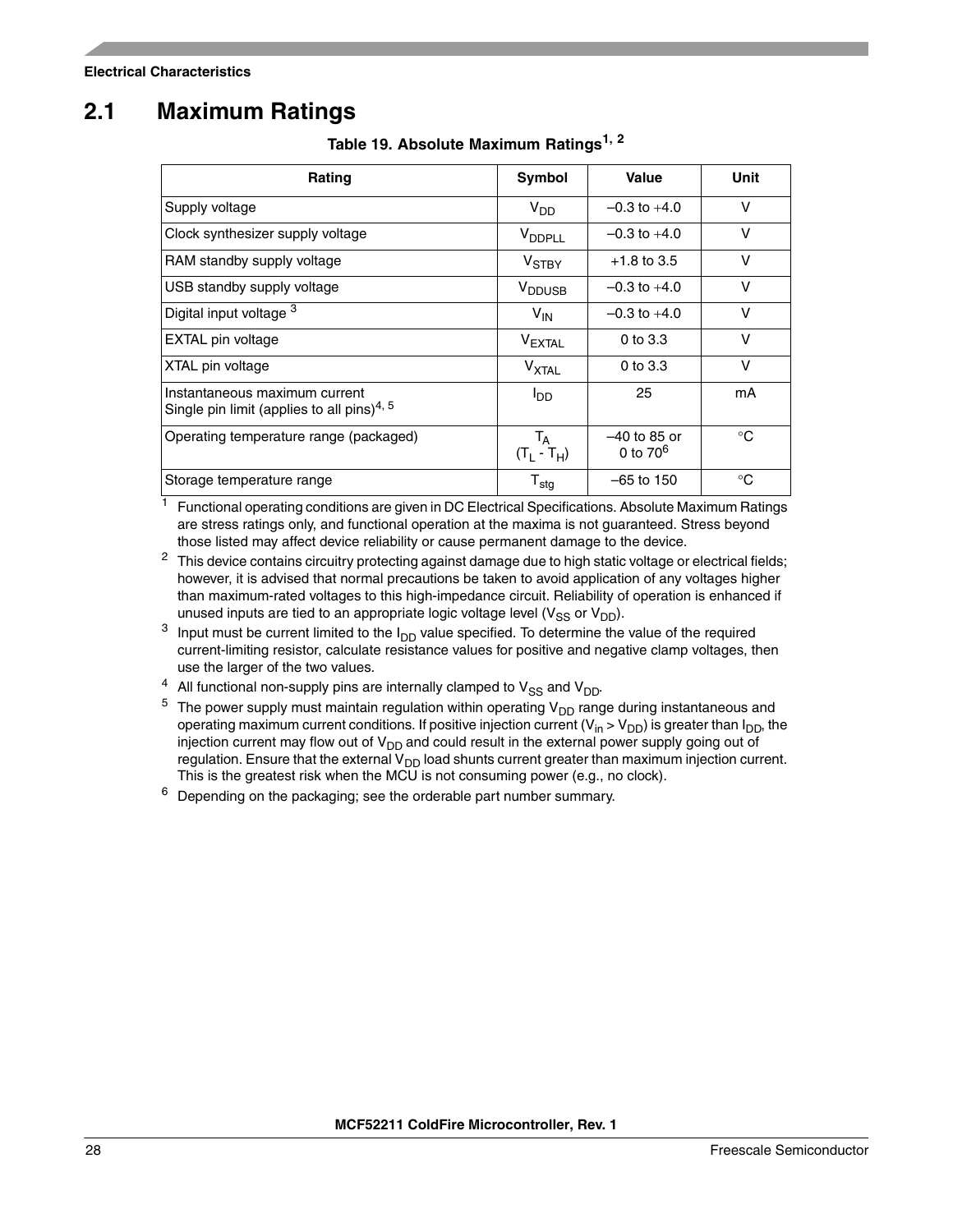# <span id="page-28-0"></span>**2.2 Current Consumption**

<span id="page-28-1"></span>

| <b>Mode</b>                          | <b>Flash memory</b> |            |        | <b>SRAM</b>   |       |        |        | <b>Units</b>  |    |
|--------------------------------------|---------------------|------------|--------|---------------|-------|--------|--------|---------------|----|
|                                      | 8 MHz               | 16 MHz     | 64 MHz | <b>80 MHz</b> | 8 MHz | 16 MHz | 64 MHz | <b>80 MHz</b> |    |
| Stop mode 3 (Stop 11) <sup>3</sup>   |                     | 0.057      |        |               | 0.002 |        |        |               | mA |
| Stop mode 2 (Stop 10) <sup>3</sup>   |                     | 2.5        |        |               | 2.3   |        |        |               |    |
| Stop mode 1 (Stop 01) <sup>3,4</sup> | 3.03                | 3.3        | 4.9    | 5.6           | 2.9   | 3.1    | 4.8    | 5.4           |    |
| Stop mode 0 (Stop 00) <sup>3</sup>   | 3.03                | 3.3        | 4.9    | 5.6           | 2.9   | 3.1    | 4.8    | 5.4           |    |
| Wait / Doze                          | 12.3                | 22.7       | 40.3   | 45            | 5.3   | 7.9    | 24     | 30            |    |
| Run                                  | <b>TBD</b>          | <b>TBD</b> | TBD    | <b>TBD</b>    | 6.7   | 10.8   | 35     | 43            |    |

### **Table 20. Current Consumption in Low-Power Mode1,2**

<sup>1</sup> All values are measured with a 3.30V power supply.<br><sup>2</sup> Bofor to the Bower Management chapter in the MCE

<sup>2</sup> Refer to the Power Management chapter in the MCF52211 Reference Manual for more information on low-power modes.<br><sup>3</sup> See the description of the Low-Power Control Begister (LPCB) in the MCF52211 Reference Manual for mor

<span id="page-28-4"></span>See the description of the Low-Power Control Register (LPCR) in the MCF52211 Reference Manual for more information on stop modes 0–3.

<sup>4</sup> Results are identical to STOP 00 for typical values because they only differ by CLKOUT power consumption. CLKOUT is already disabled in this instance prior to entering low power mode.

### **Table 21. Typical Active Current Consumption Specifications**

<span id="page-28-2"></span>

| <b>Characteristic</b>                                                                                                                                                                                                                           | Symbol                 | Typical <sup>1</sup><br><b>Active</b><br>(SRAM) | Typical <sup>1</sup><br><b>Active</b><br>(Flash) | Peak $^2$<br>(Flash)  | Unit           |
|-------------------------------------------------------------------------------------------------------------------------------------------------------------------------------------------------------------------------------------------------|------------------------|-------------------------------------------------|--------------------------------------------------|-----------------------|----------------|
| PLL @ 8 MHz                                                                                                                                                                                                                                     | <b>I</b> <sub>DD</sub> | 8                                               | 11                                               | 21                    | mA             |
| PLL @ 16 MHz                                                                                                                                                                                                                                    |                        | 12                                              | 19                                               | 38                    |                |
| PLL @ 64 MHz                                                                                                                                                                                                                                    |                        | 38                                              | 45                                               | 102                   |                |
| PLL @ 80 MHz                                                                                                                                                                                                                                    |                        | 45                                              | 54                                               | 118                   |                |
| RAM standby supply current<br>Normal operation: $V_{DD}$ > $V_{STBY}$ - 0.3 V<br>$\bullet$<br>Transient condition: $V_{STBY}$ - 0.3 V > $V_{DD}$ > $V_{SS}$ + 0.5 V<br>$\bullet$<br>Standby operation: $V_{DD}$ < $V_{SS}$ + 0.5 V<br>$\bullet$ | <b>I</b> STBY          | 0<br>TBD<br>TBD                                 |                                                  | TBD<br>TBD<br>TBD     | μA<br>mA<br>μA |
| Analog supply current<br>• Normal operation<br>• Standby<br>• Powered down                                                                                                                                                                      | <b>I</b> DDA           |                                                 |                                                  | 14<br>0.8<br>$\Omega$ | mA             |
| USB supply current                                                                                                                                                                                                                              | <b>IDDUSB</b>          |                                                 |                                                  | <b>TBD</b>            | mA             |
| PLL supply current                                                                                                                                                                                                                              | <b>IDDPLL</b>          |                                                 |                                                  | $6$ (see note 3)      | mA             |

<span id="page-28-3"></span> $1$  Tested at room temperature with CPU polling a status register. All clocks were off except the UART and CFM (when running from flash memory).

<sup>2</sup> Peak current measured with all modules active, CPU polling a status register, and default drive strength with matching load.

 $3$  Tested with the PLL MFD set to 7 (max value). Setting the MFD to a lower value results in lower current consumption.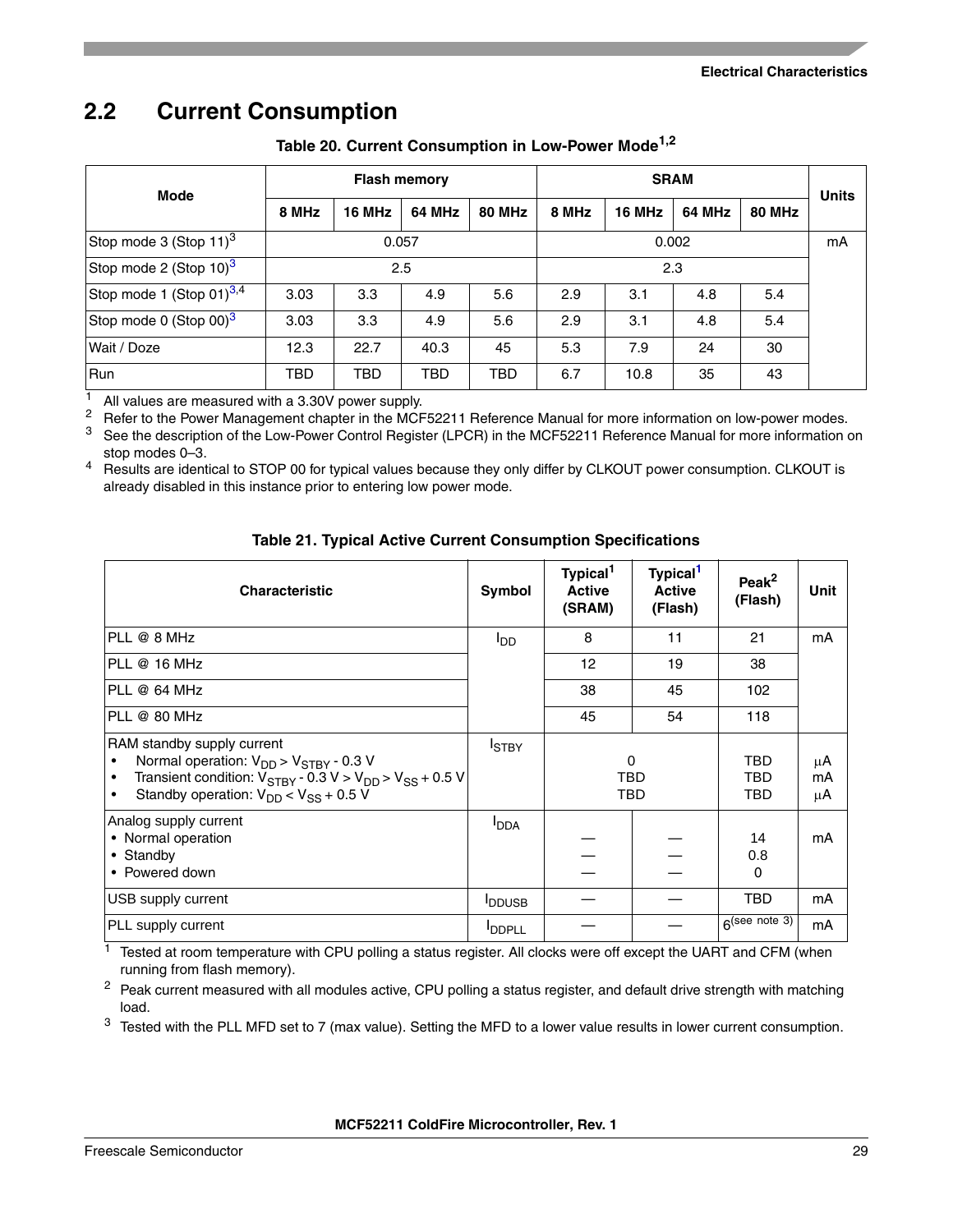# <span id="page-29-0"></span>**2.3 Thermal Characteristics**

<span id="page-29-1"></span>[Table 22](#page-29-1) lists thermal resistance values.

### **Table 22. Thermal Characteristics**

|           | Characteristic                          |                         | <b>Symbol</b>             | Value           | Unit                      |
|-----------|-----------------------------------------|-------------------------|---------------------------|-----------------|---------------------------|
| 100 LQFP  | Junction to ambient, natural convection | Single layer board (1s) | $\theta_{JA}$             | $53^{1,2}$      | $\degree$ C/W             |
|           | Junction to ambient, natural convection | Four layer board (2s2p) | $\theta_{JA}$             | $39^{1,3}$      | $\degree$ C/W             |
|           | Junction to ambient, (@200 ft/min)      | Single layer board (1s) | $\theta_{\mathsf{JMA}}$   | $42^{1,3}$      | $\degree$ C/W             |
|           | Junction to ambient, (@200 ft/min)      | Four layer board (2s2p) | $\theta$ JMA              | $33^{1,3}$      | $\degree$ C/W             |
|           | Junction to board                       |                         | $\theta_{\mathsf{JB}}$    | $25^{4}$        | $\degree$ C/W             |
|           | Junction to case                        |                         | $\theta$ JC               | 9 <sup>5</sup>  | $\degree$ C/W             |
|           | Junction to top of package              | Natural convection      | $\Psi_{jt}$               | 2 <sup>6</sup>  | $\degree$ C/W             |
|           | Maximum operating junction temperature  |                         | $T_i$                     | 105             | $^{\mathrm{o}}\mathrm{C}$ |
| 81 MAPBGA | Junction to ambient, natural convection | Single layer board (1s) | $\theta_{JA}$             | $61^{1,2}$      | $\degree$ C/W             |
|           | Junction to ambient, natural convection | Four layer board (2s2p) | $\theta_{JA}$             | $35^{2,3}$      | $\degree$ C/W             |
|           | Junction to ambient, (@200 ft/min)      | Single layer board (1s) | $\theta$ JMA              | $50^{2,3}$      | $\degree$ C/W             |
|           | Junction to ambient, (@200 ft/min)      | Four layer board (2s2p) | $\theta$ JMA              | $31^{2,3}$      | $\degree$ C/W             |
|           | Junction to board                       |                         | $\theta_{\text{JB}}$      | 20 <sup>4</sup> | $\degree$ C/W             |
|           | Junction to case                        |                         | $\theta_{\text{JC}}$      | $12^{5}$        | $\degree$ C/W             |
|           | Junction to top of package              | Natural convection      | $\Psi_{\text{it}}$        | $2^6$           | $\degree$ C/W             |
|           | Maximum operating junction temperature  |                         | $T_j$                     | 105             | $^{\circ}$ C              |
| 64 LQFP   | Junction to ambient, natural convection | Single layer board (1s) | $\theta_{JA}$             | $62^{1,2}$      | $\degree$ C/W             |
|           | Junction to ambient, natural convection | Four layer board (2s2p) | $\theta_{JA}$             | $43^{1,3}$      | $\degree$ C/W             |
|           | Junction to ambient (@200 ft/min)       | Single layer board (1s) | $\theta$ JMA              | $50^{1,3}$      | $\degree$ C/W             |
|           | Junction to ambient (@200 ft/min)       | Four layer board (2s2p) | $\theta$ JMA              | $36^{1,3}$      | $\degree$ C/W             |
|           | Junction to board                       |                         | $\theta_{\text{JB}}$      | $26^{4}$        | $\degree$ C/W             |
|           | Junction to case                        |                         | $\theta$ JC               | 9 <sup>5</sup>  | $\degree$ C/W             |
|           | Junction to top of package              | Natural convection      | $\Psi_{jt}$               | $2^6$           | $\degree$ C/W             |
|           | Maximum operating junction temperature  |                         | $T_j$                     | 105             | $^{\circ}$ C              |
| 64 QFN    | Junction to ambient, natural convection | Single layer board (1s) | $\theta_{JA}$             | $68^{1,2}$      | $\degree$ C/W             |
|           | Junction to ambient, natural convection | Four layer board (2s2p) | $\theta_{JA}$             | $24^{1,3}$      | $\degree$ C/W             |
|           | Junction to ambient (@200 ft/min)       | Single layer board (1s) | $\theta_{\mathsf{JMA}}$   | $55^{1,3}$      | $\degree$ C/W             |
|           | Junction to ambient (@200 ft/min)       | Four layer board (2s2p) | $\theta_{JMA}$            | $19^{1,3}$      | $\degree$ C/W             |
|           | Junction to board                       |                         | $\theta_{\mathsf{JB}}$    | 8 <sup>4</sup>  | $\degree$ C/W             |
|           | Junction to case (bottom)               |                         | $\theta$ JC               | $0.6^{5}$       | $\degree$ C/W             |
|           | Junction to top of package              | Natural convection      | $\Psi_{jt}$               | 3 <sup>6</sup>  | $\degree$ C/W             |
|           | Maximum operating junction temperature  |                         | $\mathsf{T}_{\mathsf{j}}$ | 105             | $^{\circ}$ C              |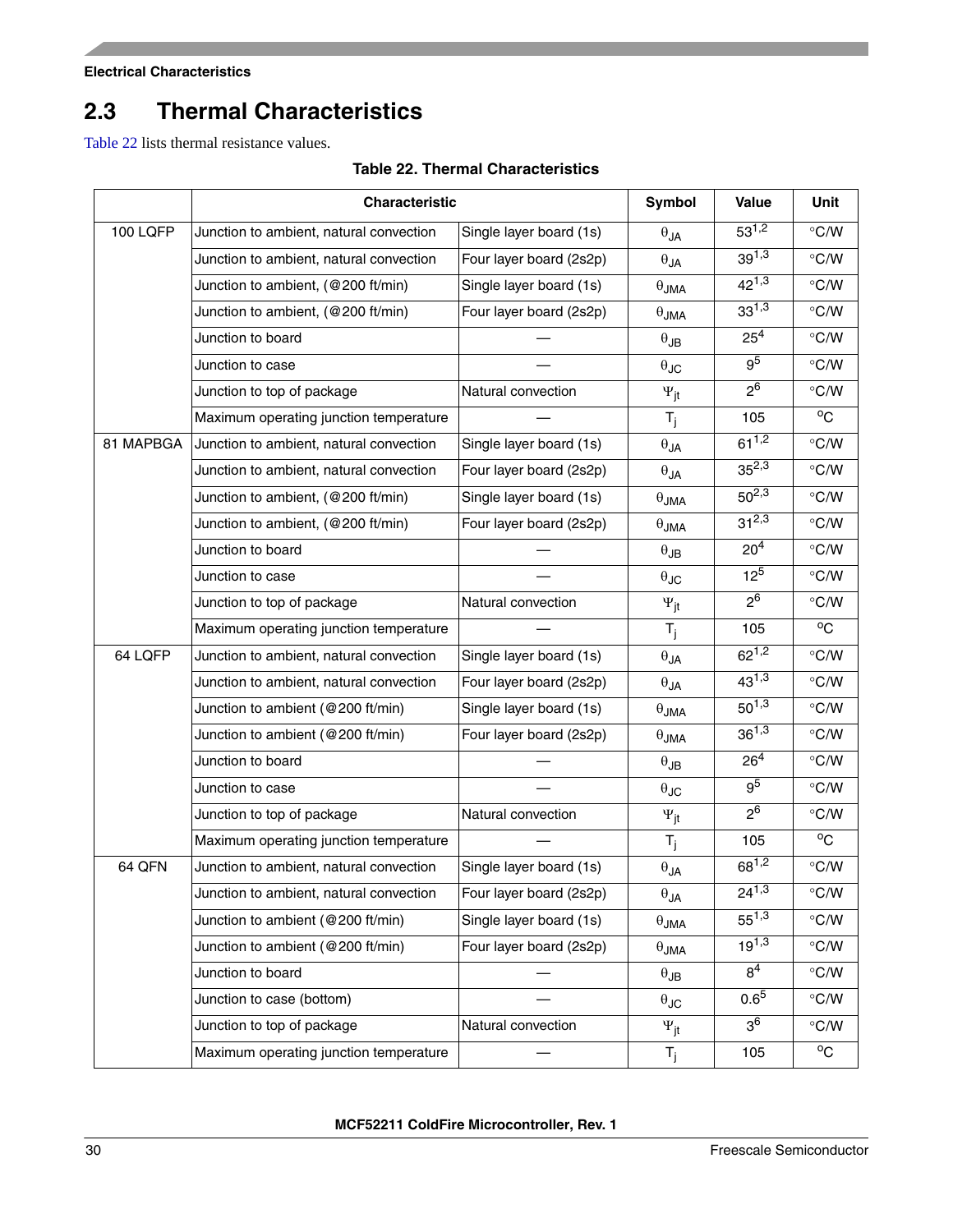- $\theta_{JA}$  and  $\Psi_{jt}$  parameters are simulated in conformance with EIA/JESD Standard 51-2 for natural convection. Freescale recommends the use of  $\theta_{JA}$  and power dissipation specifications in the system design to prevent device junction temperatures from exceeding the rated specification. System designers should be aware that device junction temperatures can be significantly influenced by board layout and surrounding devices. Conformance to the device junction temperature specification can be verified by physical measurement in the customer's system using the  $\Psi_{it}$  parameter, the device power dissipation, and the method described in EIA/JESD Standard 51-2.
- <sup>2</sup> Per JEDEC JESD51-2 with the single-layer board (JESD51-3) horizontal.
- <sup>3</sup> Per JEDEC JESD51-6 with the board JESD51-7) horizontal.
- <sup>4</sup> Thermal resistance between the die and the printed circuit board in conformance with JEDEC JESD51-8. Board temperature is measured on the top surface of the board near the package.
- <sup>5</sup> Thermal resistance between the die and the case top surface as measured by the cold plate method (MIL SPEC-883 Method 1012.1).
- $6$  Thermal characterization parameter indicating the temperature difference between package top and the junction temperature per JEDEC JESD51-2. When Greek letters are not available, the thermal characterization parameter is written in conformance with Psi-JT.

The average chip-junction temperature  $(T<sub>J</sub>)$  in  $^{\circ}$ C can be obtained from:

$$
T_J = T_A + (P_D \times \Theta_{JMA})
$$
 (1)

Where:

 $T_{\Delta}$  = ambient temperature,  $^{\circ}C$ 

 $\Theta_{1A}$  = package thermal resistance, junction-to-ambient, °C/W

 $P_D = P_{INT} + P_{I/O}$ 

 $P_{INT}$  = chip internal power,  $I_{DD} \times V_{DD}$ , watts

 $P_{U/O}$  = power dissipation on input and output pins — user determined, watts

For most applications  $P_{\text{IO}}$  <  $P_{\text{INI}}$  and can be ignored. An approximate relationship between  $P_{\text{D}}$  and  $T_{\text{I}}$  (if  $P_{\text{IO}}$  is neglected) is:

$$
P_D = K \div (T_J + 273^{\circ}C)
$$
 (2)

Solving equations 1 and 2 for K gives:

$$
K = P_D \times (T_A + 273 \,^{\circ}\text{C}) + \Theta_{JMA} \times P_D^2 \tag{3}
$$

where K is a constant pertaining to the particular part. K can be determined from equation (3) by measuring  $P_D$  (at equilibrium) for a known  $T_A$ . Using this value of K, the values of P<sub>D</sub> and T<sub>J</sub> can be obtained by solving equations (1) and (2) iteratively for any value of  $T_A$ .

### <span id="page-30-0"></span>**2.4 Flash Memory Characteristics**

<span id="page-30-1"></span>The flash memory characteristics are shown in [Table 23](#page-30-1) and [Table 24.](#page-31-2)

#### **Table 23. SGFM Flash Program and Erase Characteristics**

 $(V_{\text{DDF}} = 2.7 \text{ to } 3.6 \text{ V})$ 

| <b>Parameter</b>                          | <b>Symbol</b>         | Min  | Typ | Max                    | <b>Unit</b> |
|-------------------------------------------|-----------------------|------|-----|------------------------|-------------|
| System clock (read only)                  | I <sub>sys(R)</sub>   |      |     | $50 - 80$ <sup>1</sup> | MHz         |
| System clock (program/erase) <sup>2</sup> | $I_{\text{sys}(P/E)}$ | 0.15 |     | 102.4                  | MHz         |

<sup>1</sup> Depending on packaging; see [Table 2](#page-11-0).<br><sup>2</sup> Refer to the flash memory section for r

Refer to the flash memory section for more information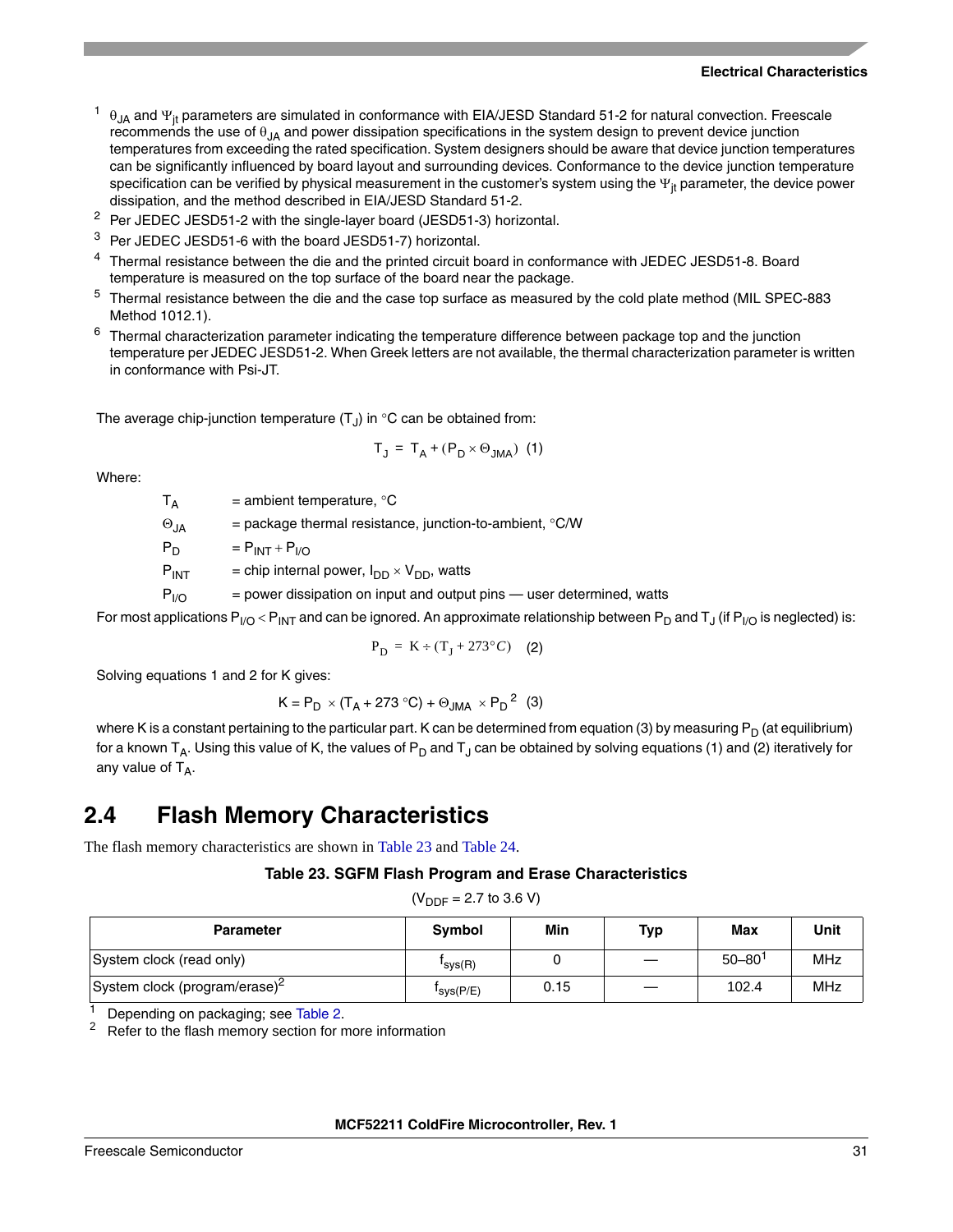### **Table 24. SGFM Flash Module Life Characteristics**

<span id="page-31-2"></span>

| <b>Parameter</b>                                                                                       | Symbol    | <b>Value</b>        | Unit   |
|--------------------------------------------------------------------------------------------------------|-----------|---------------------|--------|
| Maximum number of guaranteed program/erase cycles <sup>1</sup> before failure                          | P/E       | 10,000 <sup>2</sup> | Cycles |
| Data retention at average operating temperature of 85°C                                                | Retention | 10                  | Years  |
| $n$ is a set of $n \geq 0$ and $n \geq 0$ and $n \geq 0$ and $n \geq 0$ is the frequency in $n \geq 0$ |           |                     |        |

 $(V_{\text{DDF}} = 2.7 \text{ to } 3.6 \text{ V})$ 

A program/erase cycle is defined as switching the bits from  $1 \rightarrow 0 \rightarrow 1$ .

<sup>2</sup> Reprogramming of a flash memory array block prior to erase is not required.

# <span id="page-31-3"></span><span id="page-31-0"></span>**2.5 ESD Protection**

### **Table 25. ESD Protection Characteristics1, <sup>2</sup>**

| Characteristics                                                                   | <b>Symbol</b>       | Value    | <b>Units</b> |
|-----------------------------------------------------------------------------------|---------------------|----------|--------------|
| ESD target for Human Body Model                                                   | <b>HBM</b>          | 2000     | v            |
| <b>ESD target for Machine Model</b>                                               | ΜМ                  | 200      | V            |
| <b>HBM</b> circuit description                                                    | $R_{\rm series}$    | 1500     | Ω            |
|                                                                                   | С                   | 100      | рF           |
| MM circuit description                                                            | $R_{\text{series}}$ | $\Omega$ | Ω            |
|                                                                                   | C                   | 200      | pF           |
| Number of pulses per pin (HBM)<br>Positive pulses<br>Negative pulses<br>$\bullet$ |                     |          |              |
| Number of pulses per pin (MM)<br>Positive pulses<br>Negative pulses               |                     | 3<br>3   |              |
| Interval of pulses                                                                |                     |          | sec          |

 $1$  All ESD testing is in conformity with CDF-AEC-Q100 Stress Test Qualification for Automotive Grade Integrated Circuits.

 $2$  A device is defined as a failure if after exposure to ESD pulses the device no longer meets the device specification requirements. Complete DC parametric and functional testing is performed per applicable device specification at room temperature followed by hot temperature, unless specified otherwise in the device specification.

# <span id="page-31-1"></span>**2.6 DC Electrical Specifications**

### **Table 26. DC Electrical Specifications <sup>1</sup>**

<span id="page-31-4"></span>

| <b>Characteristic</b> | Symbol                      | Min                  | Max                  | <b>Unit</b> |
|-----------------------|-----------------------------|----------------------|----------------------|-------------|
| Supply voltage        | $V_{DD}$                    | 3.0                  | 3.6                  | v           |
| Standby voltage       | $V_{\footnotesize\rm STBY}$ | 3.0                  | 3.5                  | v           |
| Input high voltage    | $V_{\text{IH}}$             | $0.7 \times V_{DD}$  | 4.0                  | v           |
| Input low voltage     | $V_{IL}$                    | $V_{SS}$ – 0.3       | $0.35 \times V_{DD}$ | v           |
| Input hysteresis      | <b>V<sub>HYS</sub></b>      | $0.06 \times V_{DD}$ |                      | mV          |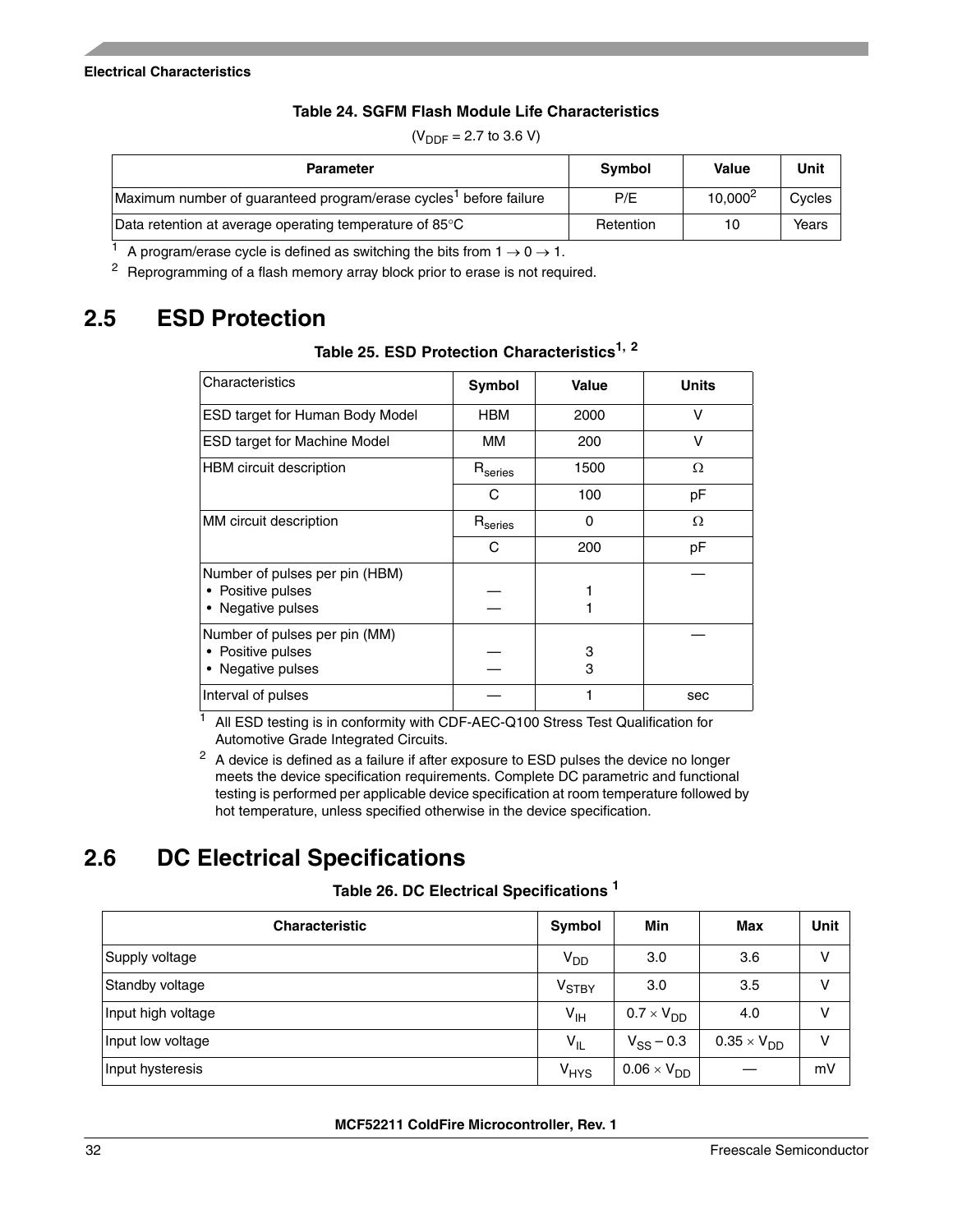| <b>Characteristic</b>                                                                            | <b>Symbol</b>          | Min            | <b>Max</b>          | Unit   |
|--------------------------------------------------------------------------------------------------|------------------------|----------------|---------------------|--------|
| Low-voltage detect trip voltage $(V_{DD}$ falling)                                               | <b>V<sub>LVD</sub></b> | 2.15           | 2.3                 | v      |
| Low-voltage detect hysteresis $(V_{DD}$ rising)                                                  | <b>VLVDHYS</b>         | 60             | 120                 | mV     |
| Input leakage current<br>$V_{in} = V_{DD}$ or $V_{SS}$ , digital pins                            | $I_{in}$               | $-1.0$         | 1.0                 | μA     |
| Output high voltage (all input/output and all output pins)<br>$I_{OH} = -2.0$ mA                 | $V_{OH}$               | $V_{DD} - 0.5$ |                     | v      |
| Output low voltage (all input/output and all output pins)<br>$I_{OL} = 2.0mA$                    | $V_{OL}$               |                | 0.5                 | $\vee$ |
| Output high voltage (high drive)<br>$I_{OH} = -5$ mA                                             | $V_{OH}$               | $V_{DD} - 0.5$ |                     | v      |
| Output low voltage (high drive)<br>$I_{OL} = 5$ mA                                               | $V_{OL}$               |                | 0.5                 | v      |
| Output high voltage (low drive)<br>$I_{OH} = -2$ mA                                              | $V_{OH}$               | $V_{DD} - 0.5$ |                     | v      |
| Output low voltage (low drive)<br>$I_{OL}$ = 2 mA                                                | $V_{OL}$               |                | 0.5                 | v      |
| Weak internal pull Up device current, tested at $V_{II}$ Max. <sup>2</sup>                       | $I_{APU}$              | $-10$          | $-130$              | μA     |
| Input Capacitance <sup>3</sup><br>• All input-only pins<br>• All input/output (three-state) pins | $C_{in}$               |                | 7<br>$\overline{7}$ | рF     |

### **Table 26. DC Electrical Specifications (continued)<sup>1</sup>**

<sup>1</sup> Refer to [Table 27](#page-32-1) for additional PLL specifications.

<sup>2</sup> Refer to [Table 3](#page-16-0) for pins having internal pull-up devices.

<sup>3</sup> This parameter is characterized before qualification rather than 100% tested.

# <span id="page-32-1"></span><span id="page-32-0"></span>**2.7 Clock Source Electrical Specifications**

### **Table 27. PLL Electrical Specifications**

 $(V_{DD}$  and  $V_{DDPLL}$  = 2.7 to 3.6 V,  $V_{SS}$  =  $V_{SSPLL}$  = 0 V)

| <b>Characteristic</b>                                                             | Symbol                                     | Min                        | Max                        | <b>Unit</b> |
|-----------------------------------------------------------------------------------|--------------------------------------------|----------------------------|----------------------------|-------------|
| PLL reference frequency range<br>• Crystal reference<br>• External reference      | <sup>T</sup> ref_crystal<br>$f_{ref\_ext}$ | 2<br>$\overline{2}$        | 10.0<br>10.0               | <b>MHz</b>  |
| System frequency <sup>1</sup><br>• External clock mode<br>• On-chip PLL frequency | $f_{sys}$                                  | $\Omega$<br>$f_{ref}$ / 32 | $50 - 80^2$<br>$50 - 80^2$ | <b>MHz</b>  |
| Loss of reference frequency 3, 5                                                  | $f_{\text{LOR}}$                           | 100                        | 1000                       | kHz         |
| Self clocked mode frequency 4                                                     | $f_{\rm SCM}$                              |                            | 5                          | <b>MHz</b>  |
| Crystal start-up time 5, 6                                                        | $t_{\text{cst}}$                           |                            | 0.1                        | ms          |
| <b>EXTAL</b> input high voltage<br>• External reference                           | VIHEXT                                     | 2.0                        | V <sub>DD</sub>            | $\vee$      |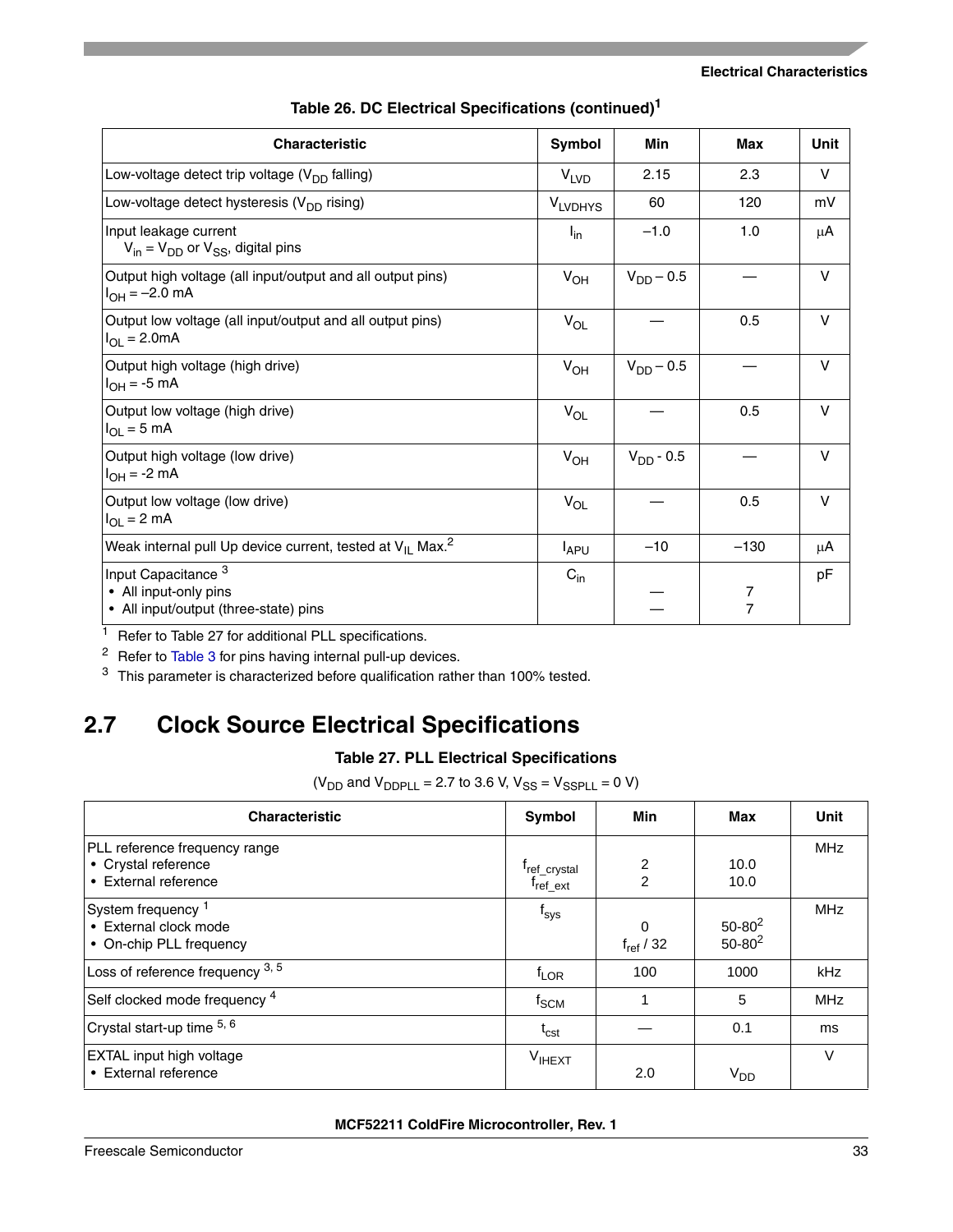### **Table 27. PLL Electrical Specifications (continued)**

| (V <sub>DD</sub> and V <sub>DDPLL</sub> = 2.7 to 3.6 V, V <sub>SS</sub> = V <sub>SSPLL</sub> = 0 V) |
|-----------------------------------------------------------------------------------------------------|
|-----------------------------------------------------------------------------------------------------|

| <b>Characteristic</b>                                                                                                                                                  | Symbol              | Min      | Max       | Unit               |
|------------------------------------------------------------------------------------------------------------------------------------------------------------------------|---------------------|----------|-----------|--------------------|
| <b>EXTAL</b> input low voltage<br>• External reference                                                                                                                 | V <sub>ILEXT</sub>  | $V_{SS}$ | 0.8       | V                  |
| PLL lock time <sup>4,7</sup>                                                                                                                                           | t <sub>ipli</sub>   |          | 500       | μS                 |
| Duty cycle of reference <sup>4</sup>                                                                                                                                   | $t_{dc}$            | 40       | 60        | % $f_{ref}$        |
| Frequency un-LOCK range                                                                                                                                                | $f_{UL}$            | $-1.5$   | 1.5       | % $f_{ref}$        |
| Frequency LOCK range                                                                                                                                                   | $f_{LCK}$           | $-0.75$  | 0.75      | % $f_{ref}$        |
| CLKOUT period jitter <sup>4, 5, 8,9</sup> , measured at f <sub>SYS</sub> Max<br>• Peak-to-peak (clock edge to clock edge)<br>• Long term (averaged over 2 ms interval) | $C_{\text{litter}}$ |          | 10<br>.01 | % f <sub>sys</sub> |
| On-chip oscillator frequency                                                                                                                                           | $I_{\rm OCO}$       | 7.84     | 8.16      | <b>MHz</b>         |

 $1$  All internal registers retain data at 0 Hz.

<span id="page-33-3"></span><sup>2</sup> Depending on packaging; see [Table 2](#page-11-0).

- <sup>3</sup> Loss of Reference Frequency is the reference frequency detected internally, which transitions the PLL into self clocked mode.
- <sup>4</sup> Self clocked mode frequency is the frequency at which the PLL operates when the reference frequency falls below  $f_{\text{I}}$ <sub>OR</sub> with default MFD/RFD settings.
- <span id="page-33-4"></span><sup>5</sup> This parameter is characterized before qualification rather than 100% tested.
- $6$  Proper PC board layout procedures must be followed to achieve specifications.
- $7$  This specification applies to the period required for the PLL to relock after changing the MFD frequency control bits in the synthesizer control register (SYNCR).
- $8$  Jitter is the average deviation from the programmed frequency measured over the specified interval at maximum f<sub>sys</sub>. Measurements are made with the device powered by filtered supplies and clocked by a stable external clock signal. Noise injected into the PLL circuitry via  $V_{DDPLL}$  and  $V_{SSPLL}$  and variation in crystal oscillator frequency increase the  $C_{iitter}$  percentage for a given interval.
- $9$  Based on slow system clock of 40 MHz measured at  $f_{sys}$  max.

# <span id="page-33-2"></span><span id="page-33-0"></span>**2.8 USB Operation**

### **Table 28. USB Operation Specifications**

| <b>Characteristic</b>                | <b>Symbol</b>            | Value | Unit |
|--------------------------------------|--------------------------|-------|------|
| Minimum core speed for USB operation | <sup>I</sup> sys_USB_min | 16    | MHz  |

# <span id="page-33-1"></span>**2.9 General Purpose I/O Timing**

GPIO can be configured for certain pins of the QSPI, DDR Control, timer, UART, Interrupt and USB interfaces. When in GPIO mode, the timing specification for these pins is given in [Table 29](#page-34-3) and [Figure 5.](#page-34-1)

The GPIO timing is met under the following load test conditions:

- 50 pF / 50  $\Omega$  for high drive
- 25 pF / 25  $\Omega$  for low drive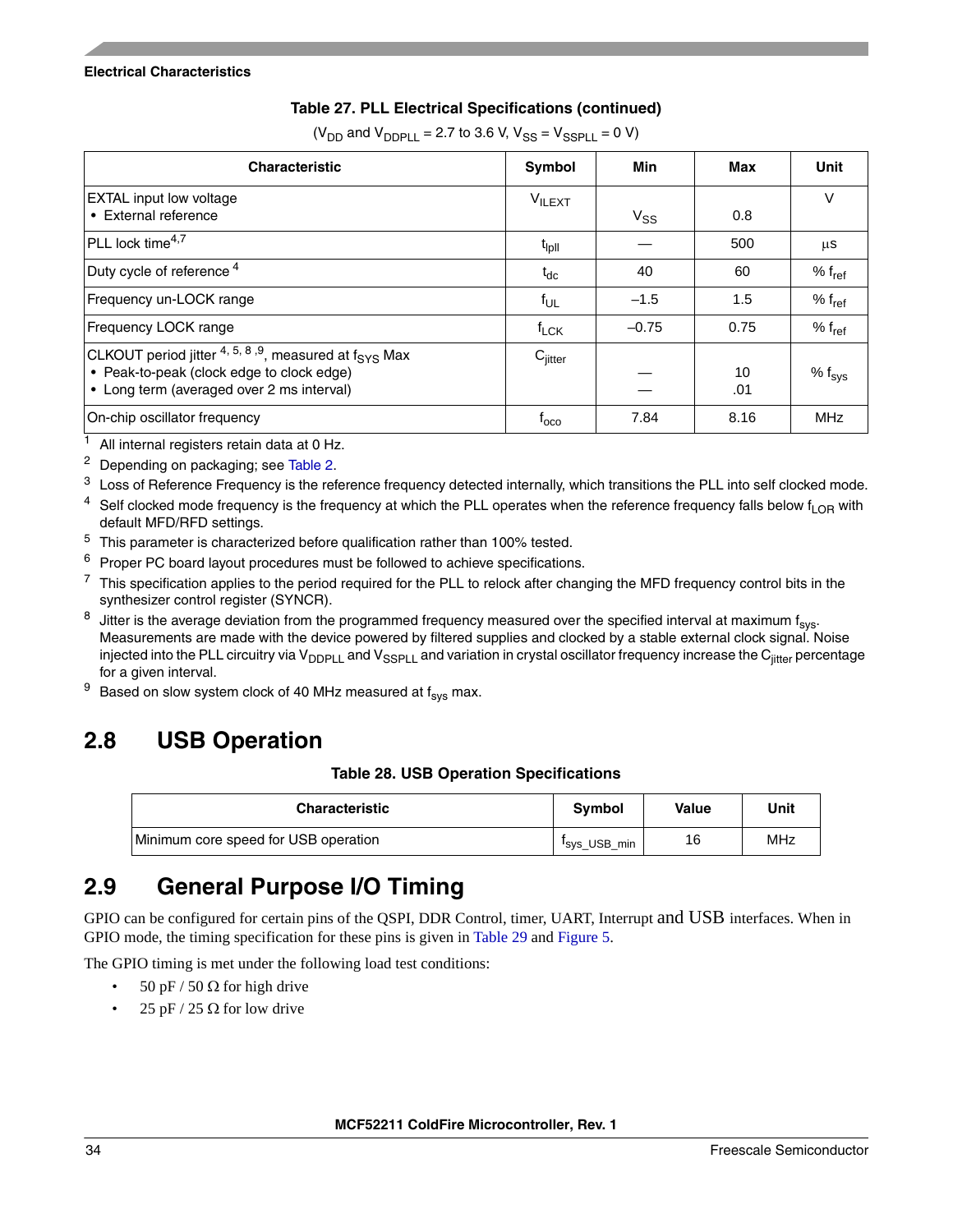<span id="page-34-3"></span>

| <b>NUM</b>     | <b>Characteristic</b>              | Symbol             | Min | Max | Unit |
|----------------|------------------------------------|--------------------|-----|-----|------|
| G <sub>1</sub> | CLKOUT High to GPIO Output Valid   | <sup>I</sup> CHPOV |     | 10  | ns   |
| G <sub>2</sub> | CLKOUT High to GPIO Output Invalid | <sup>I</sup> CHPOI | 1.5 |     | ns   |
| G <sub>3</sub> | GPIO Input Valid to CLKOUT High    | <b>IPVCH</b>       |     |     | ns   |
| G <sub>4</sub> | CLKOUT High to GPIO Input Invalid  | <sup>I</sup> CHPI  | 1.5 |     | ns   |





**Figure 5. GPIO Timing**

# <span id="page-34-4"></span><span id="page-34-1"></span><span id="page-34-0"></span>**2.10 Reset Timing**

### **Table 30. Reset and Configuration Override Timing**

 $(V_{DD} = 2.7 \text{ to } 3.6 \text{ V}, V_{SS} = 0 \text{ V}, T_A = T_L \text{ to } T_H)^1$ 

| <b>NUM</b>     | <b>Characteristic</b>              | Symbol             | Min | Max | Unit                 |
|----------------|------------------------------------|--------------------|-----|-----|----------------------|
| R <sub>1</sub> | RSTI input valid to CLKOUT High    | <sup>I</sup> RVCH  | 9   |     | ns                   |
| R <sub>2</sub> | CLKOUT High to RSTI Input invalid  | <sup>L</sup> CHRI  | 1.5 |     | ns                   |
| R <sub>3</sub> | RSTI input valid time <sup>2</sup> | <sup>I</sup> RIVT  | 5   |     | $\iota_{\text{CYC}}$ |
| R <sub>4</sub> | <b>CLKOUT High to RSTO Valid</b>   | <sup>L</sup> CHROV |     | 10  | ns                   |

 $1$  All AC timing is shown with respect to 50%  $V_{DD}$  levels unless otherwise noted.

 $2$  During low power STOP, the synchronizers for the  $\overline{\text{RSTl}}$  input are bypassed and  $\overline{\text{RSTl}}$  is asserted asynchronously to the system. Thus, RSTI must be held a minimum of 100 ns.

<span id="page-34-2"></span>

**Figure 6. RSTI and Configuration Override Timing**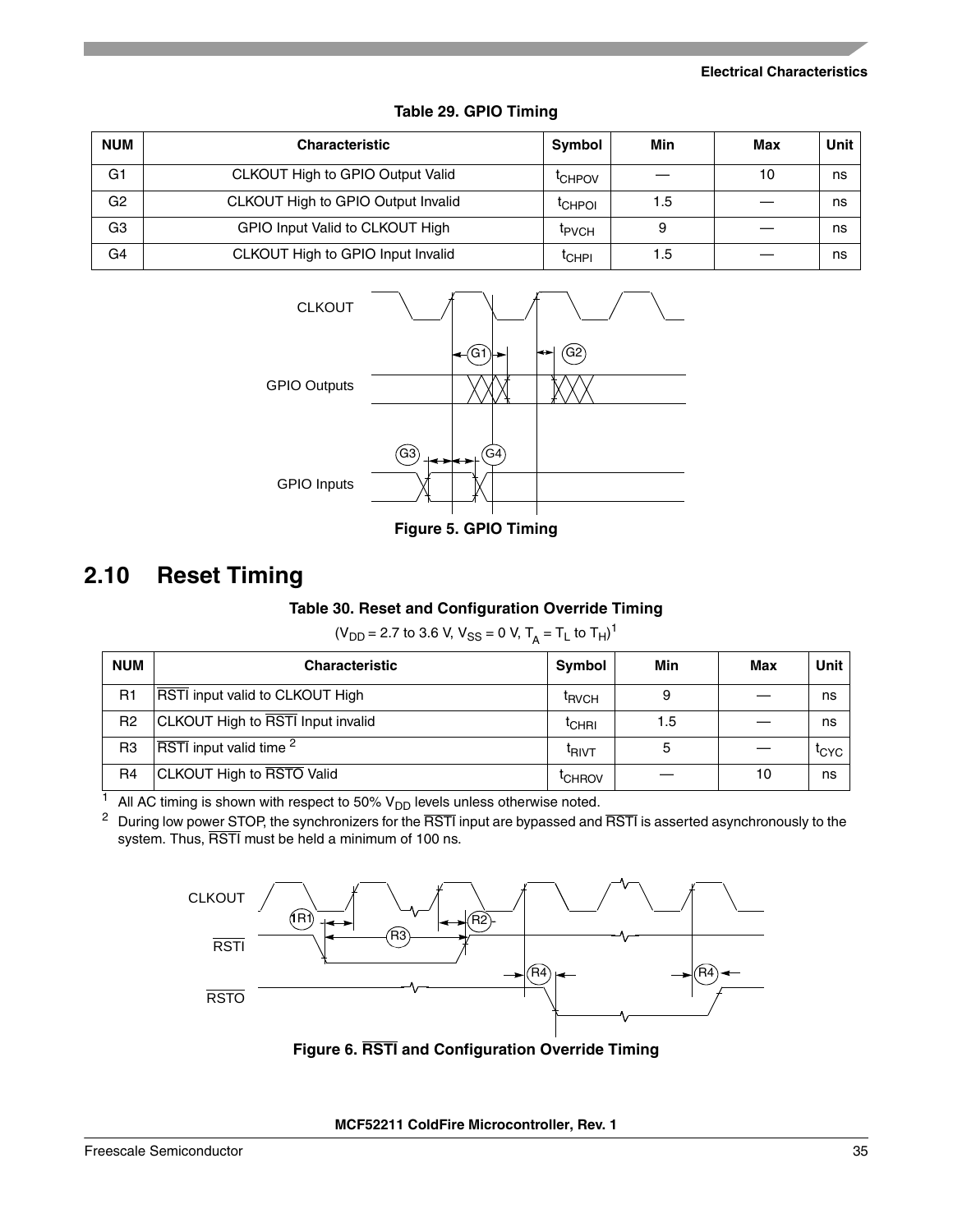# <span id="page-35-0"></span>**2.11 I2C Input/Output Timing Specifications**

<span id="page-35-1"></span>[Table 31](#page-35-1) lists specifications for the  $I<sup>2</sup>C$  input timing parameters shown in [Figure 7.](#page-36-1)

**Table 31. I2C Input Timing Specifications between I2C\_SCL and I2C\_SDA**

| <b>Num</b> | <b>Characteristic</b>                                                   | Min                       | Max | <b>Units</b> |
|------------|-------------------------------------------------------------------------|---------------------------|-----|--------------|
| 11         | Start condition hold time                                               | $2 \times t_{\text{CYC}}$ |     | ns           |
| 12         | Clock low period                                                        | $8 \times t_{\text{CYC}}$ |     | ns           |
| 13         | SCL/SDA rise time ( $V_{II}$ = 0.5 V to $V_{IH}$ = 2.4 V)               |                           | 1   | ms           |
| 4          | Data hold time                                                          | 0                         |     | ns           |
| 15         | SCL/SDA fall time ( $V_{\text{IH}}$ = 2.4 V to $V_{\text{II}}$ = 0.5 V) |                           | 1   | ms           |
| 16         | Clock high time                                                         | $4 \times t_{\text{CYC}}$ |     | ns           |
| 17         | Data setup time                                                         | 0                         |     | ns           |
| 18         | Start condition setup time (for repeated start condition only)          | $2 \times t_{CYC}$        |     | ns           |
| 19         | Stop condition setup time                                               | $2 \times t_{CYC}$        |     | ns           |

<span id="page-35-2"></span>[Table 32](#page-35-2) lists specifications for the  $I<sup>2</sup>C$  output timing parameters shown in [Figure 7.](#page-36-1)

**Table 32. I2C Output Timing Specifications between I2C\_SCL and I2C\_SDA**

| <b>Num</b>      | <b>Characteristic</b>                                                              | Min                 | Max | <b>Units</b> |
|-----------------|------------------------------------------------------------------------------------|---------------------|-----|--------------|
| 11 <sup>1</sup> | Start condition hold time                                                          | $6 \times t_{CYC}$  |     | ns           |
| 12 <sup>1</sup> | Clock low period                                                                   | $10 \times t_{CYC}$ |     | ns           |
| 13 <sup>2</sup> | I2C_SCL/I2C_SDA rise time<br>$(V_{\text{II}} = 0.5 V$ to $V_{\text{IH}} = 2.4 V$ ) |                     |     | μs           |
| I4 <sup>1</sup> | Data hold time                                                                     | $7 \times t_{CYC}$  |     | ns           |
| 15 <sup>3</sup> | I2C_SCL/I2C_SDA fall time<br>$(V_{\text{IH}} = 2.4 V$ to $V_{\text{II}} = 0.5 V$ ) |                     | 3   | ns           |
| 16 <sup>1</sup> | Clock high time                                                                    | $10 \times t_{CYC}$ |     | ns           |
| 17 <sup>1</sup> | Data setup time                                                                    | $2 \times t_{CYC}$  |     | ns           |
| 18 <sup>1</sup> | Start condition setup time (for repeated start<br>condition only)                  | $20 \times t_{CYC}$ |     | ns           |
| 19 <sup>1</sup> | Stop condition setup time                                                          | $10 \times t_{CYC}$ |     | ns           |

<span id="page-35-3"></span> $<sup>1</sup>$  Output numbers depend on the value programmed into the IFDR; an IFDR programmed with the</sup> maximum frequency (IFDR =  $0x20$ ) results in minimum output timings as shown in [Table 32.](#page-35-2) The  $I<sup>2</sup>C$ interface is designed to scale the actual data transition time to move it to the middle of the SCL low period. The actual position is affected by the prescale and division values programmed into the IFDR; however, the numbers given in [Table 32](#page-35-2) are minimum values.

<sup>2</sup> Because SCL and SDA are open-collector-type outputs, which the processor can only actively drive low, the time SCL or SDA take to reach a high level depends on external signal capacitance and pull-up resistor values.

<sup>3</sup> Specified at a nominal 50-pF load.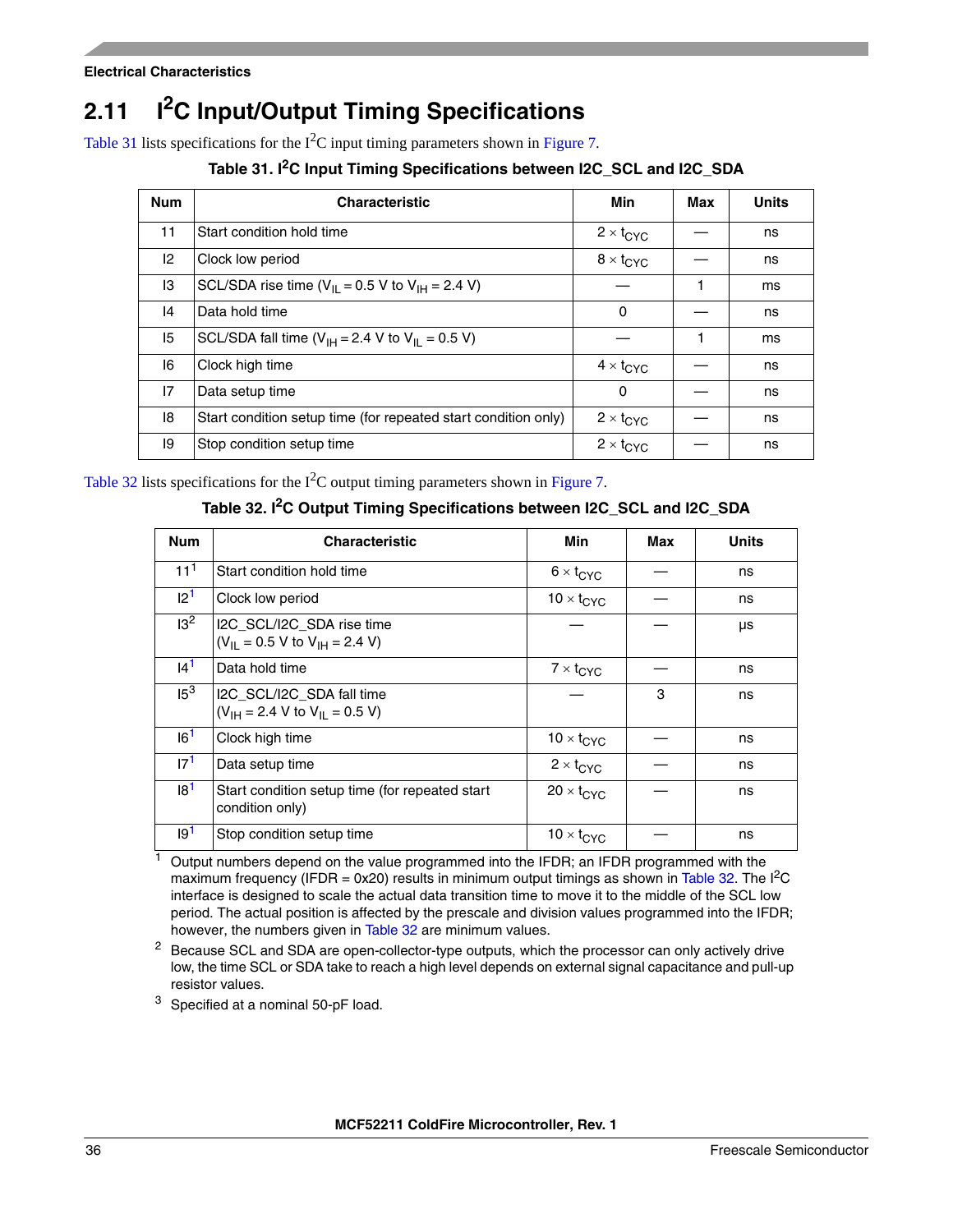[Figure 7](#page-36-1) shows timing for the values in [Table 31](#page-35-1) and [Table 32.](#page-35-2)



**Figure 7. I2C Input/Output Timings**

# <span id="page-36-1"></span><span id="page-36-0"></span>**2.12 Analog-to-Digital Converter (ADC) Parameters**

<span id="page-36-2"></span>[Table 33](#page-36-2) lists specifications for the analog-to-digital converter.

|  |  |  | Table 33. ADC Parameters <sup>1</sup> |  |
|--|--|--|---------------------------------------|--|
|--|--|--|---------------------------------------|--|

| <b>Name</b>            | <b>Characteristic</b>                                      | Min                      | <b>Typical</b>    | <b>Max</b>             | <b>Unit</b>                   |
|------------------------|------------------------------------------------------------|--------------------------|-------------------|------------------------|-------------------------------|
| VREFL                  | Low reference voltage                                      | $V_{SS}$                 |                   | $V_{REFH}$             | $\vee$                        |
| VREFH                  | High reference voltage                                     | <b>V<sub>REFL</sub></b>  |                   | <b>V<sub>DDA</sub></b> | V                             |
| <b>V<sub>DDA</sub></b> | ADC analog supply voltage                                  | 3.0                      | 3.3               | 3.6                    | $\vee$                        |
| <b>VADIN</b>           | Input voltages                                             | VREFL                    |                   | $V_{REFH}$             | $\vee$                        |
| <b>RES</b>             | Resolution                                                 | 12                       |                   | 12                     | <b>Bits</b>                   |
| <b>INL</b>             | Integral non-linearity (full input signal range) $2$       | $\overline{\phantom{0}}$ | ±2.5              | $\pm 3$                | LSB <sup>3</sup>              |
| <b>INL</b>             | Integral non-linearity (10% to 90% input signal range) $4$ |                          | ±2.5              | $\pm 3$                | <b>LSB</b>                    |
| <b>DNL</b>             | Differential non-linearity                                 | $\overline{\phantom{0}}$ | $-1 <$ DNL $< +1$ | $< +1$                 | <b>LSB</b>                    |
|                        | Monotonicity                                               | <b>GUARANTEED</b>        |                   |                        |                               |
| $f_{ADIC}$             | ADC internal clock                                         | 0.1                      |                   | 5.0                    | <b>MHz</b>                    |
| $R_{AD}$               | Conversion range                                           | $V_{REFL}$               |                   | $V_{REFH}$             | $\vee$                        |
| t <sub>ADPU</sub>      | ADC power-up time <sup>5</sup>                             |                          | 6                 | 13                     | $t_{AIC}$ cycles <sup>6</sup> |
| t <sub>REC</sub>       | Recovery from auto standby                                 |                          | 0                 | $\mathbf{1}$           | $t_{AIC}$ cycles              |
| $t_{ADC}$              | Conversion time                                            | —                        | 6                 |                        | $t_{AIC}$ cycles              |
| $t_{\text{ADS}}$       | Sample time                                                |                          | 1                 |                        | $t_{AIC}$ cycles              |
| $C_{ADI}$              | Input capacitance                                          | $\overline{\phantom{0}}$ | See Figure 8      |                        | pF                            |
| $X_{IN}$               | Input impedance                                            |                          | See Figure 8      |                        | W                             |
| l <sub>ADI</sub>       | Input injection current <sup>7</sup> , per pin             |                          |                   | 3                      | mA                            |
| <b>I</b> VREFH         | V <sub>RFFH</sub> current                                  |                          | $\mathbf 0$       |                        | m                             |
| VOFFSET                | Offset voltage internal reference                          |                          | $\pm 8$           | ±15                    | mV                            |
| $E_{\text{GAIN}}$      | Gain error (transfer path)                                 | .99                      | 1                 | 1.01                   |                               |
| VOFFSET                | Offset voltage external reference                          | $\overline{\phantom{0}}$ | $\pm 3$           | <b>TBD</b>             | mV                            |
| <b>SNR</b>             | Signal-to-noise ratio                                      |                          | 62 to 66          |                        | dB                            |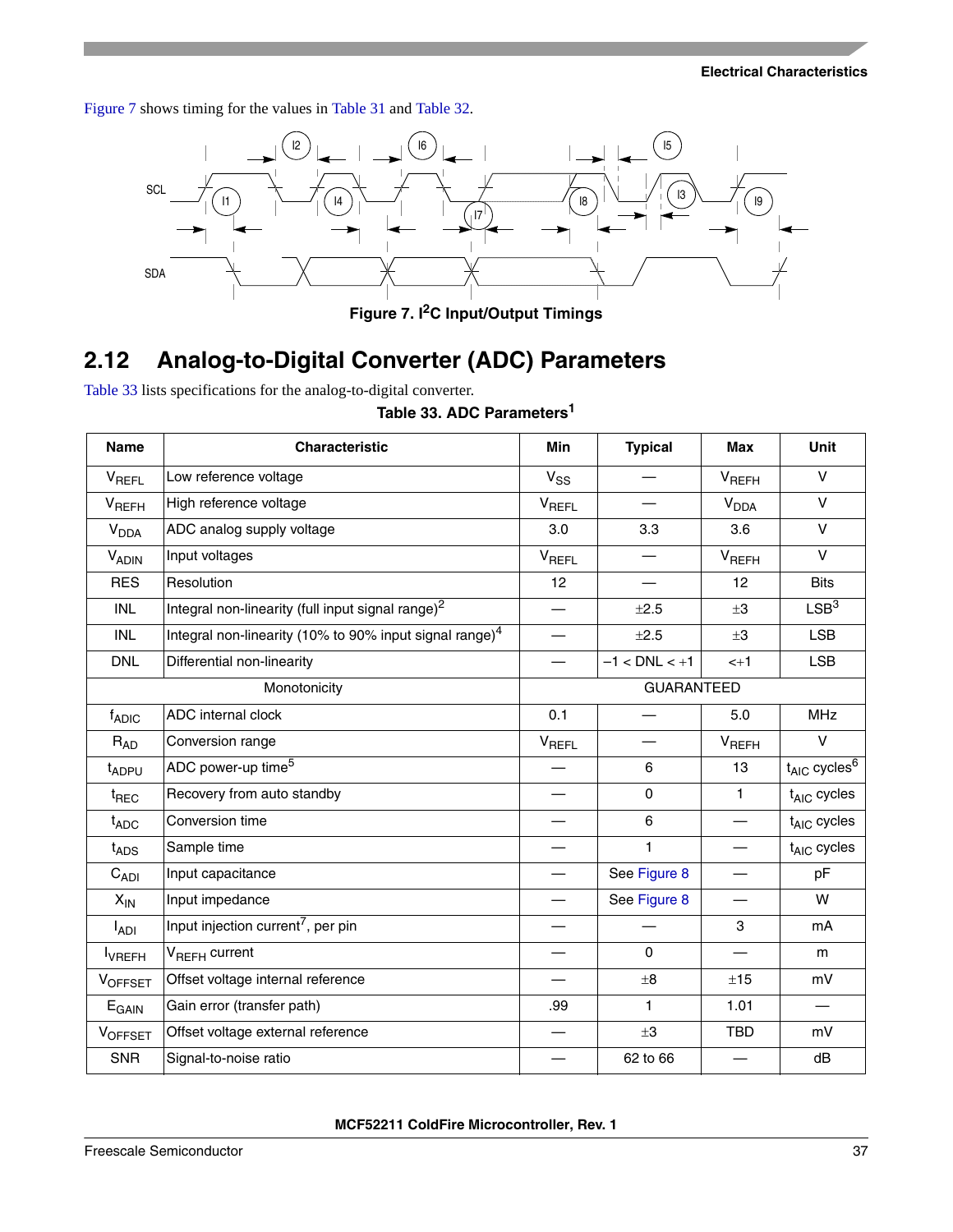| <b>Name</b>  | <b>Characteristic</b>           | Min | <b>Typical</b> | Max | Unit        |
|--------------|---------------------------------|-----|----------------|-----|-------------|
| THD          | Total harmonic distortion       |     | $-75$          |     | dB          |
| <b>SFDR</b>  | Spurious free dynamic range     |     | 67 to 70.3     |     | dB          |
| <b>SINAD</b> | Signal-to-noise plus distortion |     | 61 to 63.9     |     | dB          |
| <b>ENOB</b>  | Effective number of bits        | 9.1 | 10.6           |     | <b>Bits</b> |

**Table 33. ADC Parameters1 (continued)**

 $\frac{1}{1}$  All measurements are preliminary pending full characterization, and made at V<sub>DD</sub> = 3.3V, V<sub>REFH</sub> = 3.3V, and V<sub>REFL</sub> = ground

<sup>2</sup> INL measured from  $V_{IN} = V_{REFL}$  to  $V_{IN} = V_{REFH}$ 

 $3$  LSB = Least Significant Bit

<sup>4</sup> INL measured from  $V_{IN} = 0.1V_{REFH}$  to  $V_{IN} = 0.9V_{REFH}$ 

 $5$  Includes power-up of ADC and  $V_{\text{RFF}}$ 

<sup>6</sup> ADC clock cycles

 $7$  Current that can be injected or sourced from an unselected ADC signal input without impacting the performance of the ADC

# <span id="page-37-0"></span>**2.13 Equivalent Circuit for ADC Inputs**

Figure 10-17 shows the ADC input circuit during sample and hold. S1 and S2 are always open/closed at the same time that S3 is closed/open. When S1/S2 are closed & S3 is open, one input of the sample and hold circuit moves to  $(V_{REFH}-V_{REFH})/2$ , while the other charges to the analog input voltage. When the switches are flipped, the charge on C1 and C2 are averaged via S3, with the result that a single-ended analog input is switched to a differential voltage centered about  $(V_{REFH}-V_{REFL})/2$ . The switches switch on every cycle of the ADC clock (open one-half ADC clock, closed one-half ADC clock). There are additional capacitances associated with the analog input pad, routing, etc., but these do not filter into the S/H output voltage, as S1 provides isolation during the charge-sharing phase. One aspect of this circuit is that there is an on-going input current, which is a function of the analog input voltage,  $V_{REF}$  and the ADC clock frequency.



- 1. Parasitic capacitance due to package, pin-to-pin and pin-to-package base coupling; 1.8pF
- 2. Parasitic capacitance due to the chip bond pad, ESD protection devices and signal routing; 2.04pF
- 3. Equivalent resistance for the channel select mux;  $100 \Omega$ s
- 4. Sampling capacitor at the sample and hold circuit. Capacitor C1 is normally disconnected from the input and is only connected to it at sampling time; 1.4pF
- <span id="page-37-1"></span>5. Equivalent input impedance, when the input is selected = 1

(ADC Clock Rate)  $\times$  (1.4 $\times$ 10<sup>-12</sup>)

### **Figure 8. Equivalent Circuit for A/D Loading**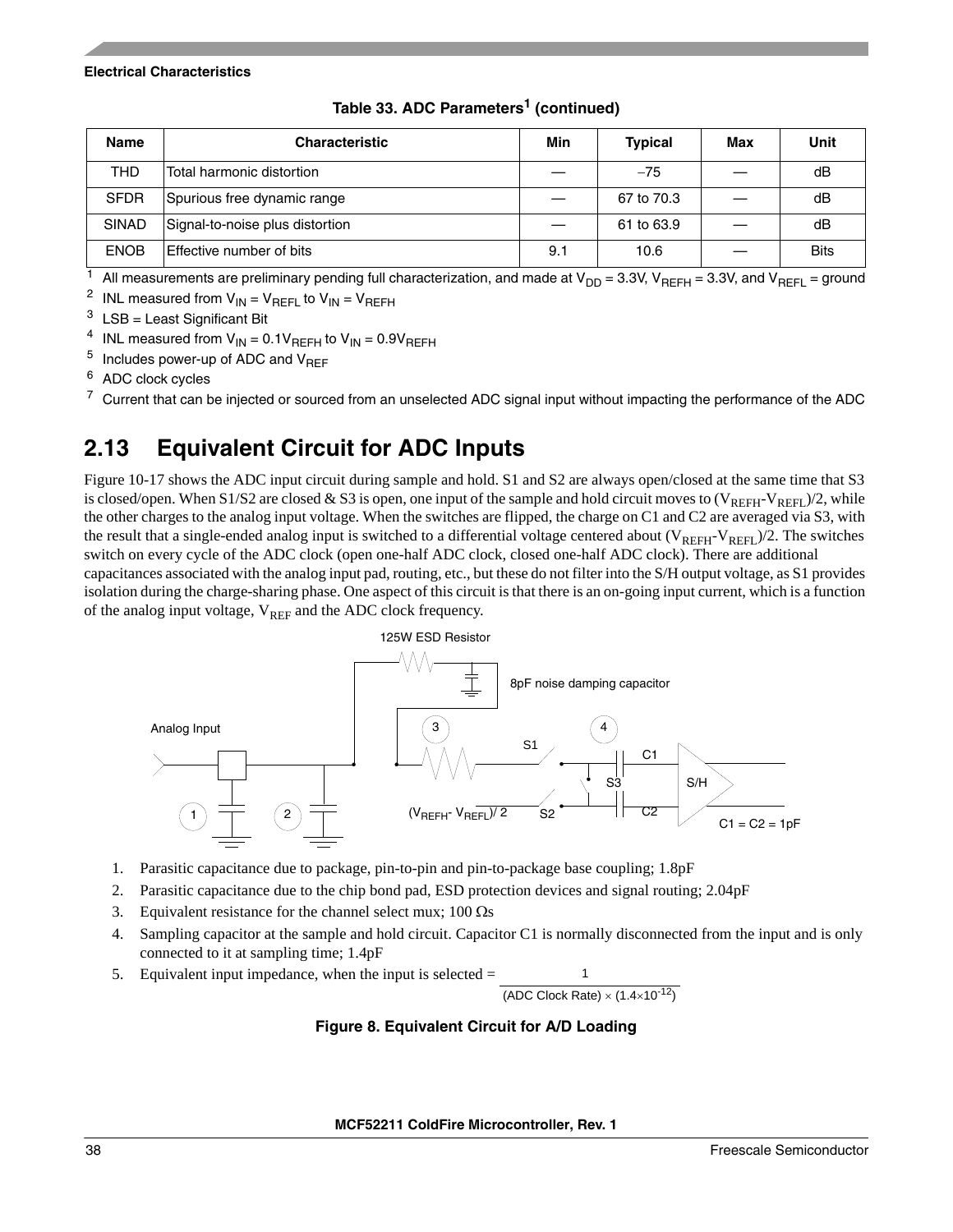# <span id="page-38-0"></span>**2.14 DMA Timers Timing Specifications**

<span id="page-38-3"></span>[Table 34](#page-38-3) lists timer module AC timings.

**Table 34. Timer Module AC Timing Specifications**

| Name           | Characteristic <sup>1</sup>               | Min                              | Max | Unit |
|----------------|-------------------------------------------|----------------------------------|-----|------|
| Τ1             | DTINO / DTIN1 / DTIN2 / DTIN3 cycle time  | $3 \times t_{\text{CYC}}$        |     | ns   |
| T <sub>2</sub> | DTINO / DTIN1 / DTIN2 / DTIN3 pulse width | $1 \times \text{t}_{\text{CVC}}$ |     | ns   |

<sup>1</sup> All timing references to CLKOUT are given to its rising edge.

# <span id="page-38-1"></span>**2.15 QSPI Electrical Specifications**

<span id="page-38-4"></span>[Table 35](#page-38-4) lists QSPI timings.

### **Table 35. QSPI Modules AC Timing Specifications**

| <b>Name</b>     | <b>Characteristic</b>                            | Min | Max | Unit             |
|-----------------|--------------------------------------------------|-----|-----|------------------|
| QS1             | QSPI_CS[3:0] to QSPI_CLK                         |     | 510 | t <sub>CYC</sub> |
| QS <sub>2</sub> | QSPI_CLK high to QSPI_DOUT valid                 |     | 10  | ns               |
| QS3             | QSPI_CLK high to QSPI_DOUT invalid (Output hold) | 2   |     | ns               |
| QS4             | QSPI_DIN to QSPI_CLK (Input setup)               | 9   |     | ns               |
| QS5             | QSPI DIN to QSPI CLK (Input hold)                | 9   |     | ns               |

The values in [Table 35](#page-38-4) correspond to [Figure 9](#page-38-2).

<span id="page-38-2"></span>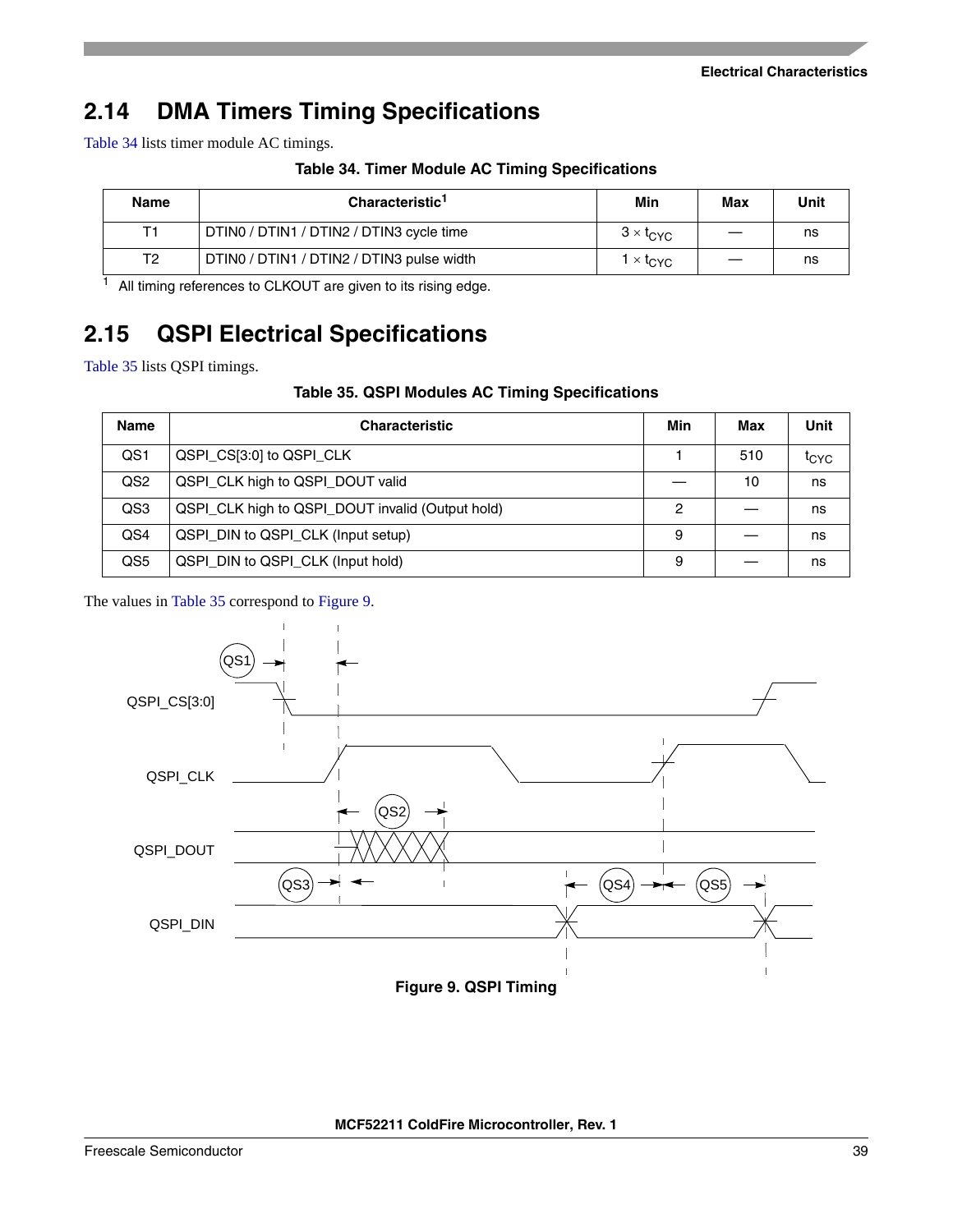# <span id="page-39-0"></span>**2.16 JTAG and Boundary Scan Timing**

**Table 36. JTAG and Boundary Scan Timing**

<span id="page-39-2"></span>

| <b>Num</b> | Characteristics <sup>1</sup>                       | Symbol              | Min                | Max | <b>Unit</b>     |
|------------|----------------------------------------------------|---------------------|--------------------|-----|-----------------|
| J1         | TCLK frequency of operation                        | $f_{\rm JCYC}$      | DC.                | 1/4 | $f_{\rm sys/2}$ |
| J2         | <b>TCLK</b> cycle period                           | t <sub>JCYC</sub>   | $4 \times t_{CYC}$ |     | ns              |
| JЗ         | <b>TCLK clock pulse width</b>                      | $t_{JCW}$           | 26                 |     | ns              |
| J4         | TCLK rise and fall times                           | $t_{\sf JCRF}$      | 0                  | 3   | ns              |
| J5         | Boundary scan input data setup time to TCLK rise   | <sup>t</sup> BSDST  | 4                  |     | ns              |
| J6         | Boundary scan input data hold time after TCLK rise | <sup>t</sup> BSDHT  | 26                 |     | ns              |
| J7         | TCLK low to boundary scan output data valid        | <sup>t</sup> BSDV   | $\Omega$           | 33  | ns              |
| J8         | TCLK low to boundary scan output high Z            | t <sub>BSDZ</sub>   | $\Omega$           | 33  | ns              |
| J9         | TMS, TDI input data setup time to TCLK rise        | <sup>t</sup> TAPBST | 4                  |     | ns              |
| J10        | TMS, TDI Input data hold time after TCLK rise      | <sup>t</sup> TAPBHT | 10                 |     | ns              |
| J11        | TCLK low to TDO data valid                         | <sup>t</sup> TDODV  | 0                  | 26  | ns              |
| J12        | TCLK low to TDO high Z                             | <sup>t</sup> TDODZ  | $\Omega$           | 8   | ns              |
| J13        | <b>TRST</b> assert time                            | <sup>t</sup> TRSTAT | 100                |     | ns              |
| J14        | TRST setup time (negation) to TCLK high            | <sup>t</sup> TRSTST | 10                 |     | ns              |

 $1$  JTAG\_EN is expected to be a static signal. Hence, it is not associated with any timing.

<span id="page-39-1"></span>

**Figure 10. Test Clock Input Timing**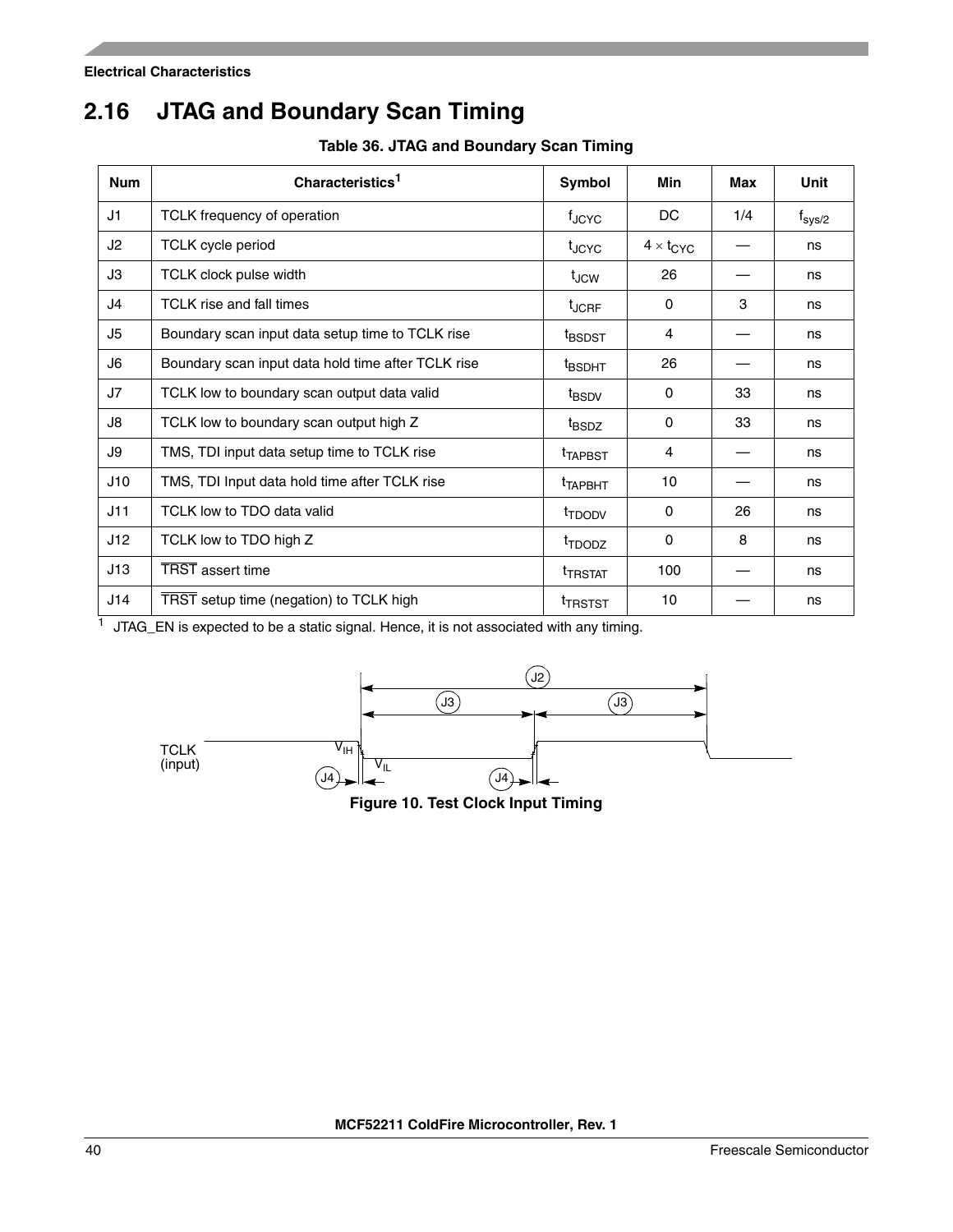<span id="page-40-2"></span><span id="page-40-1"></span><span id="page-40-0"></span>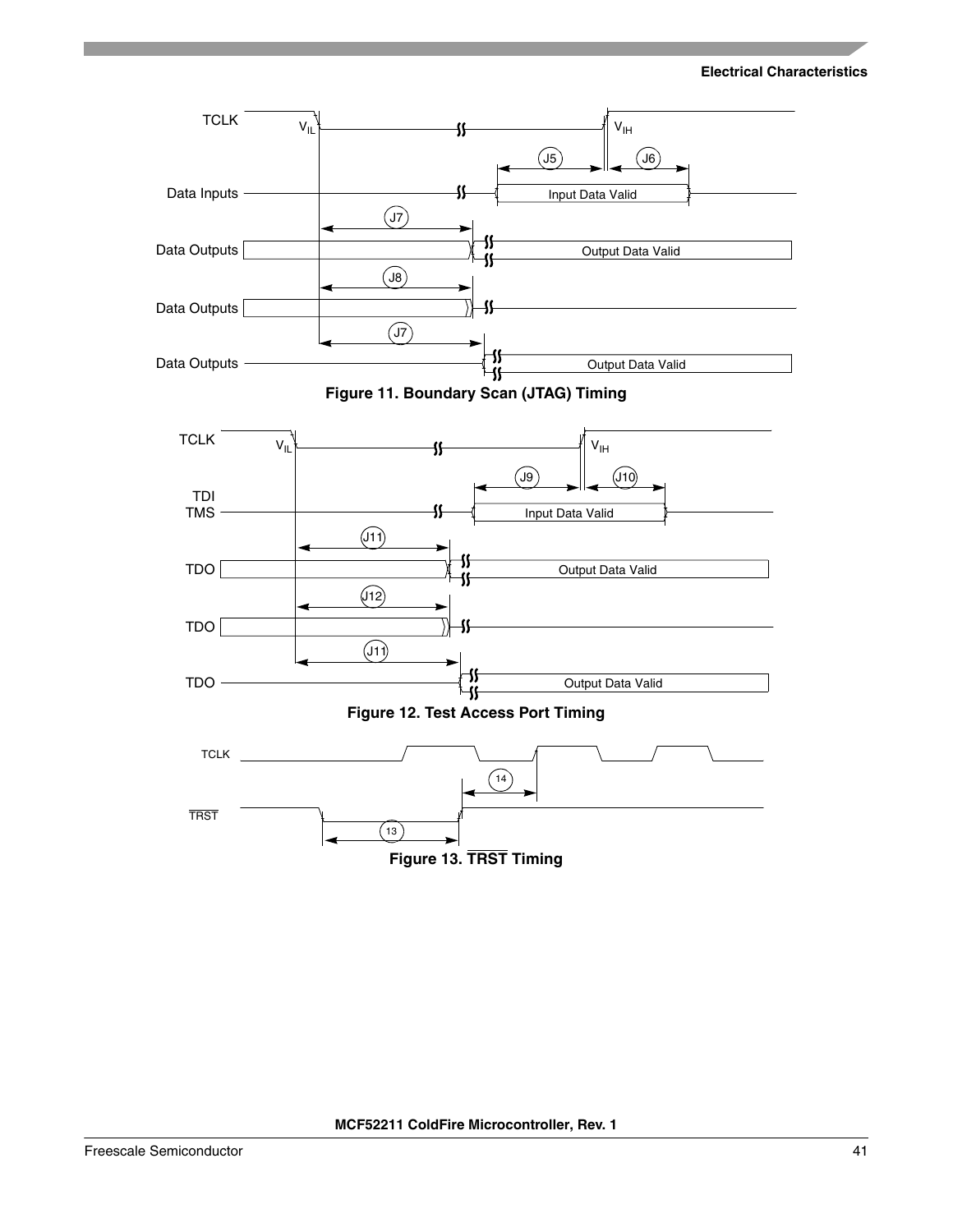# <span id="page-41-0"></span>**2.17 Debug AC Timing Specifications**

<span id="page-41-2"></span>[Table 37](#page-41-2) lists specifications for the debug AC timing parameters shown in [Figure 15.](#page-42-0)

| <b>Num</b>      | <b>Characteristic</b>                     | 66/80 MHz                 |      | <b>Units</b> |  |
|-----------------|-------------------------------------------|---------------------------|------|--------------|--|
|                 |                                           | Min                       | Max  |              |  |
| D1              | PST, DDATA to CLKOUT setup                | $\overline{4}$            |      | ns           |  |
| D <sub>2</sub>  | CLKOUT to PST, DDATA hold                 | 1.5                       |      | ns           |  |
| D <sub>3</sub>  | DSI-to-DSCLK setup                        | $1 \times t_{\text{CYC}}$ |      | ns           |  |
| D4 <sup>1</sup> | DSCLK-to-DSO hold                         | $4 \times t_{CYC}$        |      | ns           |  |
| D <sub>5</sub>  | <b>DSCLK</b> cycle time                   | $5 \times t_{CYC}$        |      | ns           |  |
| D <sub>6</sub>  | BKPT input data setup time to CLKOUT rise | 4                         |      | ns           |  |
| D <sub>7</sub>  | BKPT input data hold time to CLKOUT rise  | 1.5                       |      | ns           |  |
| D <sub>8</sub>  | CLKOUT high to BKPT high Z                | 0.0                       | 10.0 | ns           |  |

### **Table 37. Debug AC Timing Specification**

<sup>1</sup> DSCLK and DSI are synchronized internally. D4 is measured from the synchronized DSCLK input relative to the rising edge of CLKOUT.

[Figure 14](#page-41-1) shows real-time trace timing for the values in [Table 37](#page-41-2).



<span id="page-41-1"></span>**Figure 14. Real-Time Trace AC Timing**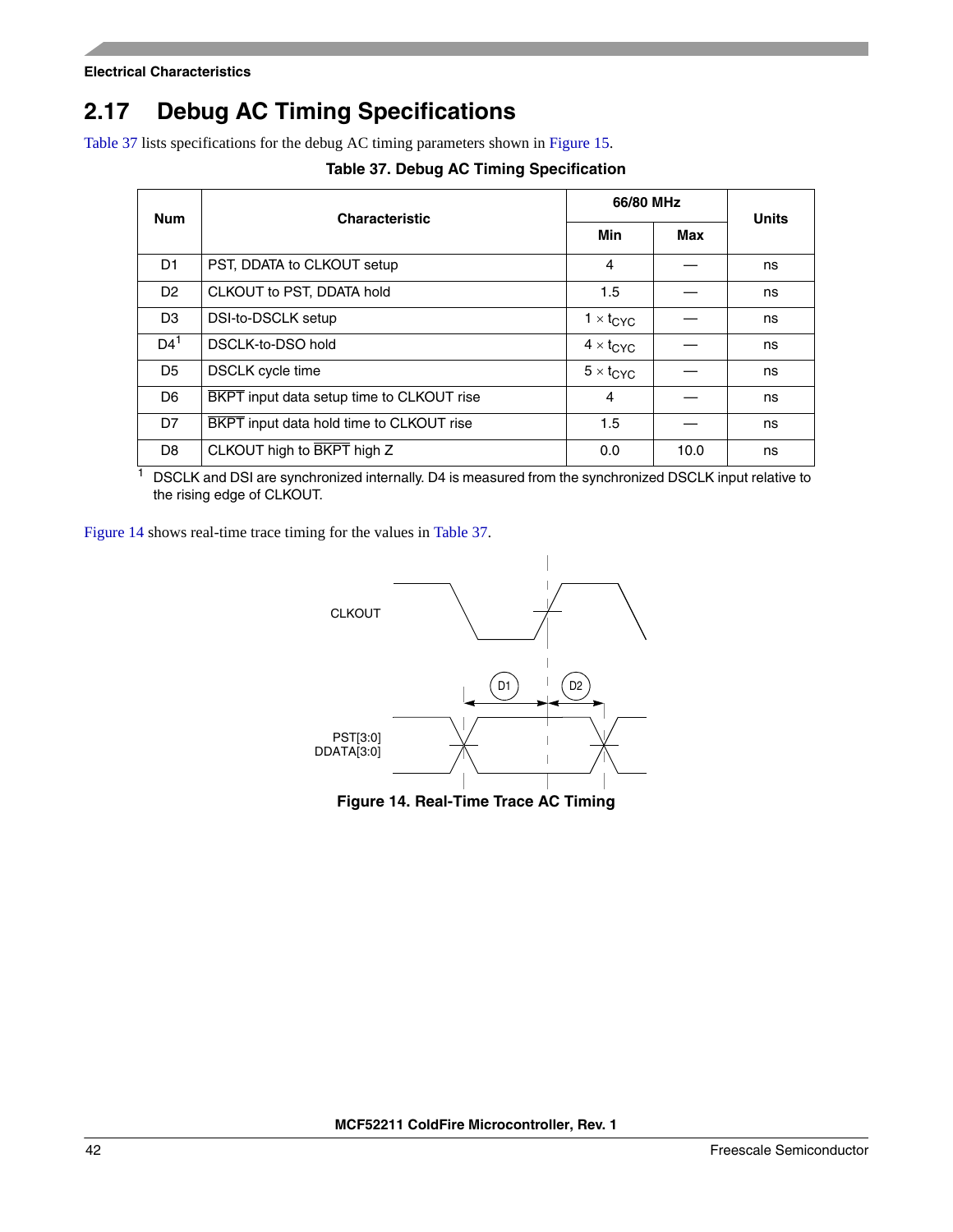[Figure 15](#page-42-0) shows BDM serial port AC timing for the values in [Table 37](#page-41-2).



<span id="page-42-0"></span>**Figure 15. BDM Serial Port AC Timing**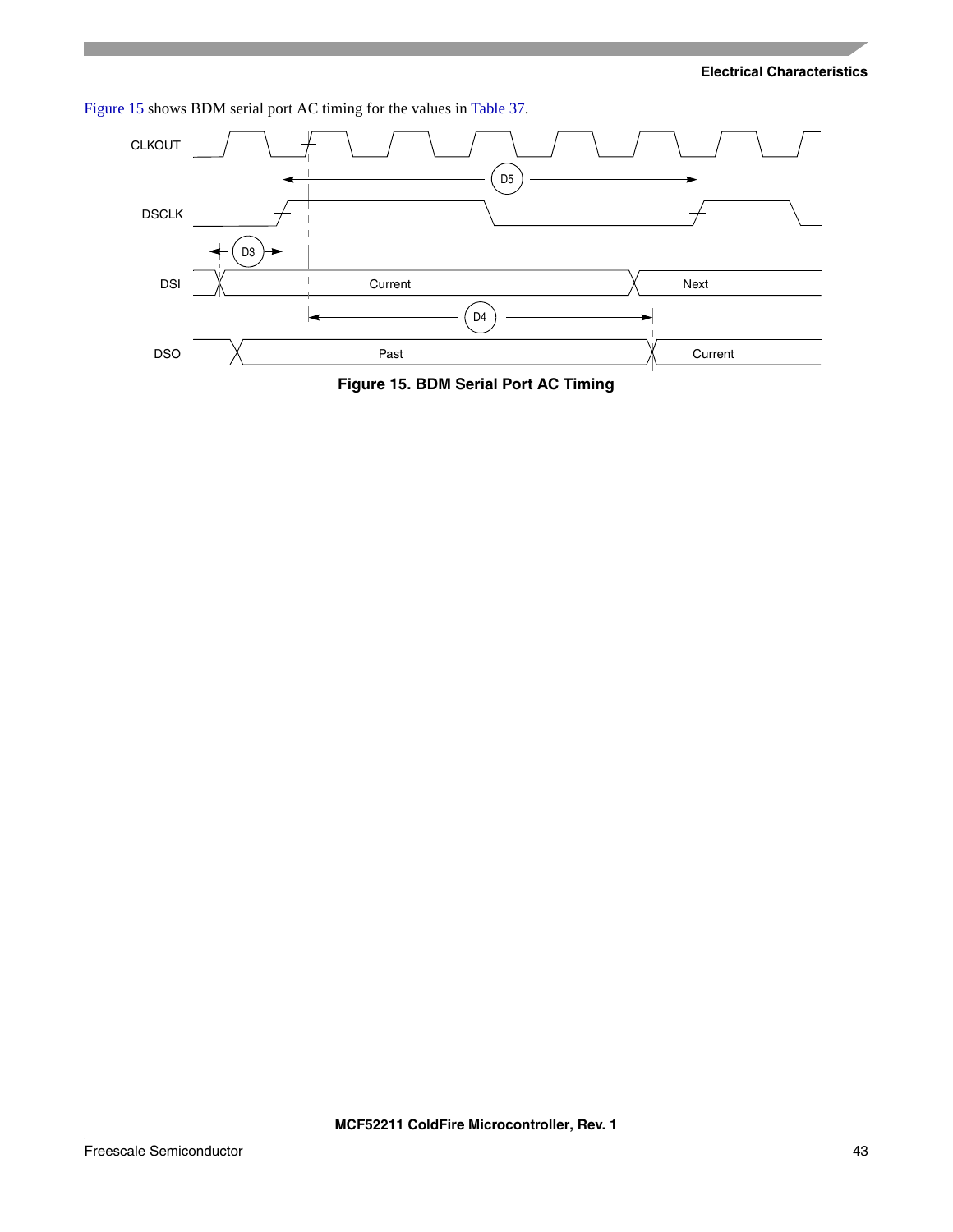# <span id="page-43-0"></span>**3 Mechanical Outline Drawings**

This section describes the physical properties of the MCF52211 and its derivatives.

# <span id="page-43-1"></span>**3.1 64-pin LQFP Package**



| © FREESCALE SEMICONDUCTOR, INC.<br>ALL RIGHTS RESERVED. |                                     | MECHANICAL OUTLINE<br>PRINT VERSION NOT TO SCALE |                            |  |
|---------------------------------------------------------|-------------------------------------|--------------------------------------------------|----------------------------|--|
| TITLE:<br>64LD LQFP.                                    |                                     | DOCUMENT NO: 98ASS23234W<br>RFV: D               |                            |  |
| 10 X 10 X 1.4 PKG,                                      | CASE NUMBER: 840F-02<br>06 APR 2005 |                                                  |                            |  |
| 0.5 PITCH. CASE OUTLINE                                 |                                     |                                                  | STANDARD: JEDEC MS-026 BCD |  |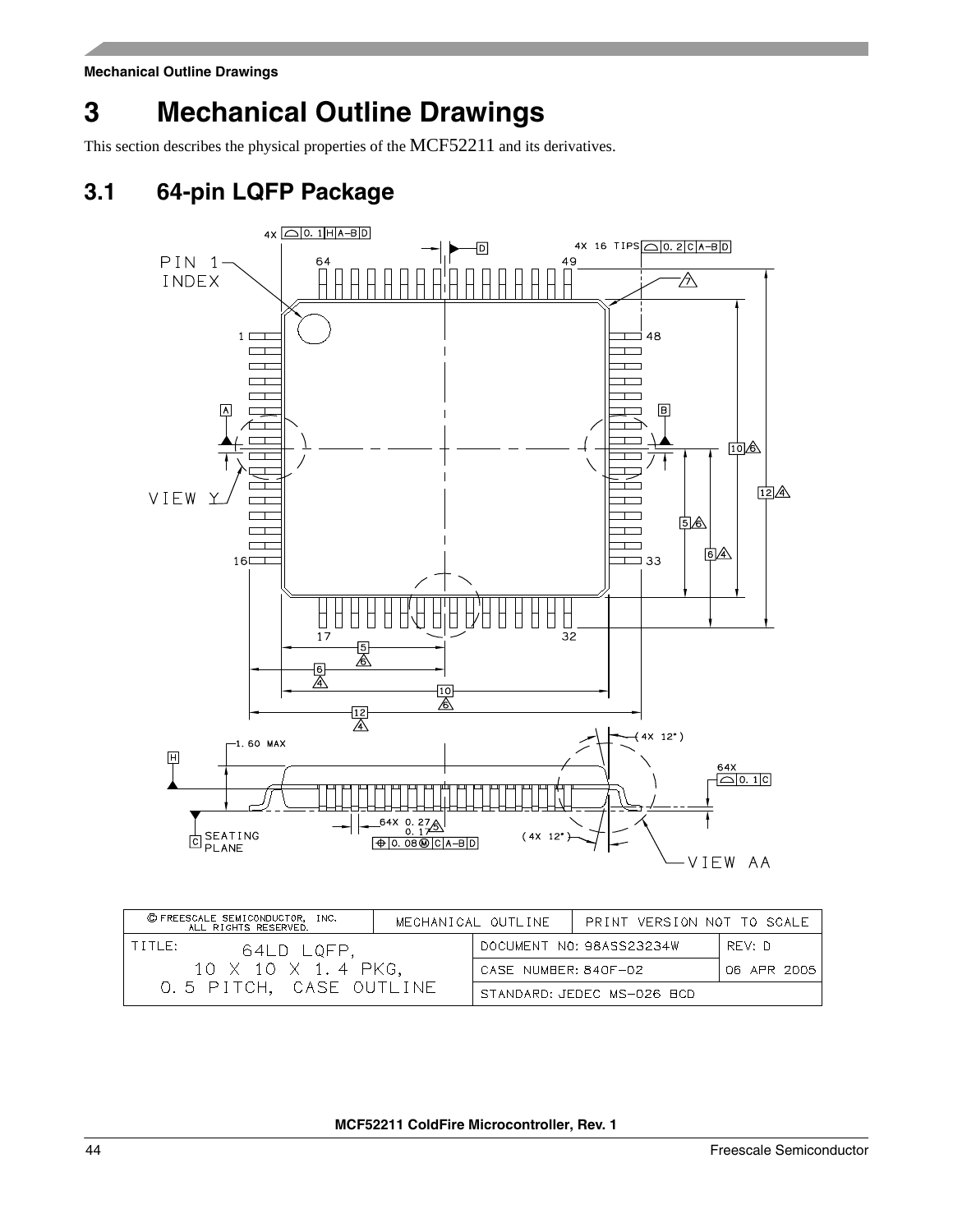

VIEW AA

| © FREESCALE SEMICONDUCTOR, INC.<br>ALL RIGHTS RESERVED. |                                     | MECHANICAL OUTLINE       | PRINT VERSION NOT TO SCALE |  |
|---------------------------------------------------------|-------------------------------------|--------------------------|----------------------------|--|
| TITLE:<br>64LD LQFP.                                    |                                     | DOCUMENT NO: 98ASS23234W | RFV: D                     |  |
| 10 X 10 X 1.4 PKG,                                      | CASE NUMBER: 840F-02<br>06 APR 2005 |                          |                            |  |
| 0.5 PITCH, CASE OUTLINE                                 |                                     |                          | STANDARD: JEDEC MS-026 BCD |  |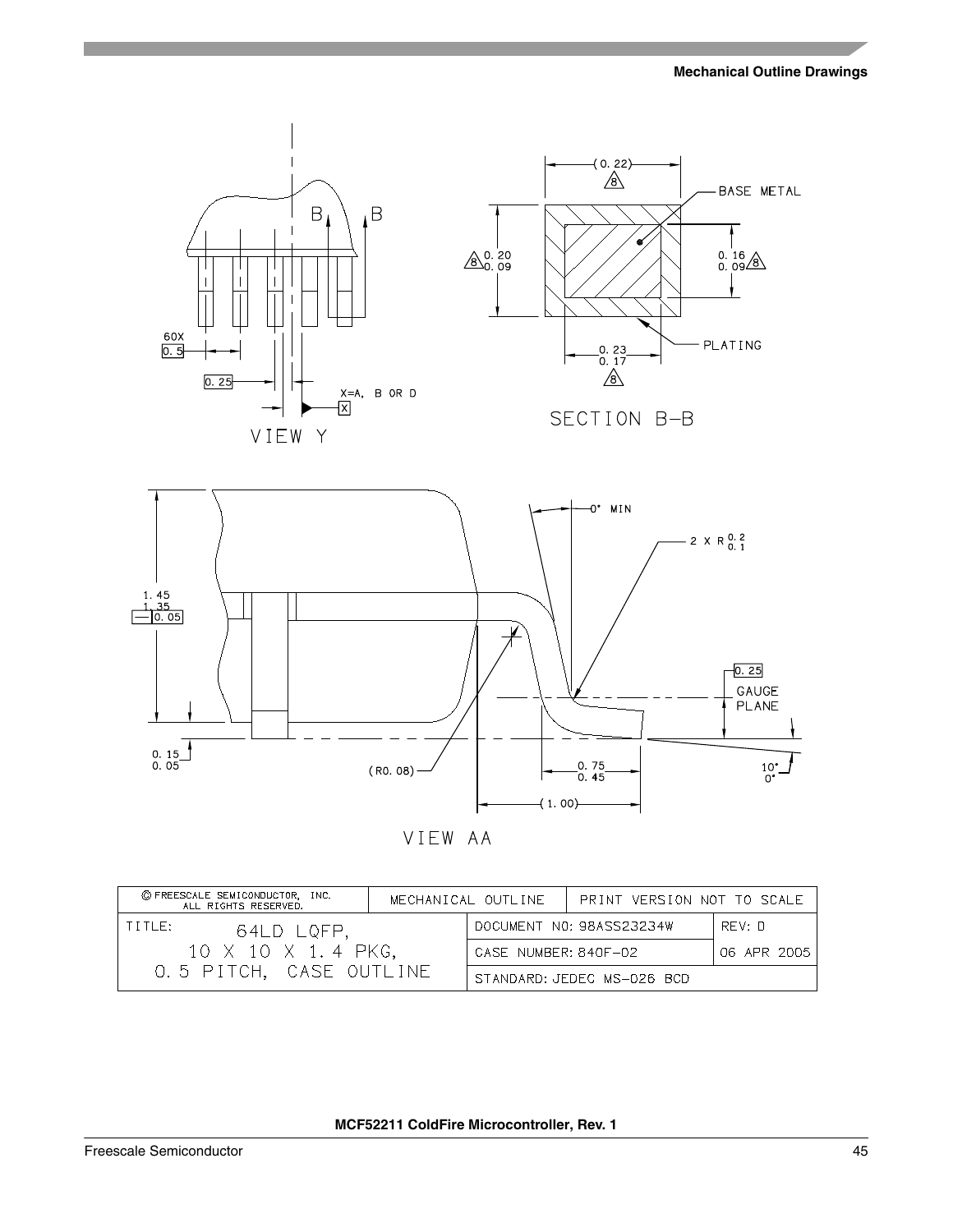NOTES:

- 1. DIMENSIONS ARE IN MILLIMETERS.
- 2. DIMENSIONING AND TOLERANCING PER ASME Y14.5M-1994.
- 3. DATUMS A, B AND D TO BE DETERMINED AT DATUM PLANE H.
- $\overline{A}$ . DIMENSIONS TO BE DETERMINED AT SEATING PLANE C.
- $\overline{\mathcal{B}}$  this dimension does not include dambar protrusion. Allowable dambar PROTRUSION DOES NOT INCLODE DAMBAR PROTROSION. ALLOWABLE DAMBAR<br>PROTRUSION SHALL NOT CAUSE THE LEAD WIDTH TO EXCEED THE UPPER LIMIT<br>BY MORE THAN 0.08 mm AT MAXIMUM MATERIAL CONDITION. DAMBAR CANNOT BE<br>LOCATED ON THE LOWER
- $\overbrace{\mathbb{A}}$  this dimension does not include mold protrusion. Allowable<br>Protrusion is 0.25 mm PER SIDE. This dimension is Maximum plastic body<br>SIZE dimension including mold mismatch.
- $\not\!\!\!\!\nearrow$  EXACT SHAPE OF EACH CORNER IS OPTIONAL.
- $/8$ . THESE DIMENSIONS APPLY TO THE FLAT SECTION OF THE LEAD BETWEEN 0.1 mm AND 0.25 mm FROM THE LEAD TIP.

| © FREESCALE SEMICONDUCTOR, INC.<br>ALL RIGHTS RESERVED. | MECHANICAL OUTLINE                  |                                    | PRINT VERSION NOT TO SCALE |  |
|---------------------------------------------------------|-------------------------------------|------------------------------------|----------------------------|--|
| TITLE:<br>64LD LQFP.                                    |                                     | DOCUMENT NO: 98ASS23234W<br>RFV: D |                            |  |
| 10 X 10 X 1.4 PKG,                                      | CASE NUMBER: 840F-02<br>06 APR 2005 |                                    |                            |  |
| 0.5 PITCH. CASE OUTLINE                                 |                                     |                                    | STANDARD: JEDEC MS-026 BCD |  |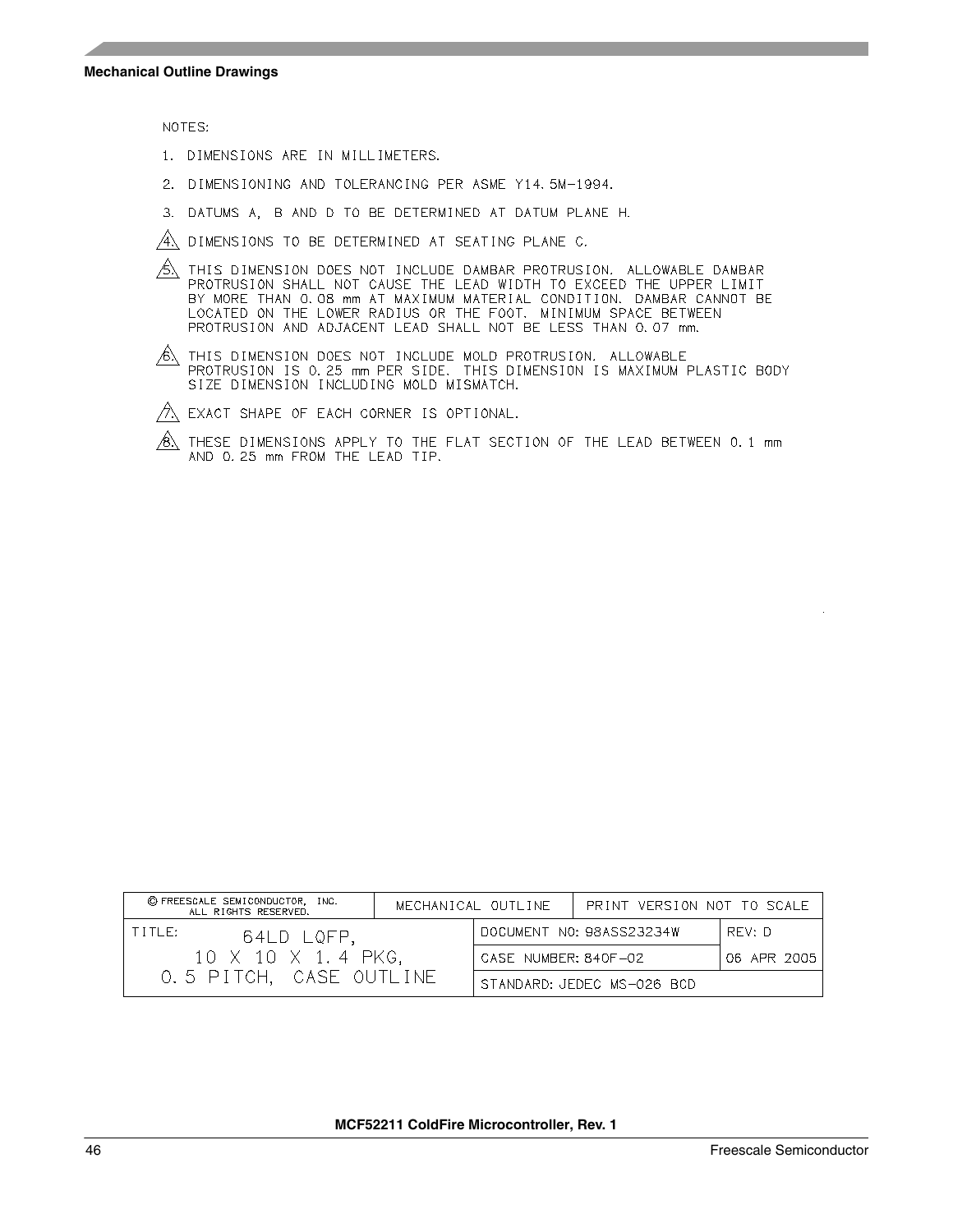# <span id="page-46-0"></span>**3.2 64 QFN Package**

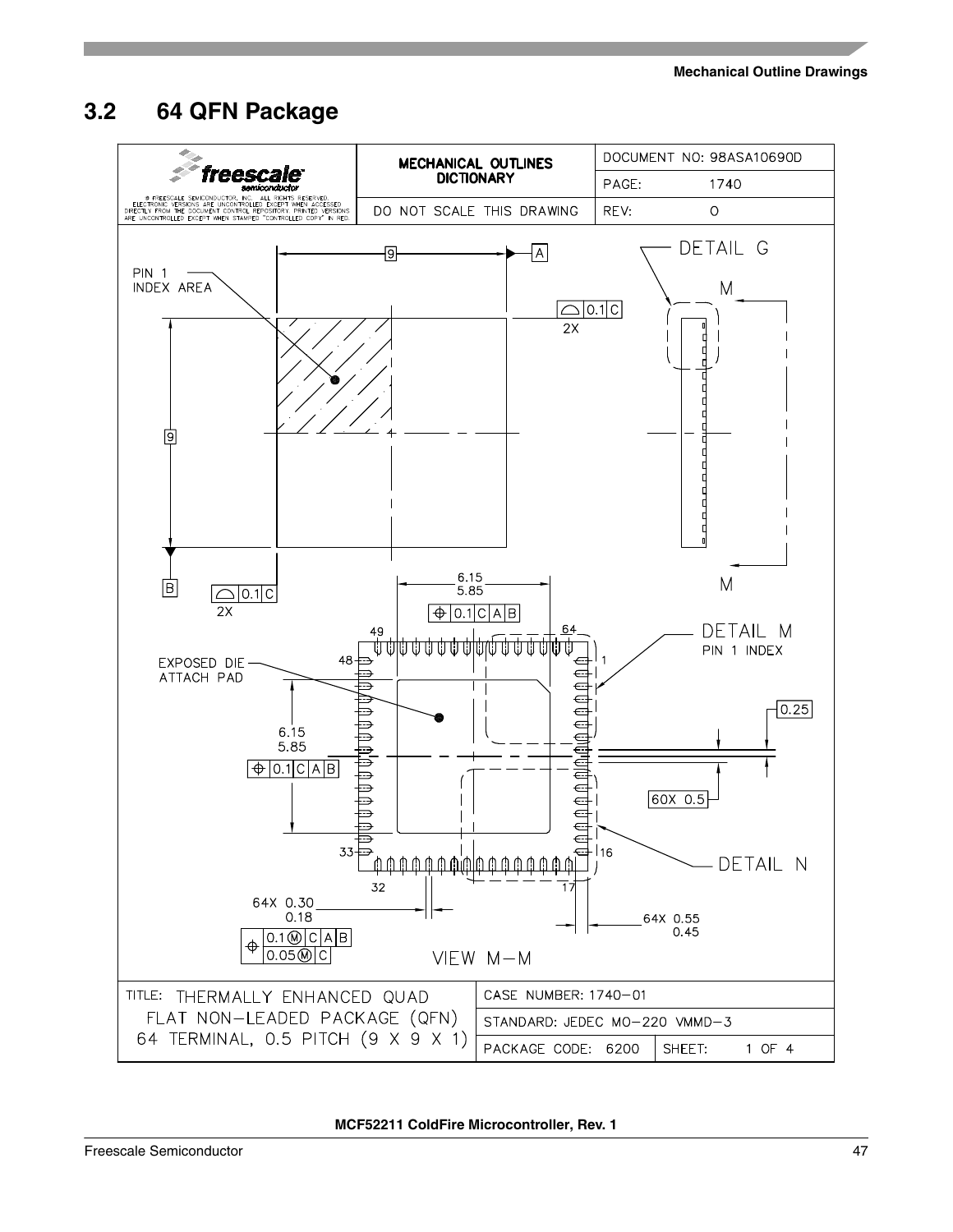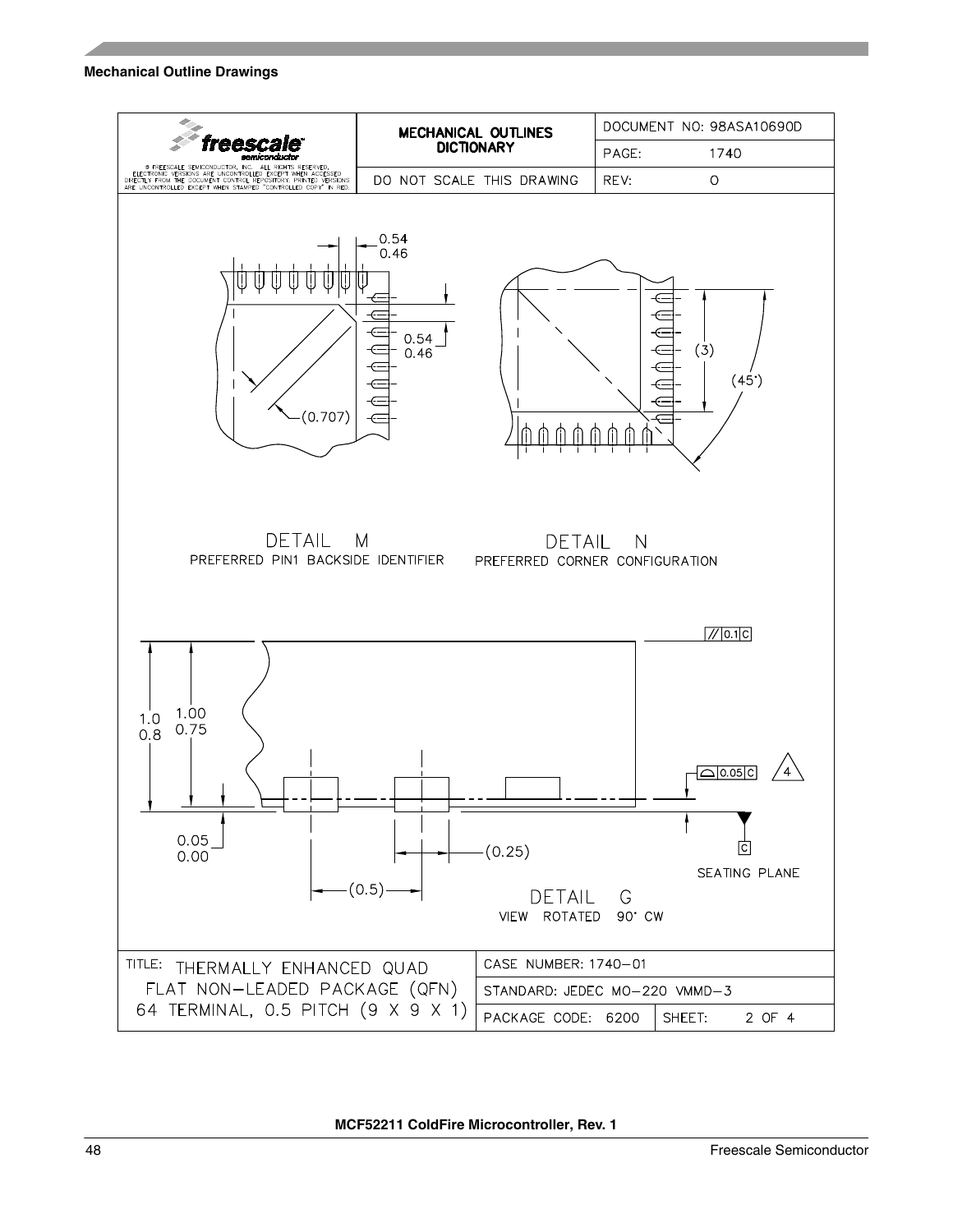| trees                                                                                                                                                                                                                                                | <b>MECHANICAL OUTLINES</b><br><b>DICTIONARY</b> |                           | DOCUMENT NO: |        |  |  |  |  |  |
|------------------------------------------------------------------------------------------------------------------------------------------------------------------------------------------------------------------------------------------------------|-------------------------------------------------|---------------------------|--------------|--------|--|--|--|--|--|
|                                                                                                                                                                                                                                                      |                                                 |                           | PAGE:        |        |  |  |  |  |  |
| FREESCALE SEMICONDUCTOR, INC. ALL RIGHTS RESERVED FLECTRONIC VERSIONS ARE UNCOLLED EXCESSED FLECTRONIC VERSIONS<br>DIRECTLY FROM THE DOCUMENT CONTROL REPOSITORY. PRINTED VERSIONS<br>ARE UNCONTROLLED EXCEPT WHEN STAMPED "CONTROLLED COPY" IN RED. |                                                 | DO NOT SCALE THIS DRAWING | REV:         |        |  |  |  |  |  |
|                                                                                                                                                                                                                                                      |                                                 |                           |              |        |  |  |  |  |  |
| NOTES:                                                                                                                                                                                                                                               |                                                 |                           |              |        |  |  |  |  |  |
| 1. ALL DIMENSIONS ARE IN MILLIMETERS.                                                                                                                                                                                                                |                                                 |                           |              |        |  |  |  |  |  |
| 2. INTERPRET DIMENSIONS AND TOLERANCES PER ASME Y14.5M-1994.                                                                                                                                                                                         |                                                 |                           |              |        |  |  |  |  |  |
| 3. THE COMPLETE JEDEC DESIGNATOR FOR THIS PACKAGE IS: HF-PQFN.                                                                                                                                                                                       |                                                 |                           |              |        |  |  |  |  |  |
| COPLANARITY APPLIES TO LEADS, CORNER LEADS AND DIE ATTACH PAD.<br>$4\lambda$                                                                                                                                                                         |                                                 |                           |              |        |  |  |  |  |  |
| 5. MIN METAL GAP SHOULD BE 0.2MM.                                                                                                                                                                                                                    |                                                 |                           |              |        |  |  |  |  |  |
|                                                                                                                                                                                                                                                      |                                                 |                           |              |        |  |  |  |  |  |
|                                                                                                                                                                                                                                                      |                                                 |                           |              |        |  |  |  |  |  |
|                                                                                                                                                                                                                                                      |                                                 |                           |              |        |  |  |  |  |  |
|                                                                                                                                                                                                                                                      |                                                 |                           |              |        |  |  |  |  |  |
|                                                                                                                                                                                                                                                      |                                                 |                           |              |        |  |  |  |  |  |
|                                                                                                                                                                                                                                                      |                                                 |                           |              |        |  |  |  |  |  |
|                                                                                                                                                                                                                                                      |                                                 |                           |              |        |  |  |  |  |  |
|                                                                                                                                                                                                                                                      |                                                 |                           |              |        |  |  |  |  |  |
|                                                                                                                                                                                                                                                      |                                                 |                           |              |        |  |  |  |  |  |
|                                                                                                                                                                                                                                                      |                                                 |                           |              |        |  |  |  |  |  |
|                                                                                                                                                                                                                                                      |                                                 |                           |              |        |  |  |  |  |  |
|                                                                                                                                                                                                                                                      |                                                 |                           |              |        |  |  |  |  |  |
|                                                                                                                                                                                                                                                      |                                                 |                           |              |        |  |  |  |  |  |
|                                                                                                                                                                                                                                                      |                                                 |                           |              |        |  |  |  |  |  |
|                                                                                                                                                                                                                                                      |                                                 |                           |              |        |  |  |  |  |  |
|                                                                                                                                                                                                                                                      |                                                 |                           |              |        |  |  |  |  |  |
|                                                                                                                                                                                                                                                      |                                                 |                           |              |        |  |  |  |  |  |
|                                                                                                                                                                                                                                                      |                                                 |                           |              |        |  |  |  |  |  |
|                                                                                                                                                                                                                                                      |                                                 |                           |              |        |  |  |  |  |  |
|                                                                                                                                                                                                                                                      |                                                 |                           |              |        |  |  |  |  |  |
|                                                                                                                                                                                                                                                      |                                                 |                           |              |        |  |  |  |  |  |
|                                                                                                                                                                                                                                                      |                                                 |                           |              |        |  |  |  |  |  |
| TITLE: THERMALLY ENHANCED QUAD                                                                                                                                                                                                                       |                                                 | CASE NUMBER:              |              |        |  |  |  |  |  |
| FLAT NON-LEADED PACKAGE (QFN)                                                                                                                                                                                                                        |                                                 | STANDARD:                 |              |        |  |  |  |  |  |
| 64 TERMINAL, 0.5 PITCH (9 X 9 X 1)                                                                                                                                                                                                                   |                                                 | PACKAGE CODE:             |              | SHEET: |  |  |  |  |  |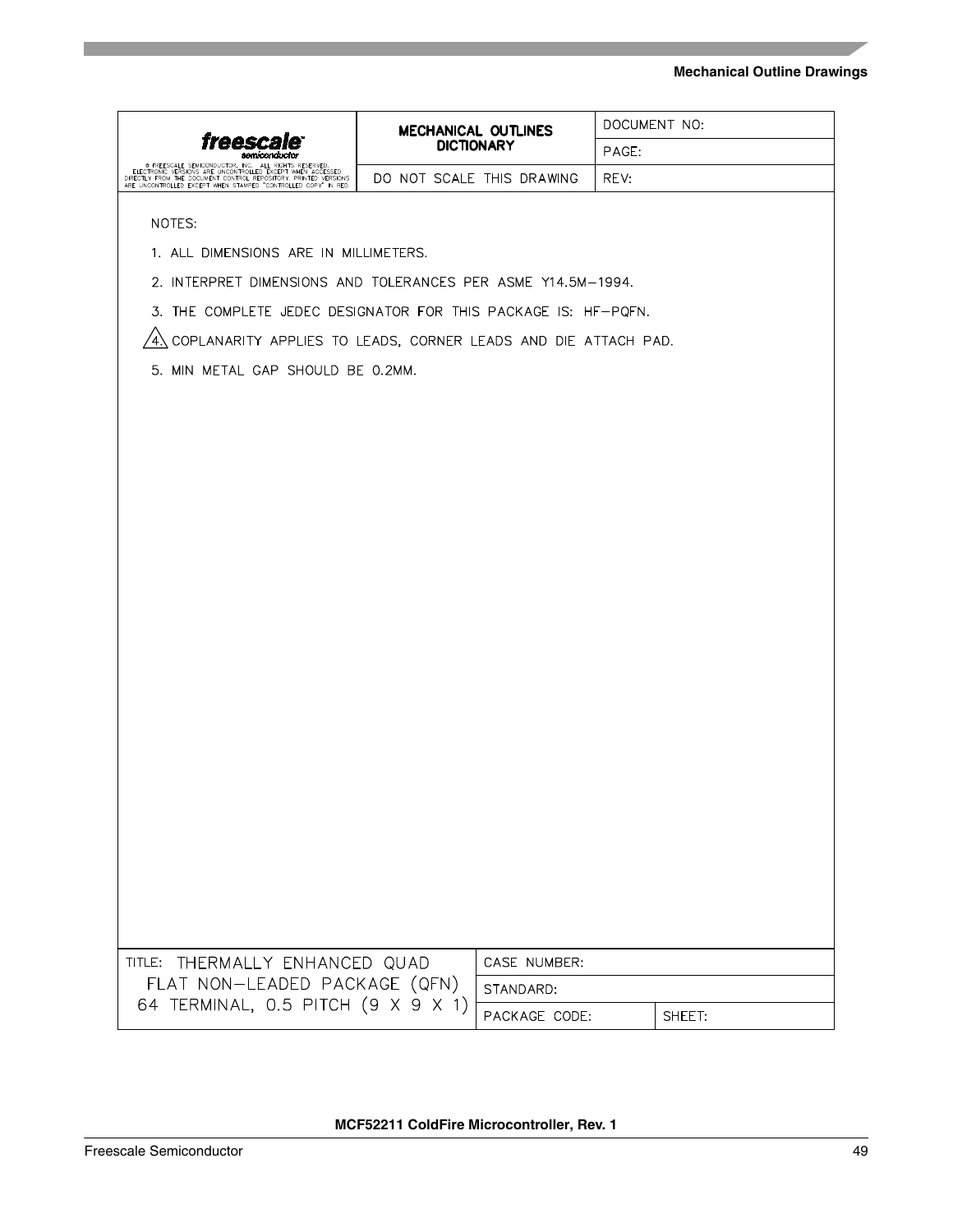| freesca<br>semiconductor<br>FREESCALE SEMICONDUCTOR, INC. ALL RIGHTS RESERVED.<br>ELECTRONIC VERSIONS ARE UNCONTROLLED EXCEPT WHEN ACCESSED<br>DIRECTLY FROM THE DOCUMENT CONTROL REPOSITORY. PRINTED VERSIONS<br>ARE UNCONTROLLED EXCEPT WHEN STAMPED "CONTROLLED |                                | <b>REVISION HISTORY</b> |                         | DOCUMENT NO: 98ASA10690D      |         |            |           |
|--------------------------------------------------------------------------------------------------------------------------------------------------------------------------------------------------------------------------------------------------------------------|--------------------------------|-------------------------|-------------------------|-------------------------------|---------|------------|-----------|
|                                                                                                                                                                                                                                                                    |                                |                         |                         | PAGE:                         | 1740    |            |           |
|                                                                                                                                                                                                                                                                    |                                |                         |                         | REV:                          | $\circ$ |            |           |
| LTR                                                                                                                                                                                                                                                                | ORIGINATOR                     |                         | REVISIONS               |                               |         | DRAFTER    | DATE      |
| O                                                                                                                                                                                                                                                                  | ERIC TRIPLETT                  |                         | RELEASED FOR PRODUCTION |                               |         | TAYLOR LIU | 27JUL2005 |
|                                                                                                                                                                                                                                                                    |                                |                         |                         |                               |         |            |           |
|                                                                                                                                                                                                                                                                    |                                |                         |                         |                               |         |            |           |
|                                                                                                                                                                                                                                                                    |                                |                         |                         |                               |         |            |           |
|                                                                                                                                                                                                                                                                    |                                |                         |                         |                               |         |            |           |
|                                                                                                                                                                                                                                                                    |                                |                         |                         |                               |         |            |           |
|                                                                                                                                                                                                                                                                    |                                |                         |                         |                               |         |            |           |
|                                                                                                                                                                                                                                                                    |                                |                         |                         |                               |         |            |           |
|                                                                                                                                                                                                                                                                    |                                |                         |                         |                               |         |            |           |
|                                                                                                                                                                                                                                                                    |                                |                         |                         |                               |         |            |           |
|                                                                                                                                                                                                                                                                    |                                |                         |                         |                               |         |            |           |
|                                                                                                                                                                                                                                                                    |                                |                         |                         |                               |         |            |           |
|                                                                                                                                                                                                                                                                    |                                |                         |                         |                               |         |            |           |
|                                                                                                                                                                                                                                                                    |                                |                         |                         |                               |         |            |           |
|                                                                                                                                                                                                                                                                    |                                |                         |                         |                               |         |            |           |
|                                                                                                                                                                                                                                                                    |                                |                         |                         |                               |         |            |           |
|                                                                                                                                                                                                                                                                    |                                |                         |                         |                               |         |            |           |
|                                                                                                                                                                                                                                                                    |                                |                         |                         |                               |         |            |           |
|                                                                                                                                                                                                                                                                    |                                |                         |                         |                               |         |            |           |
|                                                                                                                                                                                                                                                                    |                                |                         |                         |                               |         |            |           |
|                                                                                                                                                                                                                                                                    |                                |                         |                         |                               |         |            |           |
|                                                                                                                                                                                                                                                                    |                                |                         |                         |                               |         |            |           |
|                                                                                                                                                                                                                                                                    |                                |                         |                         |                               |         |            |           |
|                                                                                                                                                                                                                                                                    |                                |                         |                         |                               |         |            |           |
|                                                                                                                                                                                                                                                                    |                                |                         |                         |                               |         |            |           |
|                                                                                                                                                                                                                                                                    |                                |                         |                         |                               |         |            |           |
|                                                                                                                                                                                                                                                                    | TITLE: THERMALLY ENHANCED QUAD |                         |                         | CASE NUMBER: 1740-01          |         |            |           |
|                                                                                                                                                                                                                                                                    | FLAT NON-LEADED PACKAGE (QFN)  |                         |                         | STANDARD: JEDEC MO-220 VMMD-3 |         |            |           |
| 64 TERMINAL, 0.5 PITCH (9 X 9 X 1)                                                                                                                                                                                                                                 |                                |                         | PACKAGE CODE: 6200      |                               | SHEET:  | 4 OF 4     |           |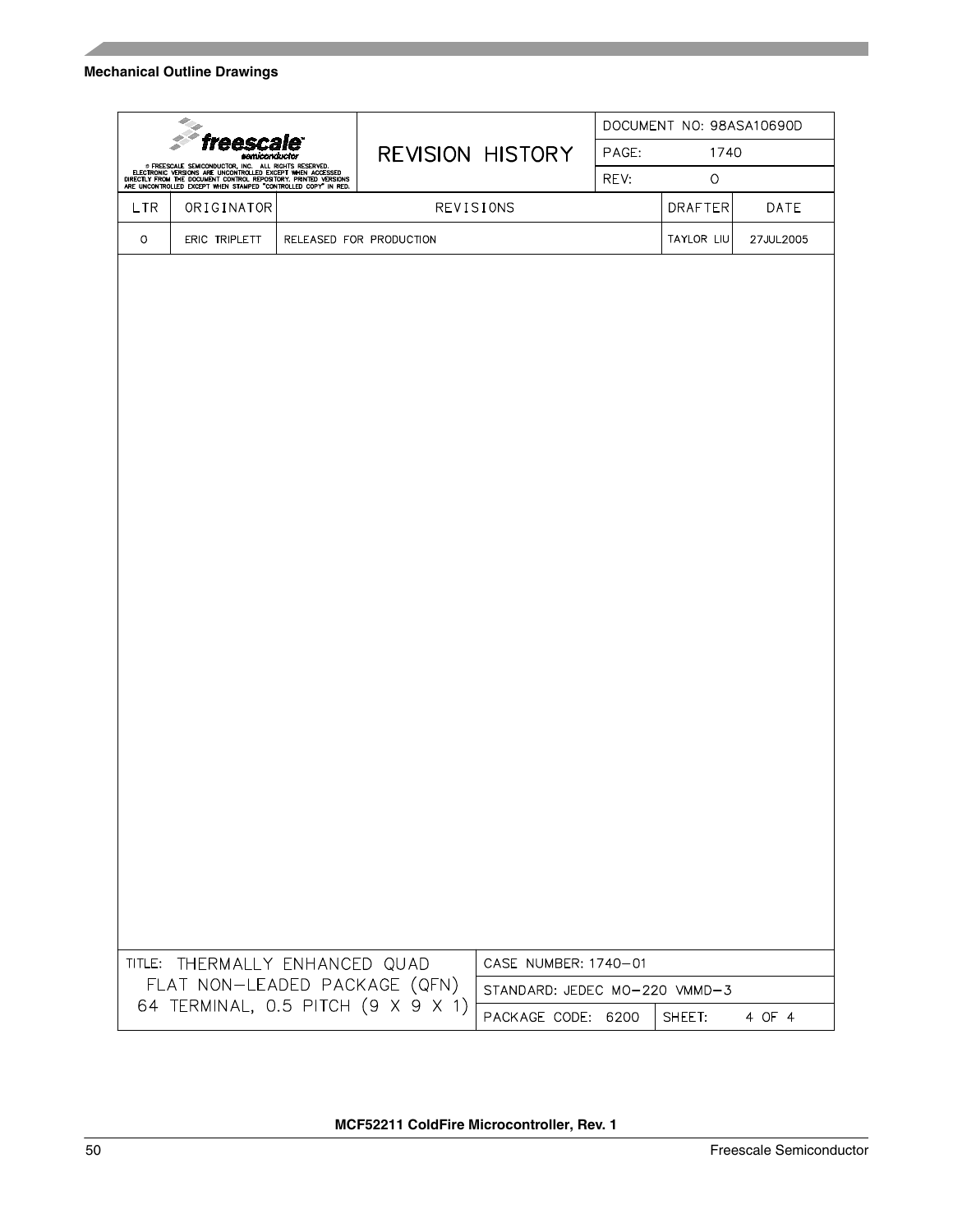# <span id="page-50-0"></span>**3.3 81 MAPBGA Package**

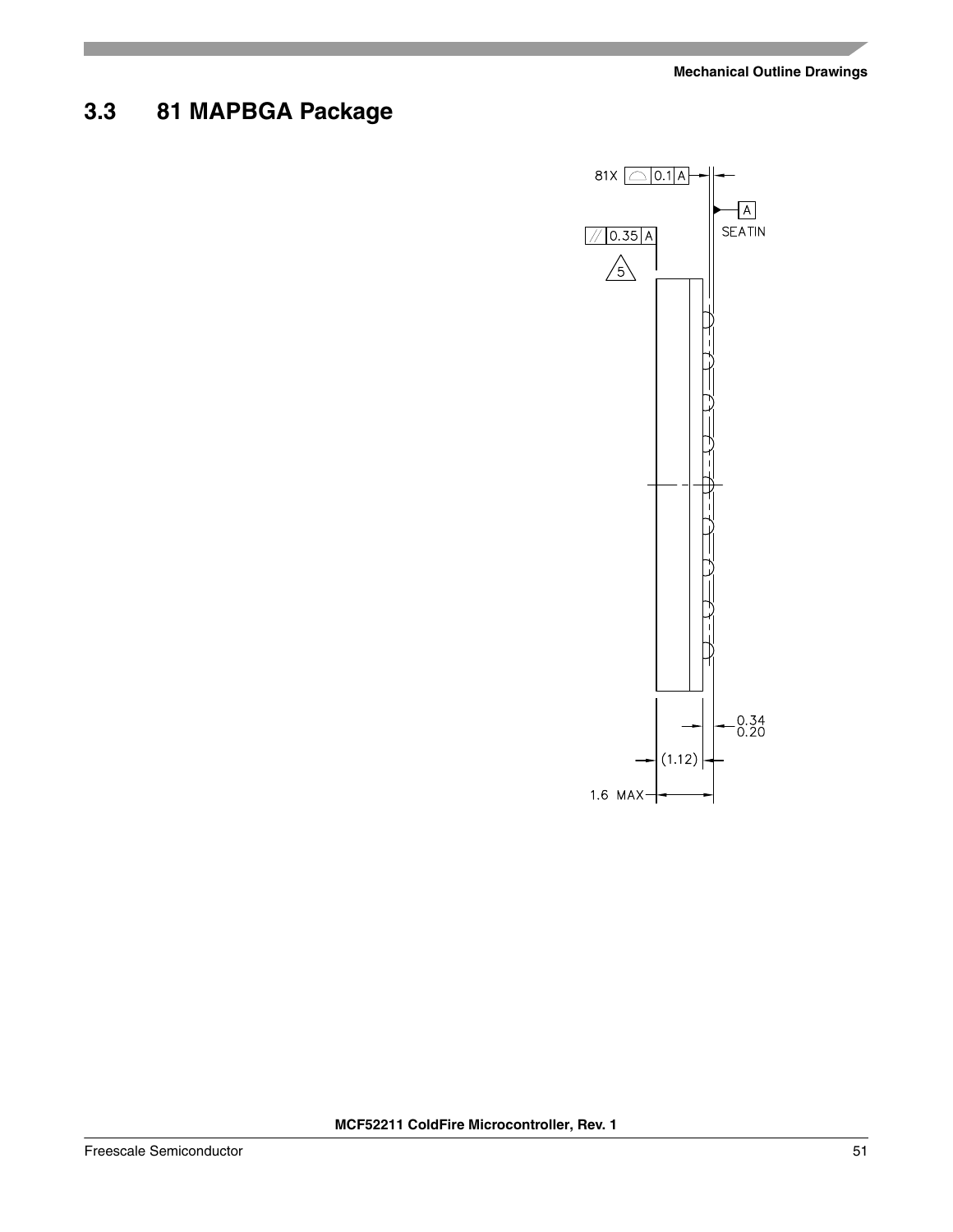NOTES:

- 1. ALL DIMENSIONS IN MILLIMETERS.
- 2. DIMENSIONING AND TOLERANCING PER ASME Y14.5M-1994.
- $\sqrt{3}$ MAXIMUM SOLDER BALL DIAMETER MEASURED PARALLEL TO DATUM A.



PARALLELISM MEASUREMENT SHALL EXCLUDE ANY EFFECT OF MARK ON TOP SURFACE OF PACKAGE. /5.

| © FREESCALE SEMICONDUCTOR, INC.<br>ALL RIGHTS RESERVED. | MECHANICAL OUTLINE   | PRINT VERSION NOT TO SCALE |             |
|---------------------------------------------------------|----------------------|----------------------------|-------------|
| TITLE:<br>PBGA, LOW PROFILE,                            |                      | DOCUMENT NO: 98ASA10670D   | REV: O      |
| 81 I/O, 10 X 10 PKG,                                    | CASE NUMBER: 1662-01 |                            | 04 FEB 2005 |
| 1 MM PITCH (MAP)                                        | STANDARD: NON-JEDEC  |                            |             |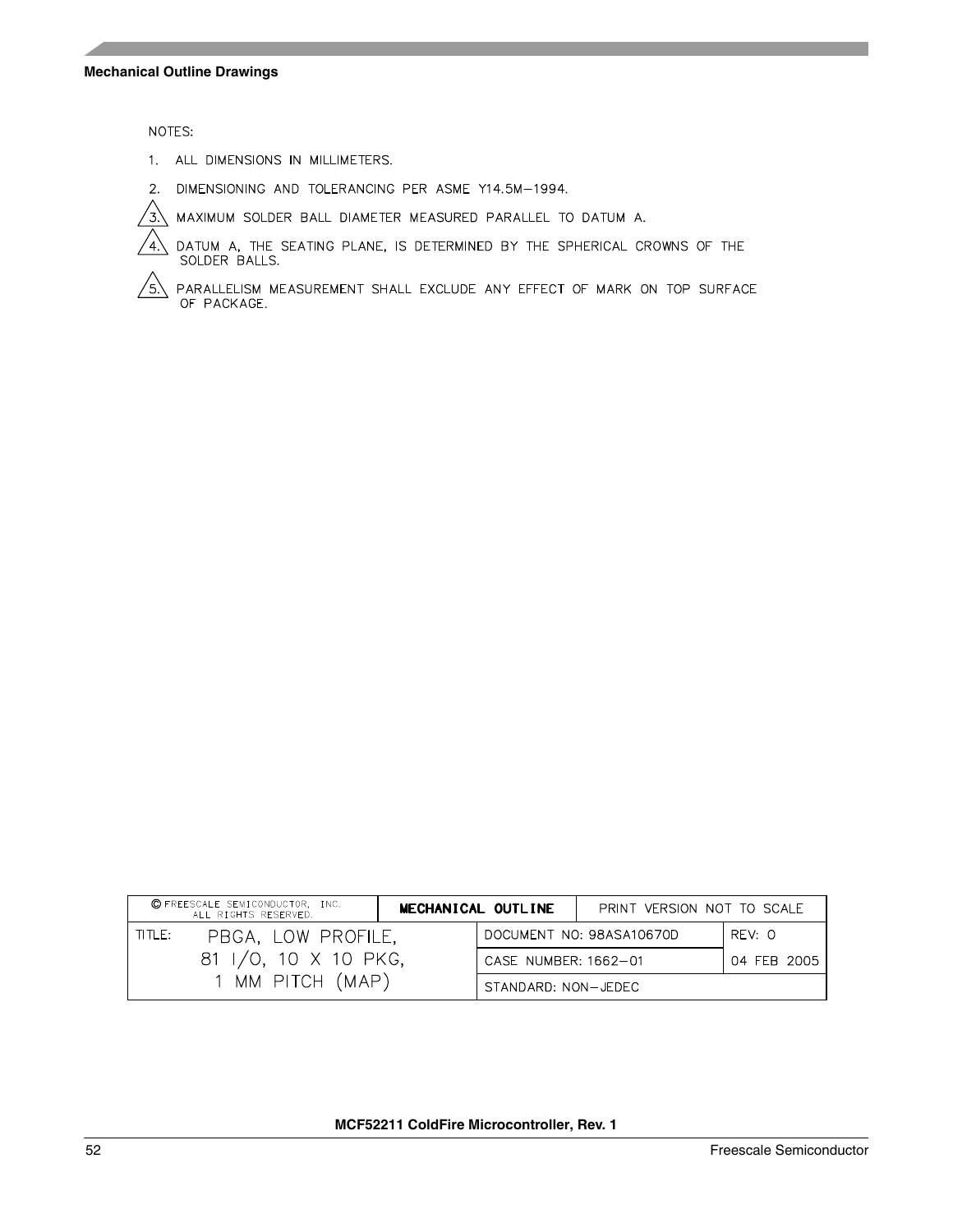# <span id="page-52-0"></span>**3.4 100-pin LQFP Package**



| © FREESCALE SEMICONDUCTOR, INC.<br>ALL RIGHTS RESERVED. | MECHANICAL OUTLINE |                     | PRINT VERSION NOT TO SCALE |             |
|---------------------------------------------------------|--------------------|---------------------|----------------------------|-------------|
| TITLE:                                                  |                    |                     | DOCUMENT NO: 98ASS23308W   | RFV: G      |
| 100 LEAD LQFP<br>14 X 14, 0.5 PITCH, 1.4 THICK          |                    | CASE NUMBER: 983-03 |                            | 07 APR 2005 |
|                                                         |                    | STANDARD: NON-JEDEC |                            |             |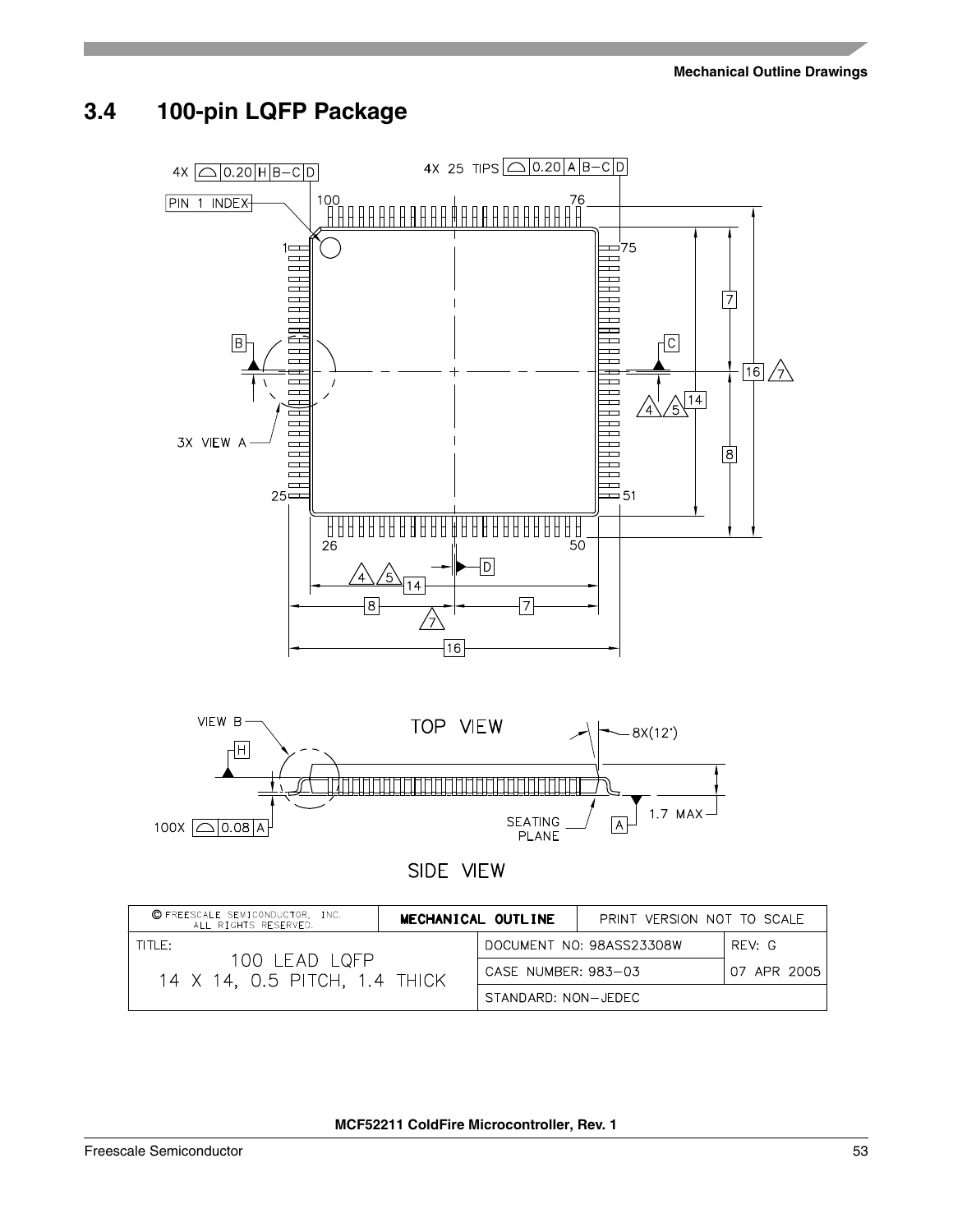**Revision History**



VIEW B

| C FREESCALE SEMICONDUCTOR, INC.<br>ALL RIGHTS RESERVED. |  | MECHANICAL OUTLINE  | PRINT VERSION NOT TO SCALE |             |
|---------------------------------------------------------|--|---------------------|----------------------------|-------------|
| $THF$ :                                                 |  |                     | DOCUMENT NO: 98ASS23308W   | RFV: G      |
| 100 LEAD LQFP<br>14 X 14, 0.5 PITCH, 1.4 THICK          |  | CASE NUMBER: 983-03 |                            | 07 APR 2005 |
|                                                         |  | STANDARD: NON-JEDEC |                            |             |

# <span id="page-53-0"></span>**4 Revision History**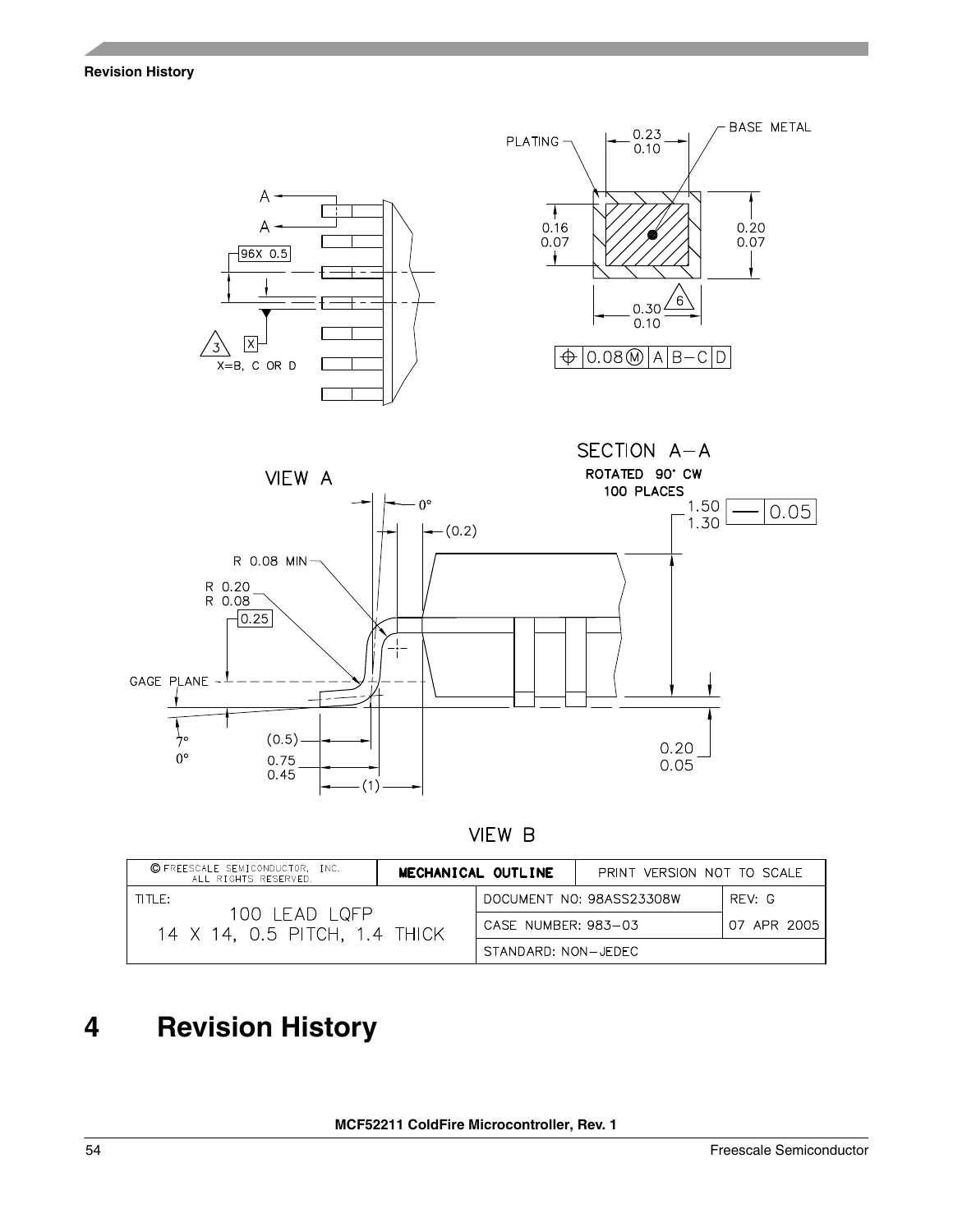<span id="page-54-0"></span>

| <b>Revision</b> | <b>Description</b>                                                                                                                                                                                                                                                                                                                                                                                                                                                                                                                                                                                                                                                                                                                                                                                                                                                                                                                                                                                                                                                                                                                                                                                                                                                             |
|-----------------|--------------------------------------------------------------------------------------------------------------------------------------------------------------------------------------------------------------------------------------------------------------------------------------------------------------------------------------------------------------------------------------------------------------------------------------------------------------------------------------------------------------------------------------------------------------------------------------------------------------------------------------------------------------------------------------------------------------------------------------------------------------------------------------------------------------------------------------------------------------------------------------------------------------------------------------------------------------------------------------------------------------------------------------------------------------------------------------------------------------------------------------------------------------------------------------------------------------------------------------------------------------------------------|
| 0               | Initial public release.                                                                                                                                                                                                                                                                                                                                                                                                                                                                                                                                                                                                                                                                                                                                                                                                                                                                                                                                                                                                                                                                                                                                                                                                                                                        |
|                 | • Formatting, layout, spelling, and grammar corrections.<br>• Added information about the MCF52212 and MCF52213 devices.<br>• Synchronized the "Pin Functions by Primary and Alternate Purpose" table in this document and the<br>reference manual.<br>• Added a specification for $V_{\text{DDUSB}}$ to the "Absolute maximum ratings" table.<br>• Added specifications for $V_{LVD}$ and $V_{LVDHYS}$ to the "DC electrical specifications" table.<br>• Added the "USB Operation" section.<br>• Changed the maximum value for $f_{svs(P/E)}$ in the "SGFM Flash Program and Erase Characteristics" table<br>(was "66.67 or 80", is "102.4").<br>• Changed the maximum value for f <sub>sys(R)</sub> in the "SGFM Flash Program and Erase Characteristics" table<br>(was "66.67 or 80", is "50-80").<br>• Changed the crystal start-up time in the "PLL Electrical Specifications" table (was 10 ms, is 0.1 ms).<br>• Updated the current consumption specifications.<br>• Updated the maximum temperature and added clarifying footnote.<br>• Changed the absolute maximum rating for $V_{STBY}$ (was "-0.3 to 4.0", is "+1.8 to 3.5").<br>• Changed the maximum value for f <sub>sys</sub> in the "PLL Electrical Specifications" table (was "66.67 or 80", is<br>"50-80"). |

### **Table 38. Revision History**